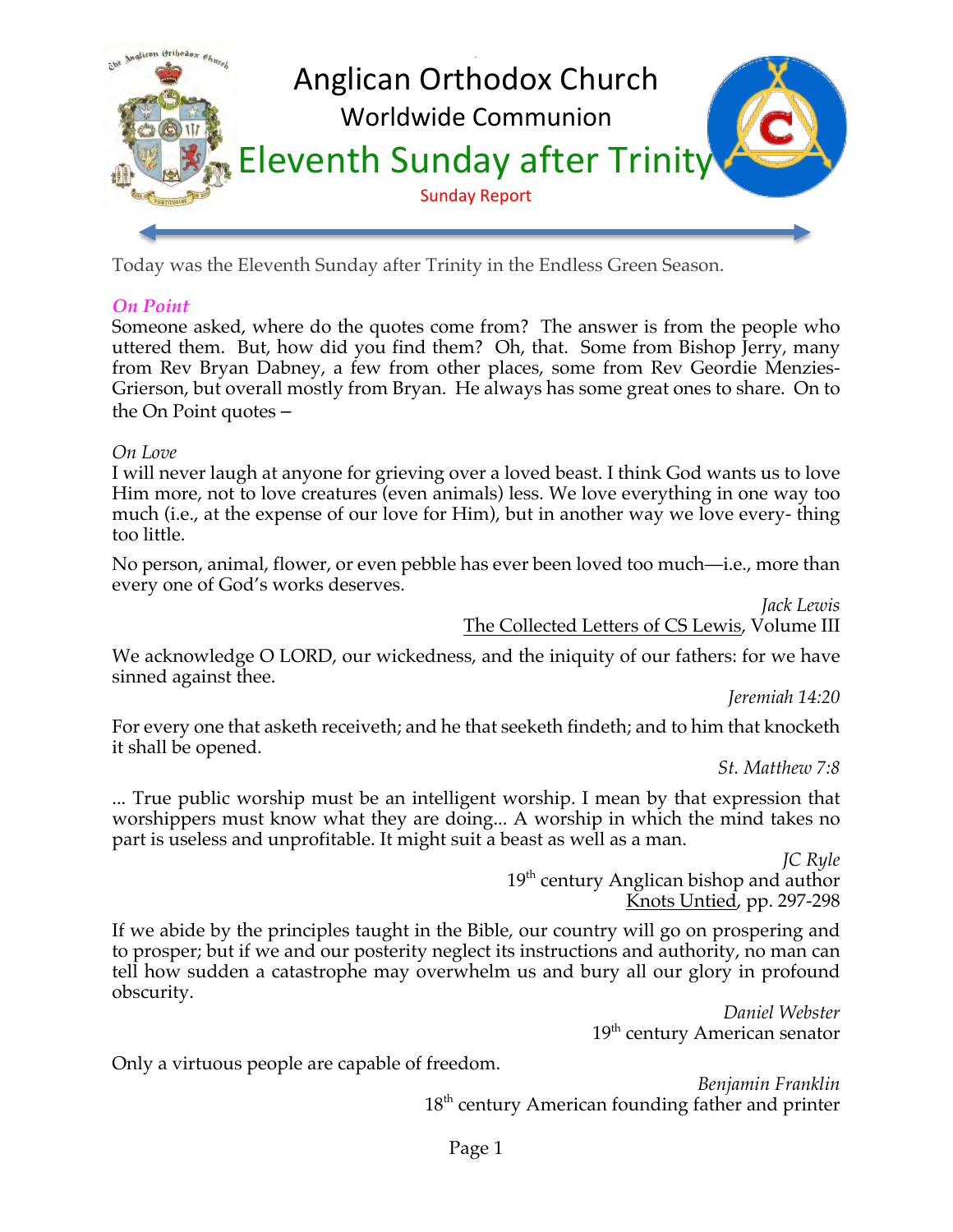Whenever we are planning for posterity, we ought to remember that virtue is not hereditary.

> *Thomas Paine* 18<sup>th</sup> century American patriot

It is when a people forget God that tyrants forge their chains.

*Patrick Henry* 18<sup>th</sup> century American founding father and patriot

#### *Propers*

Each Sunday there are Propers: special prayers and readings from the Bible. There is a Collect for the Day; that is a single thought prayer, most written either before the refounding of the Church of England in the 1540s or written by Bishop Thomas Cranmer, the first Archbishop of Canterbury after the re-founding.

The Collect for the Day is to be read on Sunday and during Morning and Evening Prayer until the next Sunday. The Epistle is normally a reading from one of the various Epistles, or letters, in the New Testament. The Gospel is a reading from one of the Holy Gospels, Matthew, Mark, Luke and John. The Collect is said by the minister as a prayer, the Epistle can be read by either a designated reader (as we do in our church) or by one of the ministers and the Holy Gospel, which during the service in our church is read by an ordained minister.

The propers are the same each year, except if a Red Letter Feast, that is one with propers in the prayerbook, falls on a Sunday, then those propers are to be read instead, except in a White Season, where it is put off. Red Letter Feasts, so called because in the Altar Prayerbooks the titles are in red, are special days. Most of the Red Letter Feasts are dedicated to early saints instrumental in the development of the church, others to special events. Some days are particularly special and the Collect for that day is to be used for an octave (eight days) or an entire season, like Advent or Lent.

The Propers for today are found on Page 204-205, with the Collect first:

## The Eleventh Sunday after Trinity.

#### *The Collect.*

**GOD**, who declarest thy almighty power chiefly in showing mercy and pity; **OSOD**, who declarest thy almighty power chiefly in showing mercy and pity;<br>Mercifully grant unto us such a measure of thy grace, that we, running the way of thy commandments, may obtain thy gracious promises, and be made partakers of thy heavenly treasure; through Jesus Christ our Lord. *Amen.*

The Epistle came from Paul's First Letter to the Corinthians, the Fifteenth Chapter beginning at the First Verse. Paul tells us he is delivering the message he received, the Good News of the Saving Grace of God through Jesus. He points out that if he, who had been Saul the Persecutor of Christ's Church here on earth could be saved by the Grace of God, then salvation was open to all who would act on their wishes. Thus all who believe on the Name of the Lord Jesus will be saved, if they do not depart from that course.

He recounts the death and resurrection of Jesus; noting the various witnesses to the resurrection, including himself. He goes on to say, if he, who he categorizes as the least of the apostles, not even meet to be called an apostle due to his persecution of the Church of God, can be forgiven and work the Work of God, who cannot?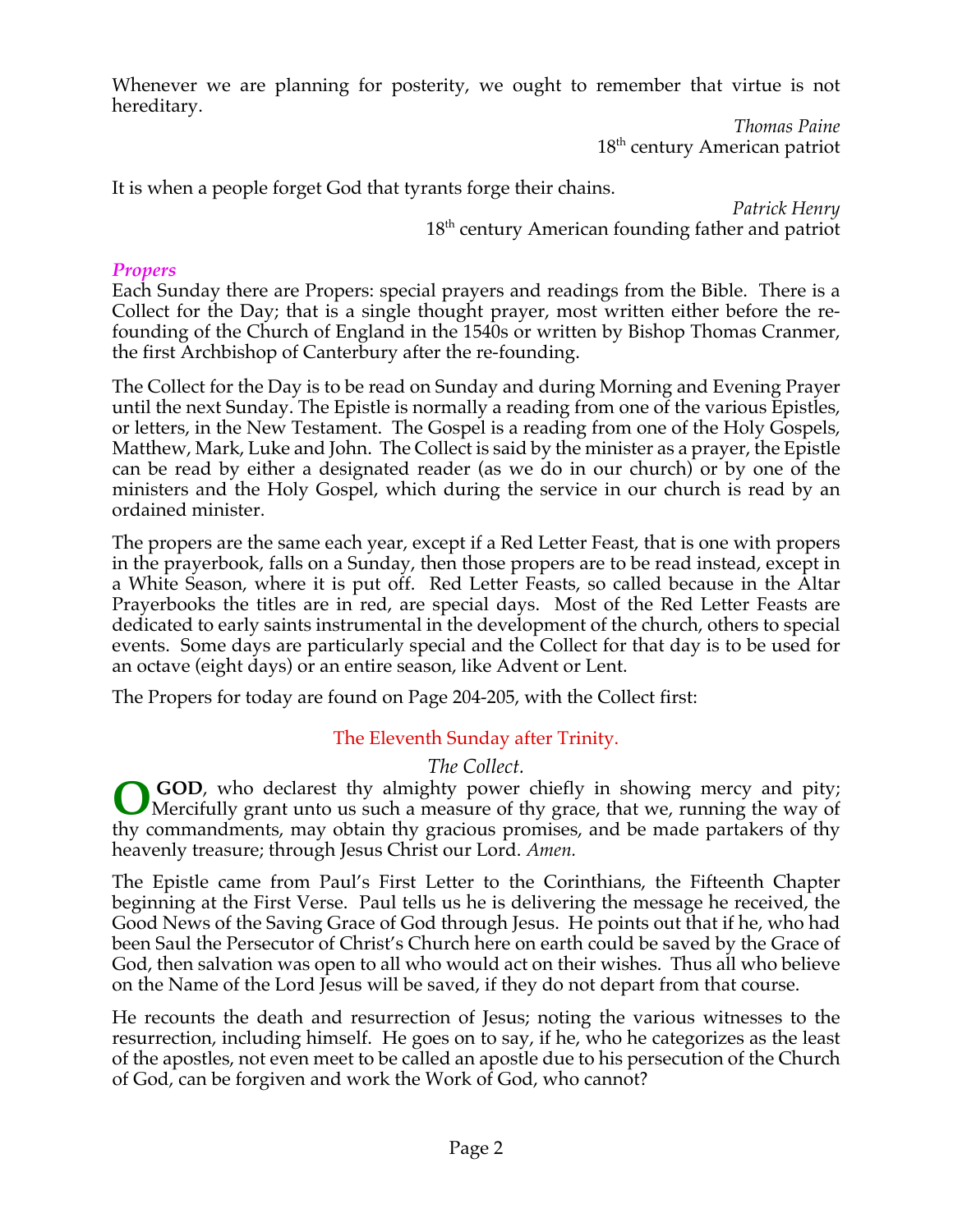rethern, I declare unto you the gospel which I preached unto you, which also ye have received, and wherein ye stand; by which also ye are saved, if ye keep in memory what I preached unto you, unless ye have believed in vain. For I delivered The preached unto you first of all that which I also received, how that Christ died for our sins according unto you first of all that which I also received, how that Christ died for our sins according to the scriptures; and that he was buried, and that he rose again the third day according to the scriptures: and that he was seen of Cephas, then of the twelve: after that, he was seen of above five hundred brethren at once; of whom the greater part remain unto this present, but some are fallen asleep. After that, he was seen of James; then of all the apostles. And last of all he was seen of me also, as of one born out of due time. For I am the least of the apostles, that am not meet to be called an apostle, because I persecuted the church of God. But by the grace of God I am what I am: and his grace which was bestowed upon me was not in vain; but I laboured more abundantly than they all: yet not I, but the grace of God which was with me. Therefore whether it were I or they, so we preach, and so ye believed."

Today's Holy Gospel started in the Eighteenth Chapter of the Gospel according to St. Luke, beginning at the Ninth Verse. Jesus tells a parable to an audience which apparently consisted of some self-righteous people, which likely fits each of us. The parable is that of a Pharisee<sup>1</sup> and a publican<sup>2</sup> both of whom pray in the temple. While the Pharisee might well have been a "better" man than the publican, he clearly was not the man he thought he was, for he "prayed thus with himself, God, I thank thee, that I am not as other men are, extortioners, unjust, adulterers, or even as this publican. I fast twice in the week, I give tithes of all that I possess." Quite the holy fellow. The publican, quite aware of how much he fell short of God's perfection stood "afar off, would not lift up so much as his eyes unto heaven, but smote upon his breast, saying, God be merciful to me a sinner." Jesus told his audience, "this man went down to his house justified rather than the other: for every one that exalteth himself shall be abased; and he that humbleth himself shall be exalted." None of us is truly good, we can only strive to be better and look to our Lord to help us. Only through Christ will we be accounted as just before God.

**Tesus spake this parable unto certain which trusted in themselves that they were** righteous, and despised others: Two men went up into the temple to pray; the one a **J** esus spake this parable unto certain which trusted in themselves that they were righteous, and despised others: Two men went up into the temple to pray; the one a Pharisee, and the other a publican. The Pharisee stood God, I thank thee, that I am not as other men are, extortioners, unjust, adulterers, or even as this publican. I fast twice in the week, I give tithes of all that I possess. And the publican, standing afar off, would not lift up so much as his eyes unto heaven, but smote upon his breast, saying, God be merciful to me a sinner. I tell you, this man went down

<sup>&</sup>lt;sup>1</sup> Pharisee - One of a sect or party among the Jews, noted for a strict and formal observance of rites and ceremonies and of the traditions of the elders, and whose pretensions to superior sanctity led them to separate themselves from the other Jews.

 $2$  Publican 1. (Rom. Antig.) A farmer of the taxes and public revenues; hence, a collector of toll or tribute. The inferior officers of this class were often oppressive in their exactions, and were regarded with great detestation.

Literally a Publican is one who farmed the taxes (e. g., Zacchaeus, Luke 19: 2) to be levied from a town or district, and thus undertook to pay to the supreme government a certain amount. In order to collect the taxes, the publicans employed subordinates (5: 27; 15: 1; 18: 10), who, for their own ends, were often guilty of extortion and peculation (defrauding the public by appropriating to one's own use the money or goods intrusted to one's care for management or disbursement; embezzlement). In New Testament times these taxes were paid to the Romans, and hence were regarded by the Jews as a very heavy burden, and hence also the collectors of taxes, who were frequently Jews, were hated, and were usually spoken of in very opprobrious terms. Jesus was accused of being a "friend of publicans and sinners" (Luke 7: 34).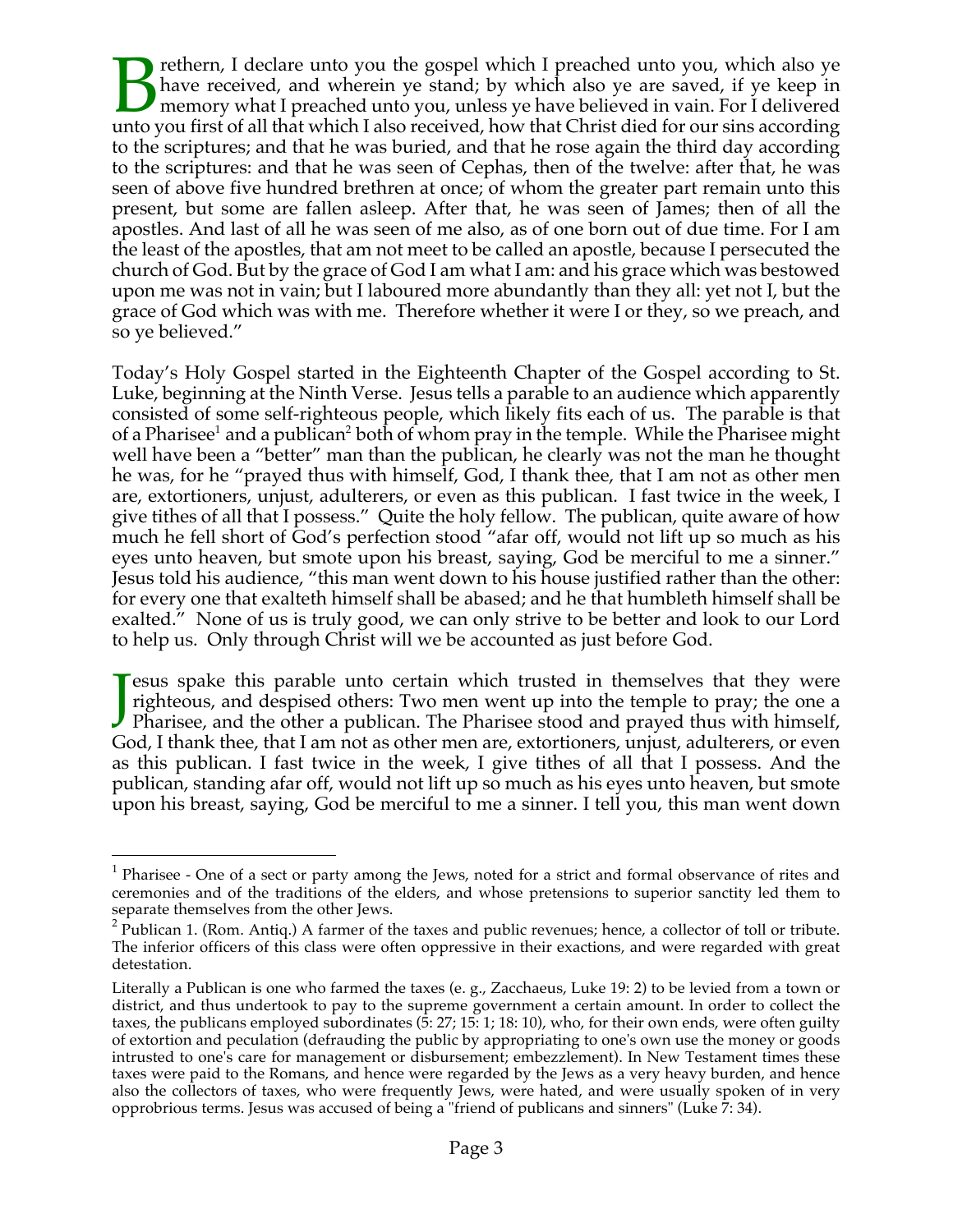to his house justified rather than the other: for every one that exalteth himself shall be abased; and he that humbleth himself shall be exalted.

#### *Bishop Ogles' Sermon*

We are oft fortunate to get copies of Bishop Jerry's sermon notes. Today is one of those Sundays. Today's sermon starts off with the collect, and

like always, it will give you a lot to consider in your heart.

#### **Sermon Notes**

Eleventh Sunday after Trinity Saint Andrew's Anglican Orthodox Church 27 August 2017, Anno Domini

## The Eleventh Sunday after Trinity.

*The Collect.*

**GOD**, who declarest thy almighty power chiefly in showing mercy and pity; Mercifully grant unto us such a measure of thy grace, that we, running the way of thy commandments, may obtain thy gracious promises, and be made partakers of thy heavenly treasure; through Jesus Christ our Lord. *Amen.* **O**



**ND** *he spake this parable unto certain which trusted in themselves that they were righteous,*  **A** *and despised others: 10 Two men went up into the temple to pray; the one a Pharisee, and the change of the sympallity into the temple to pray; the one a Pharisee, and the <i>algomeny is The Pharise The Pharise* **and the** *other a publican. <sup>11</sup> The Pharisee stood and prayed thus with himself, God, I thank thee, that I am not as other men are, extortioners, unjust, adulterers, or even as this publican. 12 I fast twice in the week, I give tithes of all that I possess. 13 And the publican, standing afar off, would not lift up so much as his eyes unto heaven, but smote upon his breast, saying, God be merciful to me a sinner. <sup>14</sup> I tell you, this man went down to his house justified rather than the other: for every one that exalteth himself shall be abased; and he that humbleth himself shall be exalted*. (Luke 18:9-14)

Today's text is an indictment of spiritual arrogance and pride, and a failure of humility in the face of one's personal sins. The Pharisee was as lost as a door-nail, but did not know it. The publican, too, was just as lost; but the publican KNEW of his unworthiness. Only when we realize our unworthiness can we become worthy in the eyes of the Lord through His grace and mercy. More than spiritual arrogance, the Pharisee felt that he was so much better than others, that his heart was filled with hate for them.

This parable was spoken in the closing days of our Lord's earthly ministry. The lesson Jesus teaches is one that is hard for man to grasp when viewed through the eyes of the flesh. If we can grasp the point of this parable, it must be through the eyes of the Spirit and of the humble heart. The purpose of the account is presented in its opening line: *And he spake this parable unto certain which trusted in themselves that they were righteous, and despised others*. Do any here trust that they are righteous? If so, we are not unlike the hypocritical Pharisee about whom Christ speaks. Before we can ever be saved, we must first recognize that we are hopelessly lost and unable to save ourselves – it is upon the Mercy Seat of God that we must cast our appeal for deliverance. If we believe that the Scriptures are true – and we MUST – there is none righteous. *There is none righteous, no, not one: There is none that understandeth, there is none that seeketh after God. They are all gone out of the way, they are together become unprofitable; there is none that doeth good, no, not on*e. (Romans 3:10-12) While it is true none under the condemnation of sin may enter heaven, it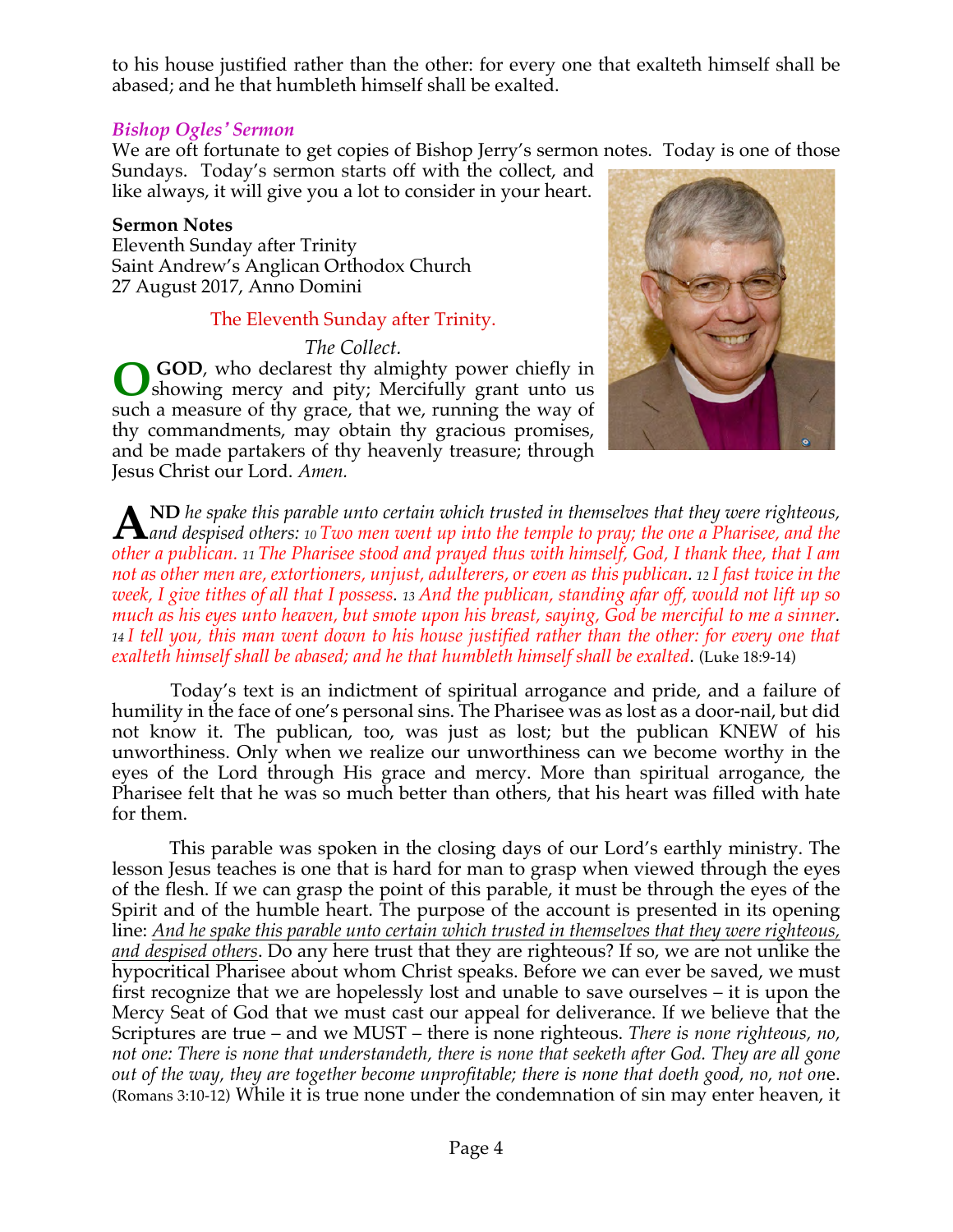is also true God has provided a means whereby we may be accounted righteous – that is through the redeeming and atoning blood of Jesus Christ! The PRIDEFUL will be the most difficult to understand that they can never earn their salvation by doing good works since even GOOD WORKS are sin to the unsaved.

All who do not know Christ are truly walking dead, or, as Boris Karloff would claim – ZOMBIES! Have you ever been dead and required resuscitation? Have you been dead and brought back to the land of the living? If you know Christ as your Lord and Savior, surely, you were once dead and are now made alive. Read these verses from Ephesians 2*: And you hath he quickened, who were dead in trespasses and sins; Wherein in time past ye walked according to the course of this world, according to the prince of the power of the air, the spirit that now worketh in the children of disobedience*. (Eph 2:1-2) and *But God, who is rich in mercy, for his great love wherewith he loved us, Even when we were dead in sins, hath quickened us together with Christ, (by grace ye are saved;) And hath raised us up together, and made us sit together in heavenly places in Christ Jesus*. (Eph 2:4-6) So now, the question I asked earlier takes on a deeper and more significant meaning, doesn't it? Have you, friend, been dead and made alive? Pride makes it very hard to admit that we were, indeed, dead in time past. A dead person can do nothing to help themselves for they are DEAD. Only the revitalizing and life-giving Spirit of God can make a DEAD person live! So, we can do nothing to save ourselves – it is a work of Grace through Faith!

So we come to the example of two men who have come to the Temple for the same reason – to pray. *<sup>10</sup> Two men went up into the temple to pray; the one a Pharisee, and the other a publican.* These two men represent the whole of the professing church today. One of these men is a fancy-dresser and a hypocrite. The other is a sin-laden and humble publican. They both have come to the RIGHT place for the RIGHT purpose; but there is a difference that separates the two through which you could drive Napoleon's army. To all appearance, the Pharisee is a devout and righteous fellow, but there is a darkness about him that lies unrevealed to the observer – it is a heart that is 'full of itself' and not of Christ! Each man prays, but the prayers are vastly different. Let us read on:

*<sup>11</sup> The Pharisee stood and prayed thus with himself, God, I thank thee, that I am not as other men are, extortioners, unjust, adulterers, or even as this publican.* Though it is not stated specifically, the impression is that the Pharisee stood with proud posture. His words reveal truly his self-pride. *And when thou prayest, thou shalt not be as the hypocrites are: for they love to pray standing in the synagogues and in the corners of the streets, that they may be seen of men. Verily I say unto you, They have their reward*. (Matt 6:5) Notice how the Pharisee prays: "*prayed thus with himself*." His prayer never got any higher than the pit of the heart from which it sprang. He prayed just as many professed Christians pray today – to be heard of men, not to be heard of God. And WHAT did the Pharisee pray? *God, I thank thee*. This is well and good. I believe if some of our prayers ended at the salutation, they might be more Godly. But WHAT did the Pharisee thank God for? . . . *I am not as other men are, extortioners, unjust, adulterers, or even as this publican.* Oh, I see! "Thank God that we are so very good and pious!" It would seem that God needs to forgive nothing in this Pharisee since he is so righteous, but wait! There is none righteous but God! So, regardless of his personal faith, something, in the eyes of the Pharisee, makes this publican, and all men, less righteous than himself. What is it? It is a smug religious self-righteousness that has prevailed in the prideful hearts of lost men from Cain until our own day – especially, our own day! NO one is as good as pretty, innocent, little-old ME! Just look at my clean washen hands and noble posture.

Unfortunately to his own soul, the Pharisee is not finished damning himself in the eyes of God for he continues: "*I fast twice in the week, I give tithes of all that I possess.*"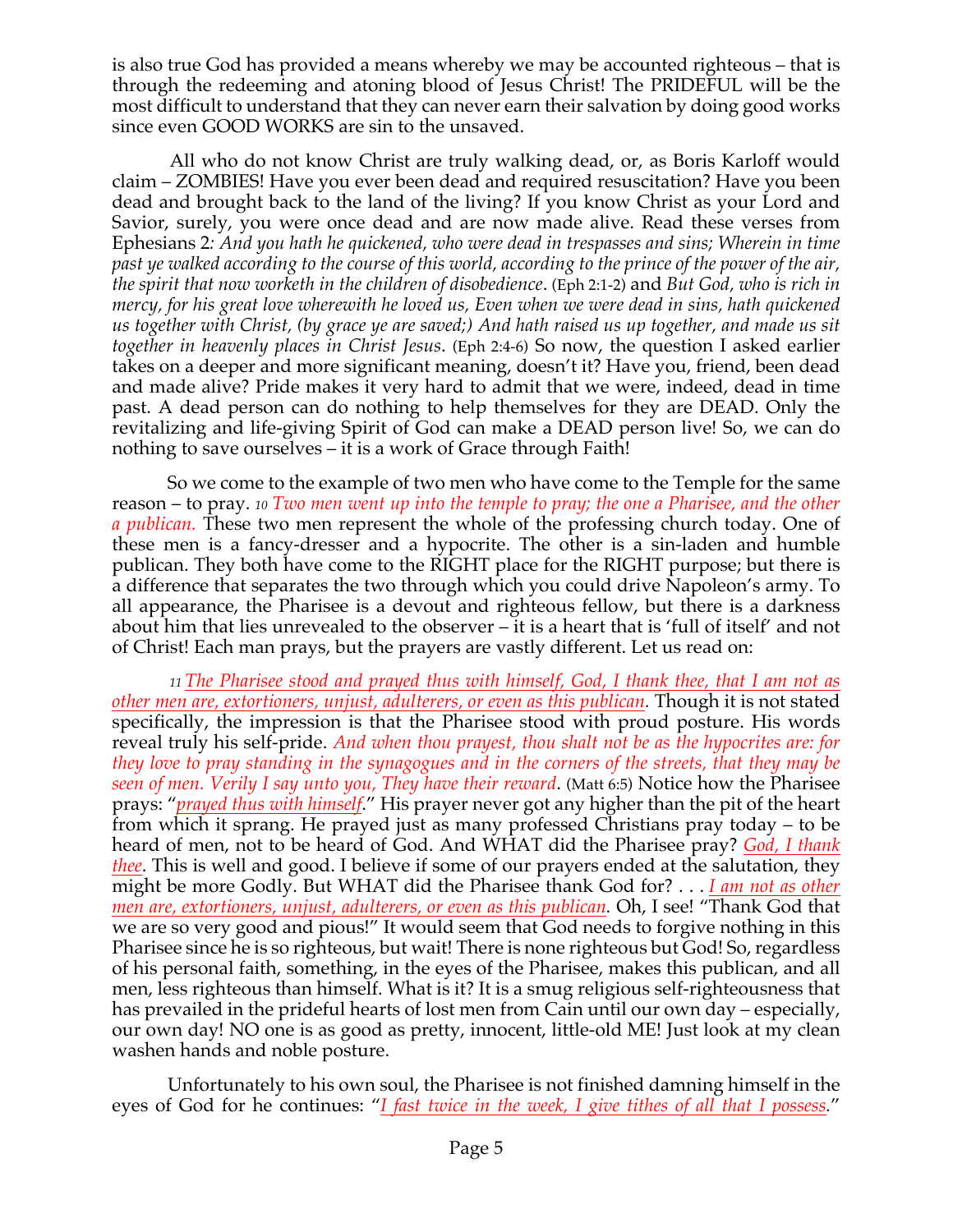Though this may be true, it is a false righteousness. He is boasting of that false righteousness. Jesus has clearly counseled on the ways in which we must fast: *Moreover when ye fast, be not, as the hypocrites, of a sad countenance: for they disfigure their faces, that they may appear unto men to fast. Verily I say unto you, They have their reward. But thou, when thou fastest, anoint thine head, and wash thy face; That thou appear not unto men to fast, but unto thy Father which is in secret: and thy Father, which seeth in secret, shall reward thee openly*. (Matt 6:16-18) The moment we boast of our righteous acts, they become egregious sins! This Pharisee, like many of his fellows and Christians today, was a flaming hypocrite! But to those standing by, it is perhaps true that he was regarded as more righteous in the eyes of the crowd. Do you pray to the crowd or to God? Do you live unto Him, or unto THEM? How long do you labor for the fancy words to impress the listening crowd?

Now comes the prayer of a man who knew he was unworthy of the mercies of God – just as none of us are worthy! He came with a very pitiful opinion of himself, but a mighty high opinion of God! He is a man hated by the people for his perceived collusion with Rome as a tax collector. He is considered, along with Zacchaeus, as the scum of the earth, before Christ! He does not dare come so near the Temple as the 'honorable' Pharisee – *And the publican, standing afar off*. So, he stands back at a respectful distance – not daring to set his foot upon the Holy ground that he believes surrounds the Temple. May I suggest that all approach God from a "far off" place for it is not our natures to be Holy? We return as the Prodigal Son – from a far country into the loving arms of the Father. This publican has missed the 'self-esteem-building classes' of our modern public schools. He esteems himself as nothing, and he regards God as the All-in-All! How can any sinner approach God in any other way? Would that the Pharisee could have followed the example of the publican!

What was the outward attitude of the publican? Was it prideful and boastful? Would any person, raised up in the pride of their persons, come to God as does this publican? Observe his approach and plaintive cry: . . . . *would not lift up so much as his eyes unto heaven, but smote upon his breast, saying, God be merciful to me a sinner.* He makes no DEMAND of God as is so common in the modern charismatic services. He was in deep mourning for his sins. He was not good enough to look God in the eye. His sins had become an intolerable burden from which he desperately sought relief. Our Lord had this poor man, and you and me, in mind when He said: *Come unto me, all ye that labour and are heavy laden, and I will give you rest. Take my yoke upon you, and learn of me; for I am meek and lowly in heart: and ye shall find rest unto your souls. For my yoke is easy, and my burden is light*. (Matt 11:28-30)

Please note the object of the publican's prayer as opposed to the prideful boast of the Pharisee: *God be merciful to me a sinner*. He asks for NOTHING more than MERCY and Grace! Because he was humble and sincere, he uttered the very words which were entirely in the Holy Will of the Lord to grant. A sincere prayer of repentance is ALWAYS heard by the Lord and answered. It is the only prayer an unforgiven sinner can utter that is heard in Heaven. *If I regard iniquity in my heart, the Lord will not hear me*. (Psalm 66:18) Have you ever been so overburdened by your sin that this prayer was evoked from a heart full of pain?

What is the effect of the two different prayers? Does God regard persons and their social status in hearing prayer? What of the poor bum on skid row who, slowly dying in his filth and misery suddenly sees a Light in Heaven and makes humble and desperate appeal thereto? Will God save the wretched sinner in his filth, and reject the dignified and proud boaster? See what Jesus says of the two: *<sup>14</sup> I tell you, this man went down to his house justified rather than the other*. So much for pomp and circumstance! The prayer of the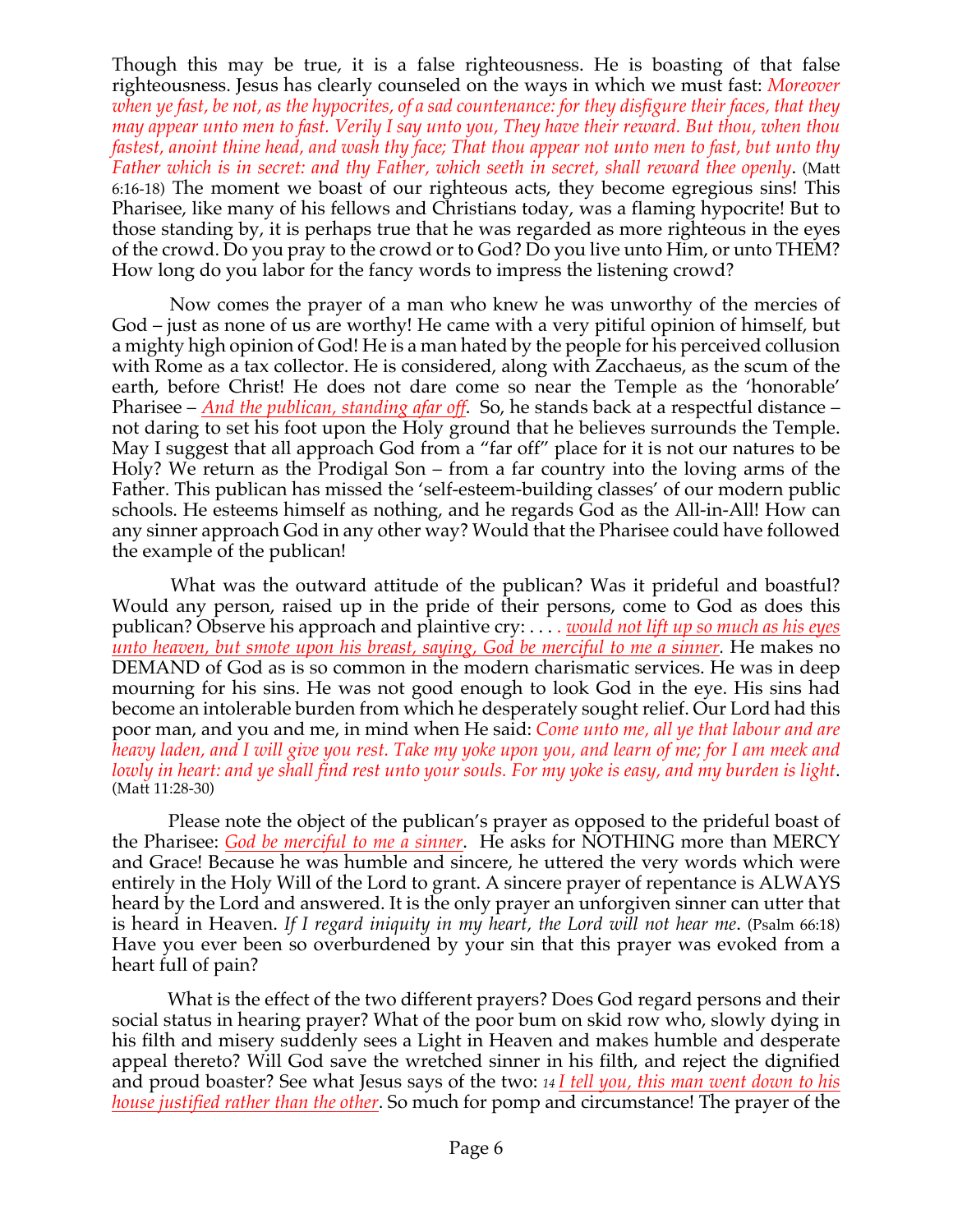Pharisee was heard where it was sent *with himself* but not by God. The publican, being a desperate sinner, had his prayer heard and answered. He was forgiven and justified! "*the LORD seeth not as man seeth; for man looketh on the outward appearance, but the LORD looketh on the heart*. (1 Sam 16:7) . . . *every one that exalteth himself shall be abased; and he that humbleth himself shall be exalted*. Once more, we see that PRIDE is the mother of all sins.

Though there are many stark truths to inform us in this text, there is one that stands out foremost – the proper means of prayer! We may pray beautiful and sophisticated words, yet the pride that motivated them sink them to the depths of the sea. We may pray with utter simplicity out of a sincere heart, and these simple and unpolished jewels of prayer may rise to the 'third heaven.' Attitude is everything. If the sentiment is not in the heart, it will not find a genuine expression through the lips.

Are you resurrected in Christ today?

#### *Sermon – Reverend Jack Arnold - Time and Action Church of the Faithful Centurion - Descanso, California*

Today's sermon tied the Collect, Epistle and Gospel together and talked, as is oft the case, of the need for action, not simply diction.

Consider the words from the Collect, wherein we ask God … who declarest thy almighty



power chiefly in showing mercy and pity; Mercifully grant unto us such a measure of thy grace, that we, running the way of thy commandments, may obtain thy gracious promises, and be made partakers of thy heavenly treasure; …

Once again, this Collect is kind of a follow-on to the last few weeks' Collects. First, we acknowledge God's power which is manifested not in terror but in mercy and pity on our failures. We note that God has chosen to use His great power to grant kindness to us and not punishment upon us which we truly deserve, due to our corrupted nature. This is important to note;

with all the power in and of the universe, God chooses to manifest His Power by showing infinite mercy and kindness to us, not in causing us more tears. He is far kinder to us than we could ever possibly deserve. We do not at all deserve what He has given us, with the death and resurrection of His Son, the gift of eternal life. He has truly bestowed upon us a limitless, priceless gift. We would expect Him to be otherwise, given our fallen nature. Rather than be unforgiving and unmerciful, He is there to comfort and help us. He showed us His Great Mercy when He sent His Son Jesus to die on the cross for our sins. He had no reason otherwise to do it, but through His Great Mercy for us, He sent His Son to die for us that we might be freed from sin. This is a wonderful example of His Mercy. He does not act as a human would in His position, but rather being a merciful and mindful God to us. He realizes our struggles and gives us resources to us to help with those struggles. The Holy Ghost and the Scriptures are these resources. They are our valuable navigation aids to keep us on the course towards heaven. Without them we are like the aviator or mariner, who without navigational aids are soon hopelessly lost. So too, are we hopelessly lost without the aids of the Holy Ghost and Scripture.

Thus, the Collect goes on to ask His Help in following His Commandments so we might gain the good that comes from that following. Which will come if we but actually follow His Word. Following requires active action. And we would hope we recognize the good that comes from that acting and choose to continue to act for Him as opposed to our natural tendency to go astray. Following His Commandments is a sure way to stay on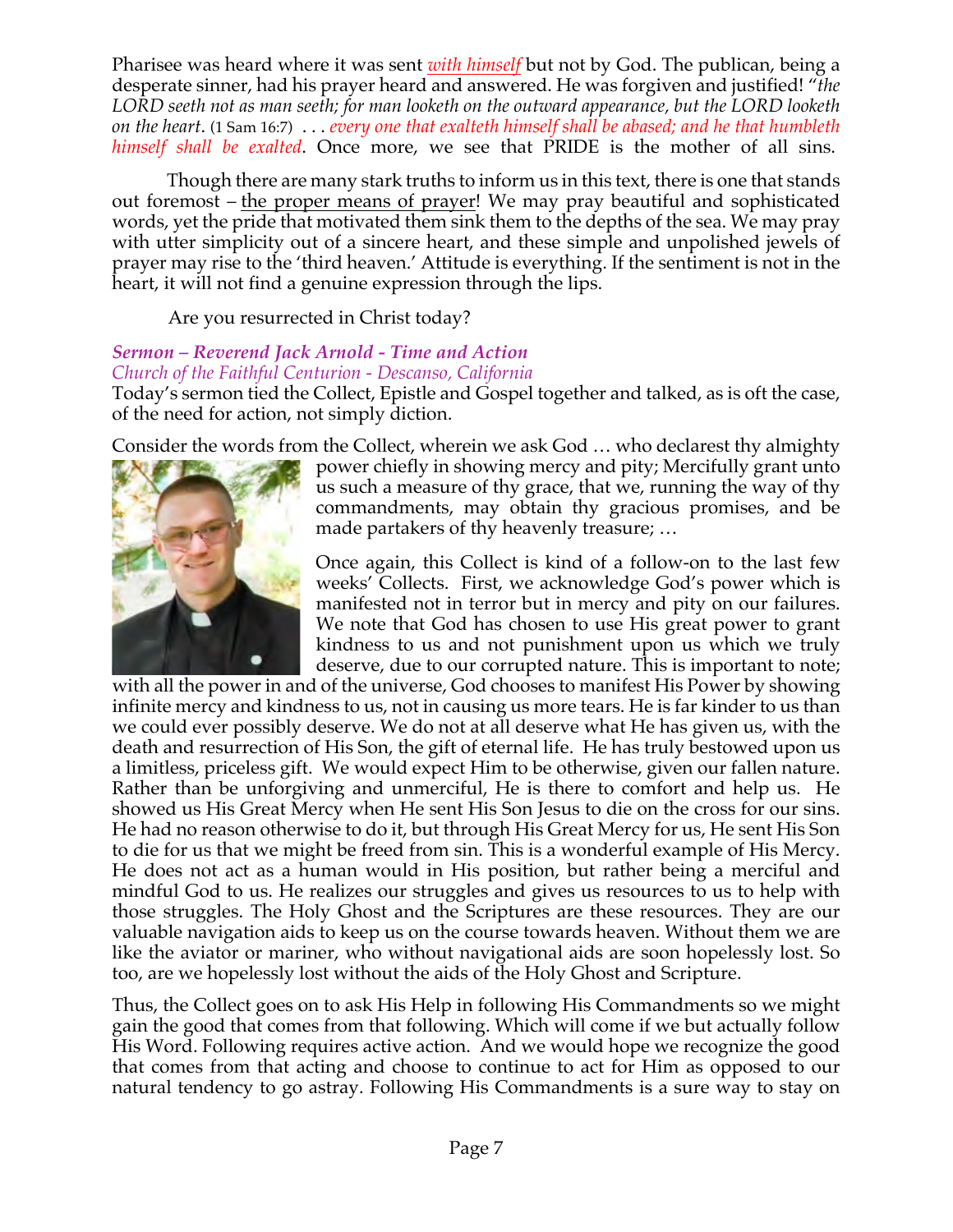the course set for us, if we follow the Scriptures and His Commandments and take them to heart. To take them to heart we need to make sure our actions are consistent with His Commandments, and not just say we are following them when we are not.

As imperfect creatures with not just free will, but manifold, perhaps rampant free will, the norm is to choose what we want, not what we need, then we come to calamity. We are each grievous sinners, some worse than others, none better. Yet, we all come before God equal. In equally big trouble, some more, none less. We are all equal by virtue of the fact we are hopeless sinners without the saving grace and faith of Christ. It is only through His Faith we are saved. And not our faith, but the faith of Christ who dwells within us.

This is the point Saint Paul is making when he says that first he gave unto  $us<sup>3</sup>$  that understanding he got directly from God as to the role of Jesus Christ. He recounts some of the factual information about Jesus' time here on earth after the crucifixion, the descent into hell and the resurrection. He is confirming the story of the Gospel as told to him. He notes the various witnesses, still alive or recently passed away. He makes the point we must spread the Gospel so others might believe. He tells us we are saved by faith alone.

Our faith? Partly, but not chiefly and not first. Then, by whose faith are we saved?

We are saved by the perfect faith of Christ, our only mediator and advocate before the Father. It is not by our faith, but the faith of Him who dwells within us, that of Christ. Without Christ, we could not have any faith to begin with. The perfect faith of Christ allowed a single sacrifice to be made one time, to cook the books and account for the sins of all mankind for all time. His is the faith which saves us and our faith in Him allows Him to operate in us. If we do not have faith in Him, He cannot enter into us with His faith. That is why those who do not have the Holy Ghost in them do not believe in Him. One of Paul's points in today's Epistle was that if he, the previous Chief Persecutor of the church could be saved by Jesus that option was available to each of us. Anybody who is able and willing to can be saved by Jesus. They just need to repent and turn back to Him. All we need to do is repent and follow. Thus, we need to Lead, Follow or Get out of the Way towards Christ and God's grace.

It is a simple concept people do not want to comprehend. As I have mentioned in some of my past sermons, people just do not want the easy answer. They want somehow a more complicated, more convoluted answer that they can get around. This simple answer is one that we cannot get around in a Pharisee manner, no how hard we try. Believe in God, the Holy Ghost, Lord Jesus, repent, spread the Gospel and live the life of the New Man, using Paul phraseology. It's a simple truth. The truth is often simple, people just do not want to hear a simple truth. They would rather deal with something more complicated that they can water down. This simply truth however, they cannot water down, so they avoid it. This is what it boils down to and what most people do not want to hear. We are to spread this News anyway, and if it is rejected, shake the dust off of our feet and move on. We cannot and should not force this message on anybody.

The other point is that Jesus is real, He is Who He says He IS. He is not a fictional character, he is not a great teacher. He is THE SON OF GOD and He came to save us: body, heart, mind and soul. There is no other way to view Him that makes as perfect

 $3$  Though Paul was writing to the people of Corinth, the information is just as applicable to us, perhaps more so now than ever before.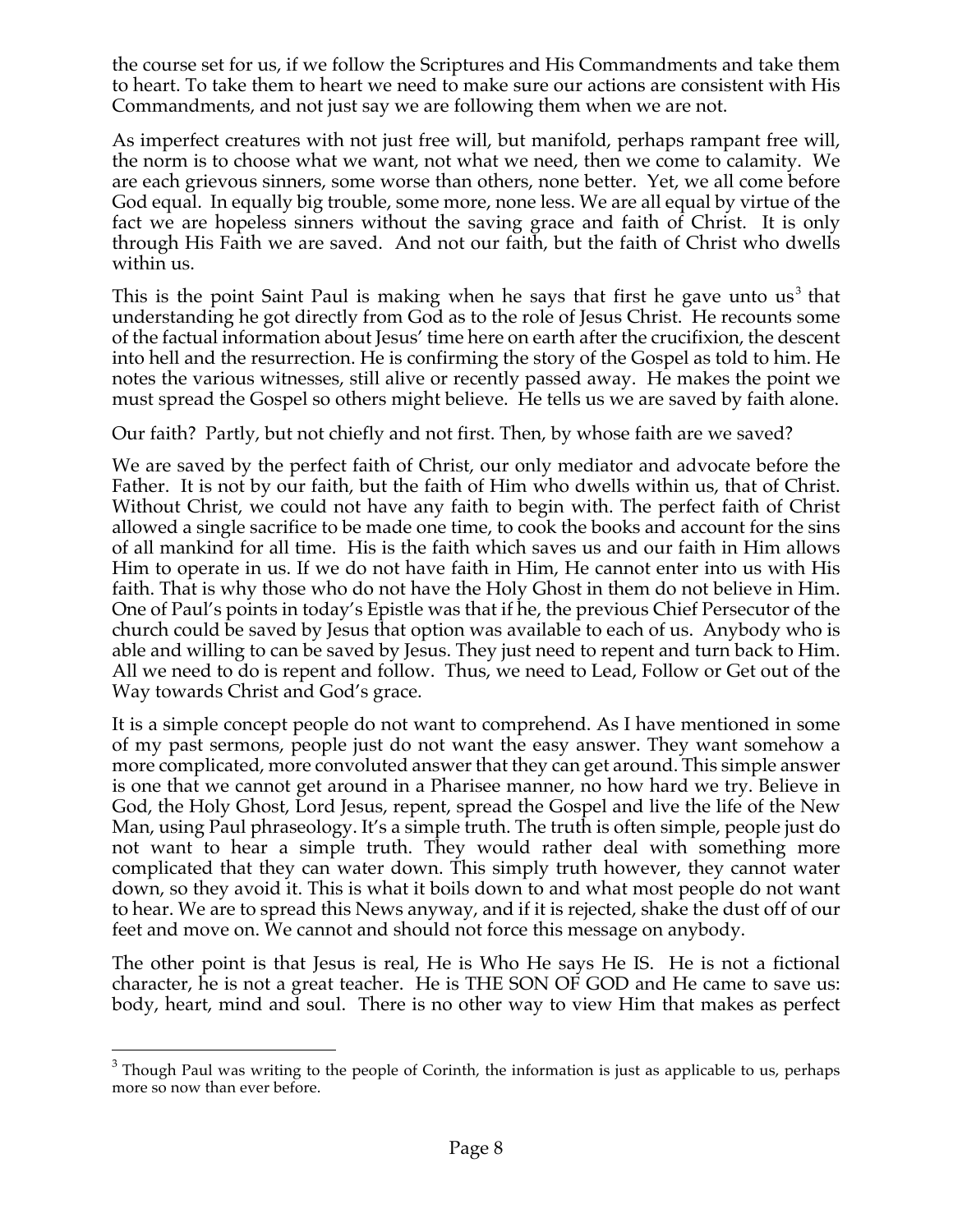sense as this $^4$ . Just as we are real sinners, He is a real Savior. You cannot have the Holy Spirit within you and say that He is not the Son of God. Likewise, you cannot say He is the Son of God without the Holy Ghost in you.

If that is not enough to turn your heart, consider the parable of the publican and the Pharisee related by Saint Luke. The man who was proud of his performance was not the example Jesus chose for the one justified, rather the one who acknowledged his failures and asked God for forgiveness and help. This is to point us as an example of who we should be like. And  $\overline{I}$  can say with confidence it is not the Pharisee. Think of these examples and who would we rather be like, the publican, or the Pharisee? Remember, the Pharisee's job consisted of finding clever ways around the 613 Mosaic Laws. The publican was looking for help in actually following two:

Hear what our Lord Jesus Christ saith.

**THOU** shalt love the Lord thy God with all thy heart, and with all thy soul, and with THOU shalt love the Lord thy God with all thy heart, and with all thy soul, and with<br>all thy mind. This is the first and great commandment. And the second is like unto it;<br>There is like unto it, and the second is like the Thou shalt love thy neighbour as thyself. On these two commandments hang all the Law and the Prophets. BCP Page 69

And, just as importantly, he was not looking for ways around those two laws, he was looking for help to follow God and forgiveness when he fell short. In our day to day lies, let us strive to be more like the publican and less like the Pharisee.

Let us ask God for the help we need to follow His Will. For we must have His Help to act as we must here on earth!

Action counts. For by their actions ye shall know them.

Heaven is at the end of an uphill trail. The easy downhill trail does not lead to the summit.

The time is now, not tomorrow. The time has come, indeed. How will you ACT?

It is by our actions we are known.

# **Be of God - Live of God - Act of God**



<sup>&</sup>lt;sup>4</sup> This is the Trilemma of *Jack Lewis* in <u>Mere Christianity</u> - I am trying here to prevent anyone saying the really foolish thing that people often say about Him: I'm ready to accept Jesus as a great moral teacher, but I don't accept his claim to be God. That is the one thing we must not say. A man who was merely a man and said the sort of things Jesus said would not be a great moral teacher. He would either be a lunatic on the level with the man who says he is a poached egg — or else he would be the Devil of Hell. You must make your choice. Either this man was, and is, the Son of God, or else a madman or something worse. You can shut him up for a fool, you can spit at him and kill him as a demon or you can fall at his feet and call him Lord and God, but let us not come with any patronizing nonsense about his being a great human teacher. He has not left that open to us. He did not intend to.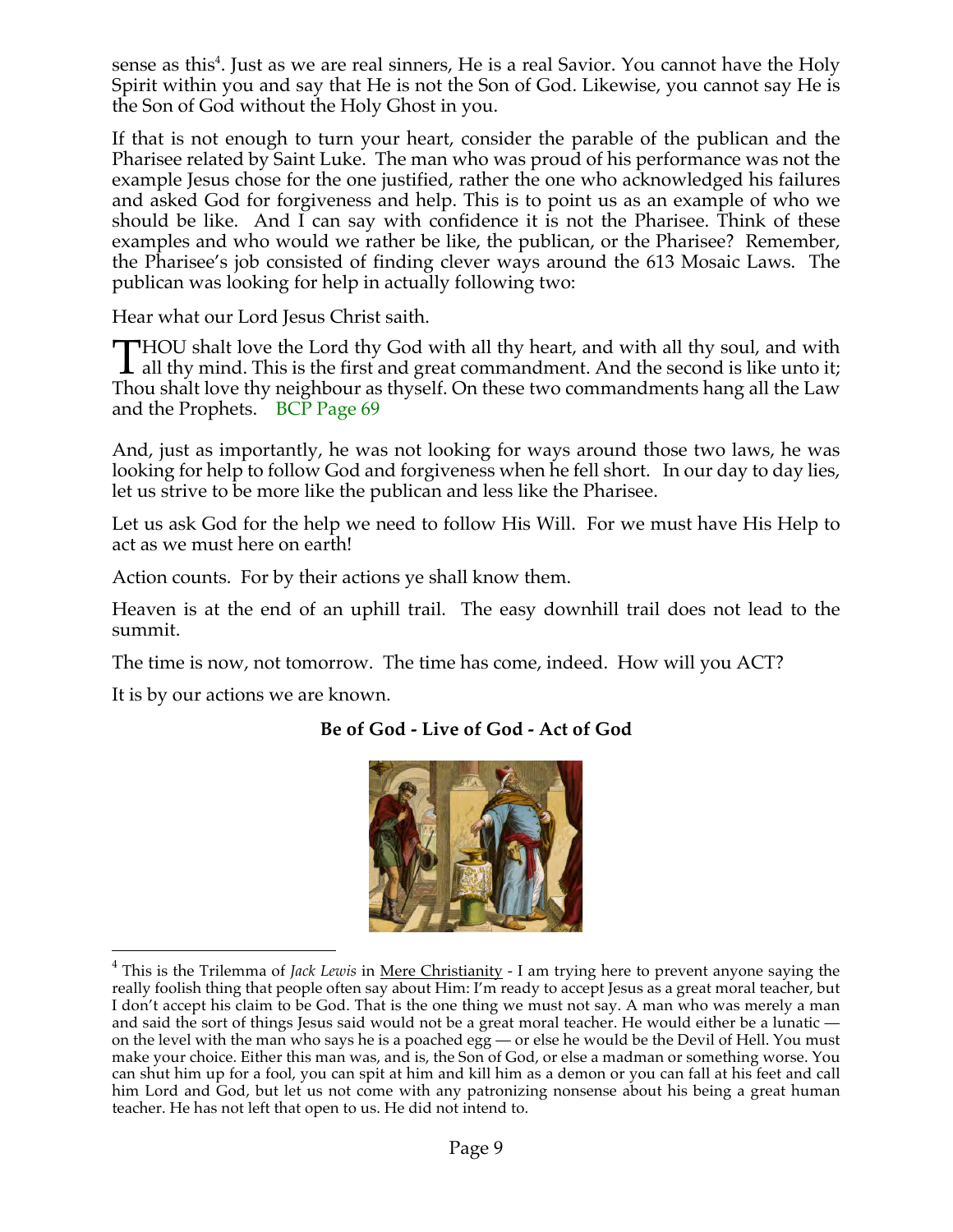#### *Roy Morales-Kuhn, Bishop and Pastor - St. Paul's Anglican Church - Anglican Orthodox Church*

Bishop Roy is pastor of the biggest AOC parish West of the Mississippi and is in charge of the Diocese of the Epiphany as well as the

Missionary Diocese of South America.

**Eleventh Sunday after Trinity** *How do we treat the poor?* 27 August 2017 Morning Prayer Psalm 68 • Deuteronomy 15: 7 – 18 • Mark 12: 38 - 44

## The Eleventh Sunday after Trinity.

*The Collect.*

GOD, who declarest thy almighty power chiefly in showing mercy and pity; Mercifully grant unto us such a measure of thy grace, that we, running the way of thy commandments, may obtain thy gracious promises, and be made partakers of thy **O**

heavenly treasure; through Jesus Christ our Lord. *Amen.*



Slavery $^5$ , sacrifice, and giving of oneself, these themes are in two of today's three scripture readings . "Give until it hurts." Sometimes we hear that when there is a fund-raiser being held. The idea of sacrifice of self and goods is not foreign to most Americans. As a people, we give far and above what other ordinary people give in the rest of the industrial world. Why? I would say that it has to do with our Judeo-Christian heritage. We learned to give in a general sense because our society, guided by the norms of Judeo-Christian ideals, give us that example in Old and New Testament narrative and law. The first part of the Old Testament lesson deals with the poor:

7 If there be among you a poor man of one of thy brethren within any of thy gates in thy land which *the LORD thy God giveth thee, thou shalt not harden thine heart, nor shut thine hand from thy poor brother:*

8 But thou shalt open thine hand wide unto him, and shalt surely lend him sufficient for his need, *in that which he wanteth.*

Looking at Verse 11, *For the poor shall never cease out of the land*. When we combine that with what Jesus told the disciples several times. . *the poor will be with you always*, we are led to an interesting question. If the Bible says we will always have the poor, does that mean to ignore them? NO! Both Old and New Testament tell us to take care of those who don't have, help them, but also to understand, there will always be poor.

*...therefore I command thee, saying, Thou shalt open thine hand wide unto thy brother, to thy poor, and to thy needy, in thy land*.

Ok, what is my point?

 $<sup>5</sup>$  If you study the Old Testament slavery, it is different from chattel slavery that was introduced by</sup> the pagan in that time period and was introduced and reinforced by the Islamic slave traders in Africa. Economic slavery was to pay back debts owed to a person. After six years the enslaved was freed. This was not so in chattel slavery. You were a slave until death or freed by a master or in some cases you bought yourself out of slavery.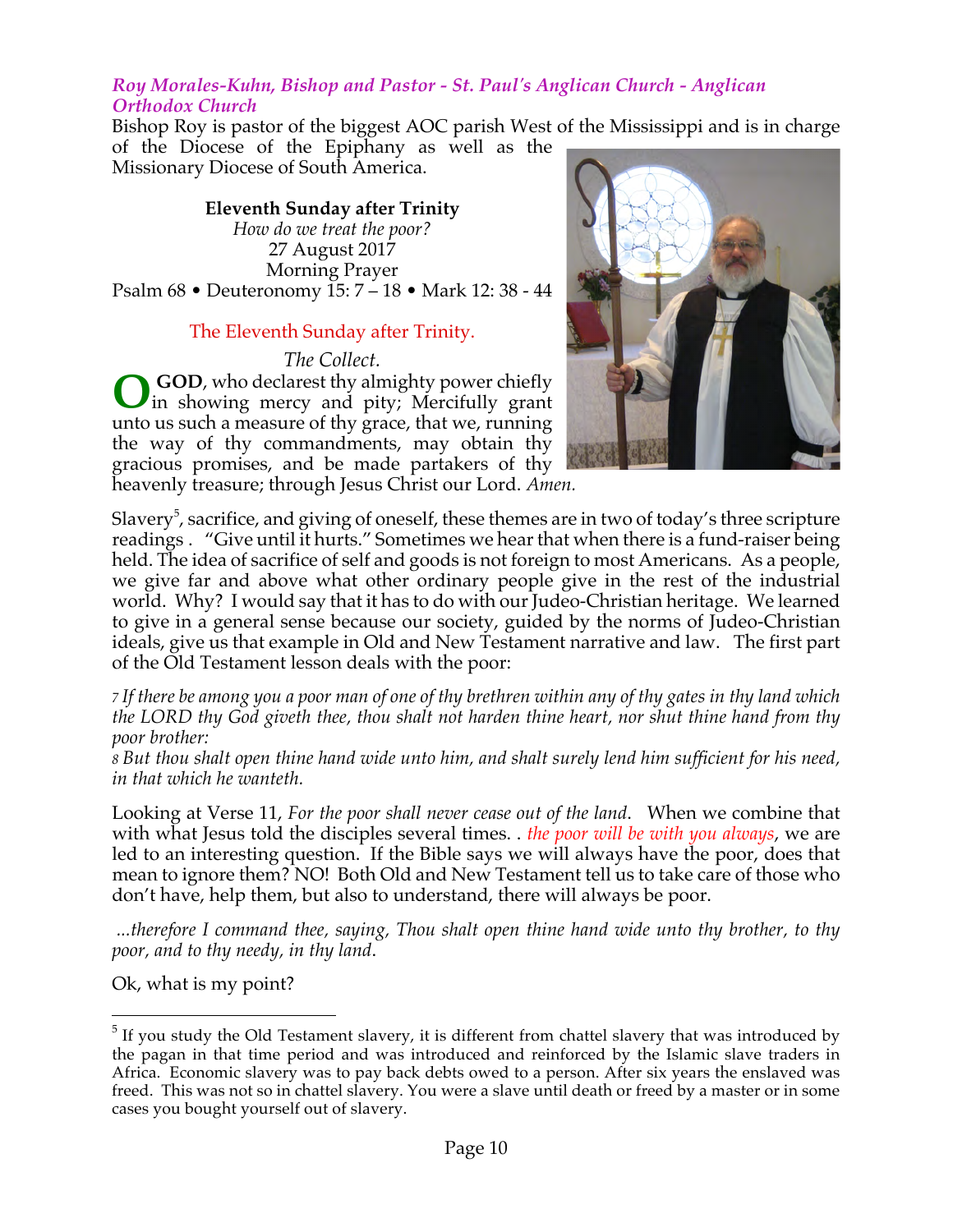Two things.

The poor will never be gone totally, and it is our job, not government or someone else to take care of them. The churches have fallen down on this job, it should be more care given by the churches, and less care, with no real soul, given by government.

No, I am not asking FDR's programs be scrapped, just that we as the church should pitch in once in a while to help the poor. Now please don't get me wrong, there are a number of churches around the nation and the world that do full time work with the poor and less fortunate, but sometimes it is easier to let government do all the heavy lifting. And in many cases that can lead to waste, fraud, and abuse. There is far too much money spent in government programs that are duplications of other programs, monies being spent on contra-biblical programs. These are functions the church should do, and can do with far less money. Helping those who can't help themselves, especially in how to avoid wasting money or food because they don't have someone to guide them in these areas. Many people do not know the difference between "need" and "want". We need things or resources in order to function in the world as we see it. There are many things we do not need, but WANT, that have nothing to do with getting along in this world. Things such as providing clothes for our children, proper nutrition, healthy entertainment, etc.

For years the church has taken a backseat to guidance and direction for those who do not have as much. It is time for the church to step up and provide good Biblical guidance to everyday living. Not from the pulpit, but from a kitchen table or small group session or one on one caring conversation. The Word of God must be preached from the pulpit. The Gospel message of God's love to the world must be preached. The Gift of God to all mankind must be proclaimed, "...for God so loved the world that he gave his only Begotten Son, that whosoever believeth in him, shall have everlasting life...". That is the message from the pulpit as outlined in the word of God. The Bible has the answer, we need to proclaim it in all the land, starting here and going out into the community.

In the rest of the passage from Deuteronomy you can read a formula as to how we should treat the poor. Now economic slavery is no longer the norm, but aspects of it are still around. That topic can be treated at another time. The rest of the passage deals with what to do with one who is poor. Help them get back on their feet. In this case they have served a six year term of debt-payment, and are now ready to be set free. Notice that Moses tells the people who have to give to those who have not, give them something to make their way economically. Give them food and give them something from your flock. By giving them something from your flock, they will have the means to produce an income. Wool, milk, cheese, can all be made from the animal, goat or sheep, so the one who has paid his debt can now begin to earn his way.

Notice it all goes back to the individual or church that have, to give to those who have not.

Not in a willy-nilly way, but in a measured responsible way. Give them a way to make their way in the world. It is a delicate balance. You want to help, but you don't want to enable someone. Help them help themselves. Government does not do this well. People who know other people and their needs do a much better job of this.

When we see what Jesus was teaching, with the "widow's mite", he didn't make up this story, he was pointing out the ongoing drama of 'one upmanship' that is played out time and again all around us. You may know about some churches that use cloth bags to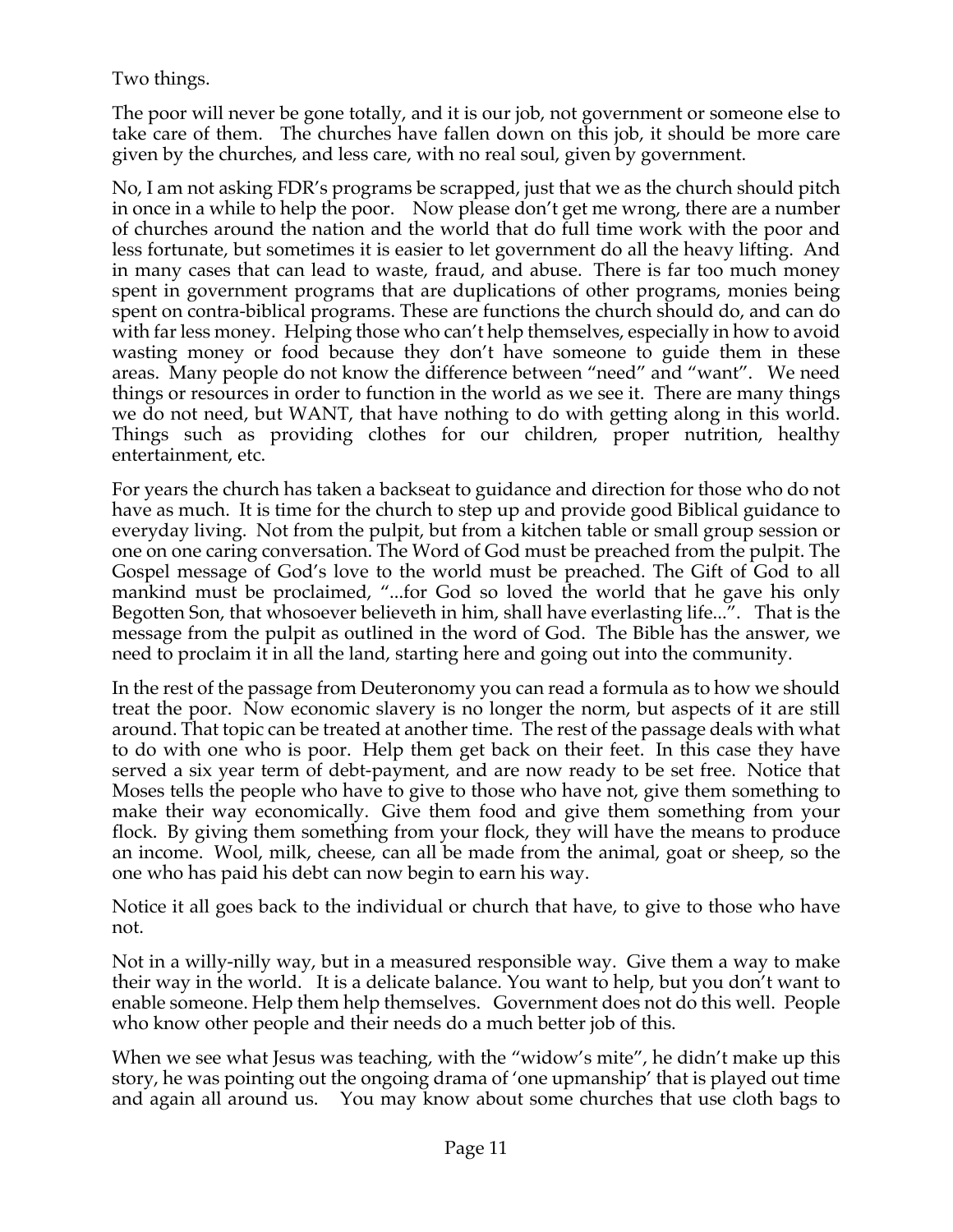take the offering, because you can't hear the clink of the coin very well, the cloth muffles it. When I was younger I remember worrying about the widow finding enough to eat or what was she going to do after giving it all away. This seems to be a once in a while act of selfless sacrifice, she didn't do it all the time, she wouldn't be alive, but she did it as she felt led, when the time was right.

The examples in today's scripture reading help us to understand giving....

- a. Self, such as service or as in the Old Testament , slavery and then volunteer slavery on a permanent basis,
- b. Giving of worship as in praising God with all our being, all our self, as the psalmist wrote in our psalm for today,
- c. Giving of our goods or treasures.

As those who are willing to give, talent, service, praise, or goods, we can begin to understand what God the Father did when he gave us his Only Son, Jesus, as a perfect sacrifice in our place on the Cross.

The lesson of today's Word is by example, God shows us the Ultimate sacrifice, the greatest gift to mankind, the sacrifice of Jesus Christ, for our sins.

Beloved, pray God will give you insight and understanding to know what to do if and when you are in a position to help others, especially the poor.

Let us pray:

**LMIGHTY** God, our heavenly Father, who declarest thy glory and showest forth thy **ALMIGHTY** God, our heavenly Father, who declarest thy glory and showest forth thy handiwork in the heavens and in the earth; Deliver us, we beseech thee, in our several callings, from the service of mammon, that we may do the work which thou givest us to do, in truth, in beauty, and in righteousness, with singleness of heart as thy servants, and to the benefit of our fellow men; for the sake of him who came among us as one that serveth, thy Son, Jesus Christ our Lord. Amen.

**IRECT** us, O Lord, in all our doings, with thy most gracious favour, and further us **D**IRECT us, O Lord, in all our doings, with thy most gracious favour, and further us with thy continual help; that in all our works begun, continued, and ended in thee, we may glorify thy holy Name, and finally, by thy mercy, obtain everlasting life; through Jesus Christ our Lord. Amen.

**LORD** Jesus Christ, who saidst unto thine Apostles, Peace I leave with you, my **O** LORD Jesus Christ, who saidst unto thine Apostles, Peace I leave with you, my peace I give unto you; Regard not our sins, but the faith of thy Church; and grant to it that peace and unity which is according to thy will, who livest and reignest with the Father and the Holy Ghost, one God, world without end. Amen.

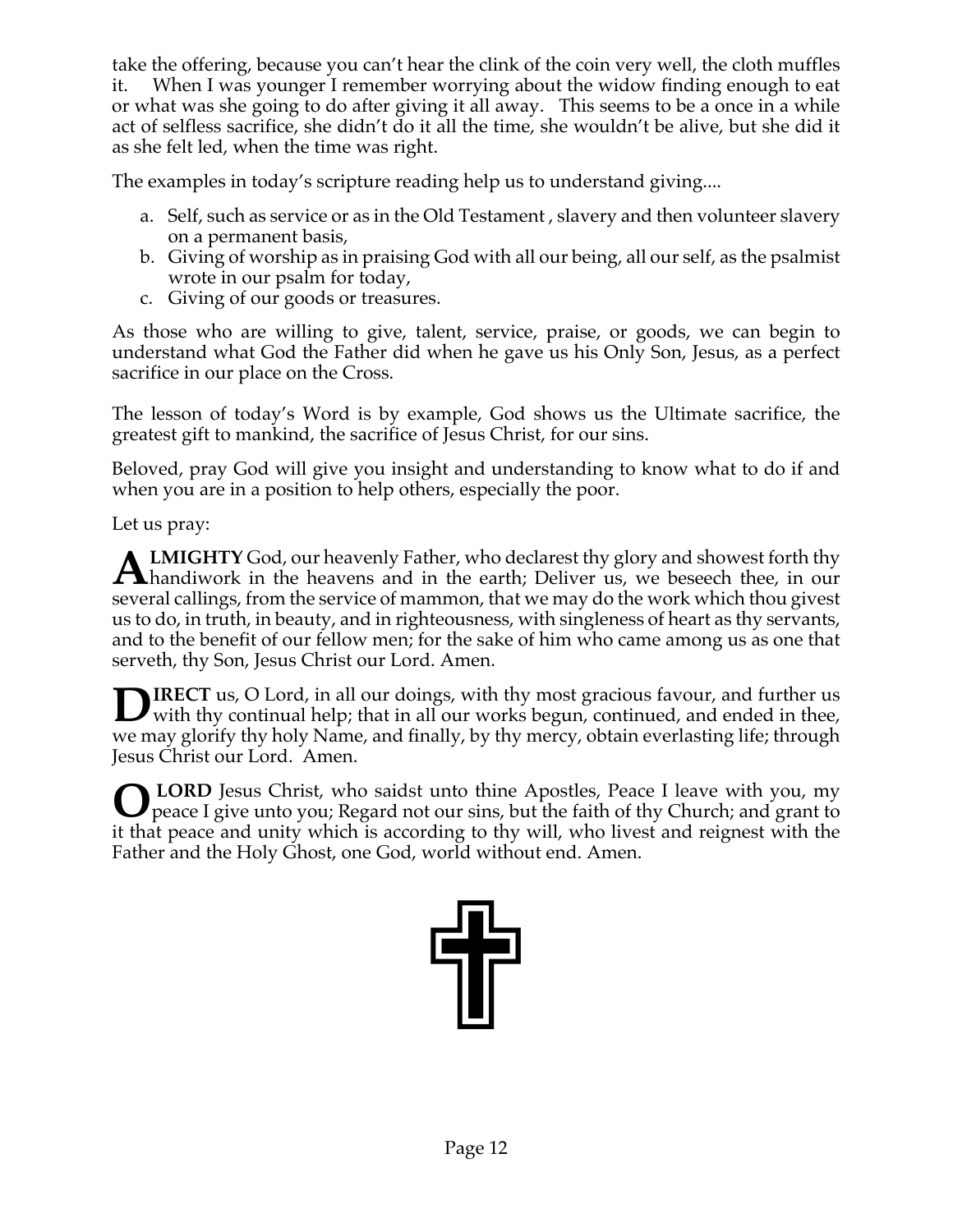#### *Rev Bryan Dabney of Saint John's Sunday Sermon*

We are fortunate to have Bryan's Sunday Sermon. If you want people to come to The Truth, you have to speak the truth, espouse the truth and live

the truth. This is really a good piece and I commend it to your careful reading.

#### **Eleventh Sunday after Trinity**

In today's Parable of the Pharisee and the Publican our Lord uses this story to rebuke those who trusted in themselves that they were righteous, and despised others (St. Luke 18:9). Our Lord made plain God's disdain for those whose lack of humility had led them into arrogance before his throne. The particulars of this parable are these: two men entered the temple to pray. The



former was a Pharisee and the latter was a publican, or tax collector. The former stood before God and recited a litany of supposed good things he had done for the LORD; while the latter stood afar off, having judged himself a sinner, and smote his chest as he sought God's pardon. Our Lord then closed the parable with his appraisal of these men and identified the publican as having left the temple justified because he had humbled himself before God while the Pharisee had not.

Article XII of our Articles of Religion states in part: ". . .that good works, which are the fruits of faith and follow after justification, cannot put away our sins, and endure the severity of God's judgment. . . " And Article XIV states: "Voluntary works besides over and above, God's commandments ... cannot be taught without arrogancy ... for by them men do declare, that they do more for [God's] sake than of bounden duty is required: whereas Christ saith plainly 'when ye have done all that are commanded to you, say, We are unprofitable servants.' "

Our Lord was often chided by the scribes and Pharisees for his teachings because they conflicted with their understanding of God's word written. These gatekeepers of the truth had insulated themselves from the very thing they were supposed to protect and espouse before men via their so-called "traditions of their fathers" (see St. Matthew 23:1-39). Proverbs 16:5 states, *Every one that is proud in heart is an abomination to the LORD*. Also Proverbs 20:6 says, M*ost men will proclaim every one his own goodness: but a faithful man who can find?* And again in Proverbs 22:4 we learn that, *By humility and fear of the LORD are riches, and honour, and life*. And our Lord said (St. Matthew 18:4), *Whosoever therefore will humble himself ... the same is the greatest in the in the kingdom of heaven*. And where was their humility? In point of fact, they had none. They saw no need to do those things which Moses and the prophets had called on them to do in order to preserve their own souls as they were only interested in defending their traditional understanding of things (St. Matthew 15:7-9).

Today, we find that the disease of phariseeism within the modern-day church. And in like fashion to those in the time of our Lord's earthly ministry, the modernist Pharisees will offer up to God their lists of "look-at-what-I-did-for-you-today" never once realizing that all their works are as filthy rags (Isaiah 64:6). Their particular station within the church might serve as a restraining influence; but not for their good if it keeps them from humbling themselves before God. And so it should not be surprising if they resemble the Laodicean Church who also believed themselves to be rich and in need of nothing (Revelation 3:17).

By contrast, the proper Bible Christian when presented with such thoughts of selfsufficiency and self-aggrandizement will fall to his or her knees in humble reverence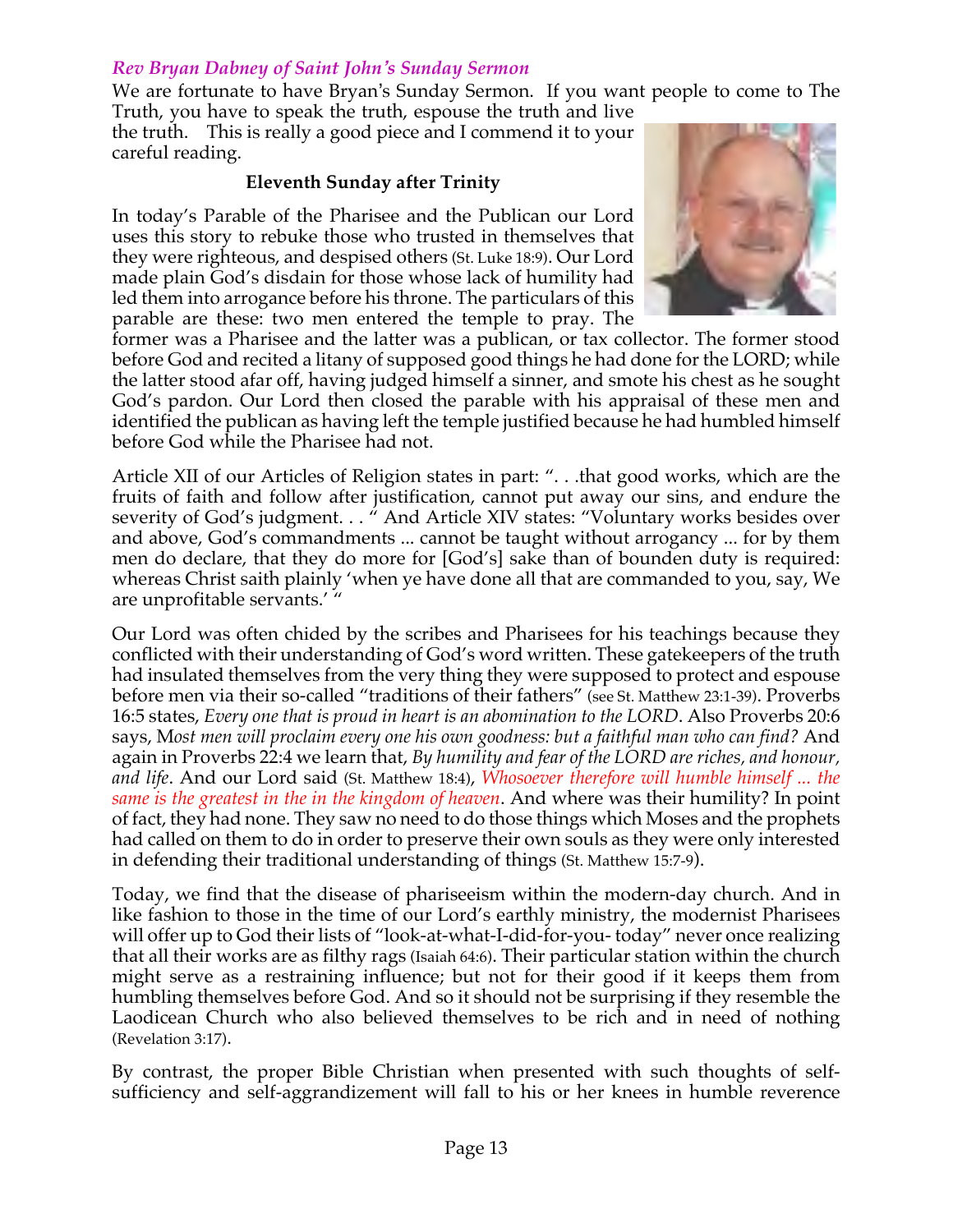acknowledging the very God who made such gifts and blessings possible. Sadly, the numbers of those who might be termed a "proper Bible Christian" are dwindling daily.

If one examines our society's present condition with regard to God and his worship, you will find a disturbing absence of humility. There are several characteristics which illustrate this point such as, pretentiousness in worship; an over abundance of selfcenteredness; a rising tide of assumption about what God expects from his people that is not based upon Scripture; and an ever-increasing quantity and quality of deception which has played a large part in the corruption of Christian doctrine. Let us now examine each of those charges in turn.

To begin with, the lack of humility with in many churches is troubling because God has called his own to worship him in spirit and in truth (St. John 4:23-24). Arrogance is forbidden as all who would worship God must humble themselves before him (St. Luke 18:14). Consider the position that Moses took at the burning bush in the wilderness. God told him to take off his sandals and then Moses hid his face, likely in a face-down position (Exodus 3:1-6). Psalm 95:6 calls on us *to ...come let us worship and bow down: let us kneel before the LORD our maker*. Kneeling as we do in our worship is a posture of humility. Still, there are those who will kneel in arrogancy desiring only to be seen of others as humble. Nevertheless, those who assume a godly posture devoid of a godly purpose will net themselves nothing in the long run. They may have the immediate satisfaction of appearing humble before men but their true selves are not hidden from the Almighty.

There is also much pretense in worship today especially where the church mirrors that of a concert hall. "Let's Pretend" Christians hold that entertainment is more important than humbleness in the presence of the Almighty. To these errant souls, worshipping the LORD in reverence "does not do it for them." They are into "feeling" and not faith. However, feeling what they perceive as the Spirit of God may be nothing more than a pleasing sensation that they might have experienced while watching a love story on tv, or while listening to a popular song on the radio. To them, the soulful "I feel good" qualifies as being touched of God rather than the positive feeling of pouring out to him their sins and trespasses along with keeping their focus on him in their worship.

The over abundance of self-centeredness goes hand in hand with a lack of humbleness in worship. Truth be told, their worship is more an elevation of themselves; and, on account of their narcissism, they have also earned the in vogue moniker of "selfies." So it should not be surprising that they are too busy taking care of themselves to give God what he desires most: their undivided attention. And so it follows that any church which engages in a form of worship dominated by self-centeredness will lose their sense of decorum and be overtaken by a rising tide of assumption about what is acceptable, godly worship. The Devil's plan all along has been to destroy true Christian worship. He has utilized man's senses to lure as many Christians as he can from a wholesome and true worship of the Godhead into a state of sensuality and carnality. Just as God is not honored in the worship of any pagan deity, so he is not honored by worship practices that do not give him all glory, laud and honor he rightly deserves.

Without a doubt, the aforementioned points will have a direct impact on their understanding of the doctrines of the Christian Church. How can they know the truth of the gospel when it is being withheld by ministers whose primary purpose has been to lure the unsuspecting into their slaughterhouses of falsehood and deceit? To paraphrase a character from "The Outlaw Josie Wales": "They have been decently entertained carnally, and they have been decently slain spiritually." Their capacity for godly discernment has been seared with the hot iron of sensation and excitement rendering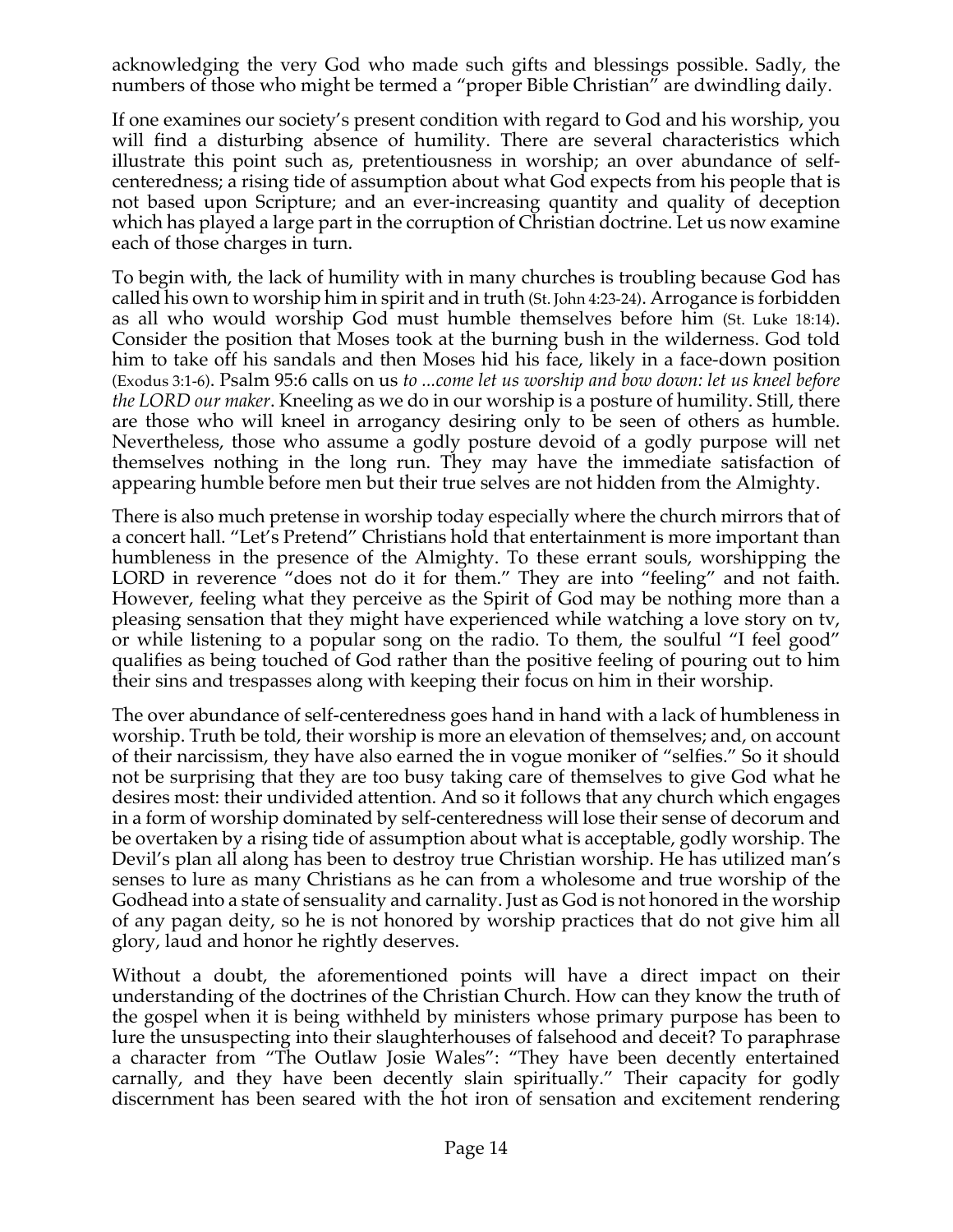them willing accomplices in the crime of arrogancy— offering God what feels good to themselves. In that condition, they are no different than the Pharisee who stood up and extolled himself before God.

Juxtaposed to the Pharisee in the parable was the publican. He sought and received forgiveness because he humbled himself before the LORD. It is only when we come before God's throne of grace pleading with him to take away our sins that we are made fit to experience his love for us. As with the father in the parable of the Prodigal Son, so will our heavenly Father graciously receive and pardon all who come to him if, and only if, they come with a heart seeking his forgiveness. For only those who truly seek after God will be made right with him through private confession and amendment of life. Only those who offer him the true sacrifice of a broken and contrite heart will be forgiven. Only those who worship him in spirit and in truth and without pretension or assumption will have their prayers received and their worship accepted.

And so two men who entered the temple to pray. The Pharisee came with pride, while the publican came in humility and regret for his actions. The Pharisee came to extol himself, while the publican came downtrodden and abased himself before God. The Pharisee sought to justify himself, while the publican sought God's pardon and mercy. The Pharisee treated God as if he had done him a favor, while the publican sought God's favor through his act of self-judgment.

It is my prayer that each of you will seek a closer walk with the Godhead. That you will ask the LORD to forgive you of your sins and trespasses. That you will come before his throne of grace seeking his pardon with humble and contrite hearts. There is no reason to lay before him in pridefulness those things we have done in his service . So let us draw near desiring his forgiveness, and then seek his guidance. Only afterward, are we to stand and rejoice for we know that he is just and faithful to cleanse us in the name of his beloved Son. May our good and gracious God be pleased to send his most holy Spirit to comfort, guide and keep you in Christ Jesus this day and forever more.

Let us pray,

**ATHER**, grant to us grace sufficient to bring ourselves: our souls and bodies, into **humble submission to thy will and pleasure; that we might have a more perfect**<br> **Fhumble submission to thy will and pleasure; that we might have a more perfect** fellowship with thee; for this we ask in the name of Jesus Christ our Lord. *Amen*.

Have a blessed week, Bryan+

#### *People in our Prayers* - http://faithfulcenturionprayerteam.blogspot.com/ **Why? Prayer is an extremely important activity.**

It is not that God knows not our needs, for He surely does. Yet, Jesus commanded us to ask God for those same needs. In addition to the obvious of asking God for help, offering thanksgiving and the like, prayer helps us focus our thoughts on how we might do God's work.

The Prayer Team of the Anglican Orthodox Church was established to help our members and fellow Christians pray for those in need and to give thanks as well for the blessings we have been granted.

#### **Who can be on the list? Do I have to be a member of the Anglican Orthodox Church to be prayed for?**

No! The only qualification to be on the list is that you want our prayer team to pray for you. We are Christians and are happy to pray for you, no matter who you are. If you want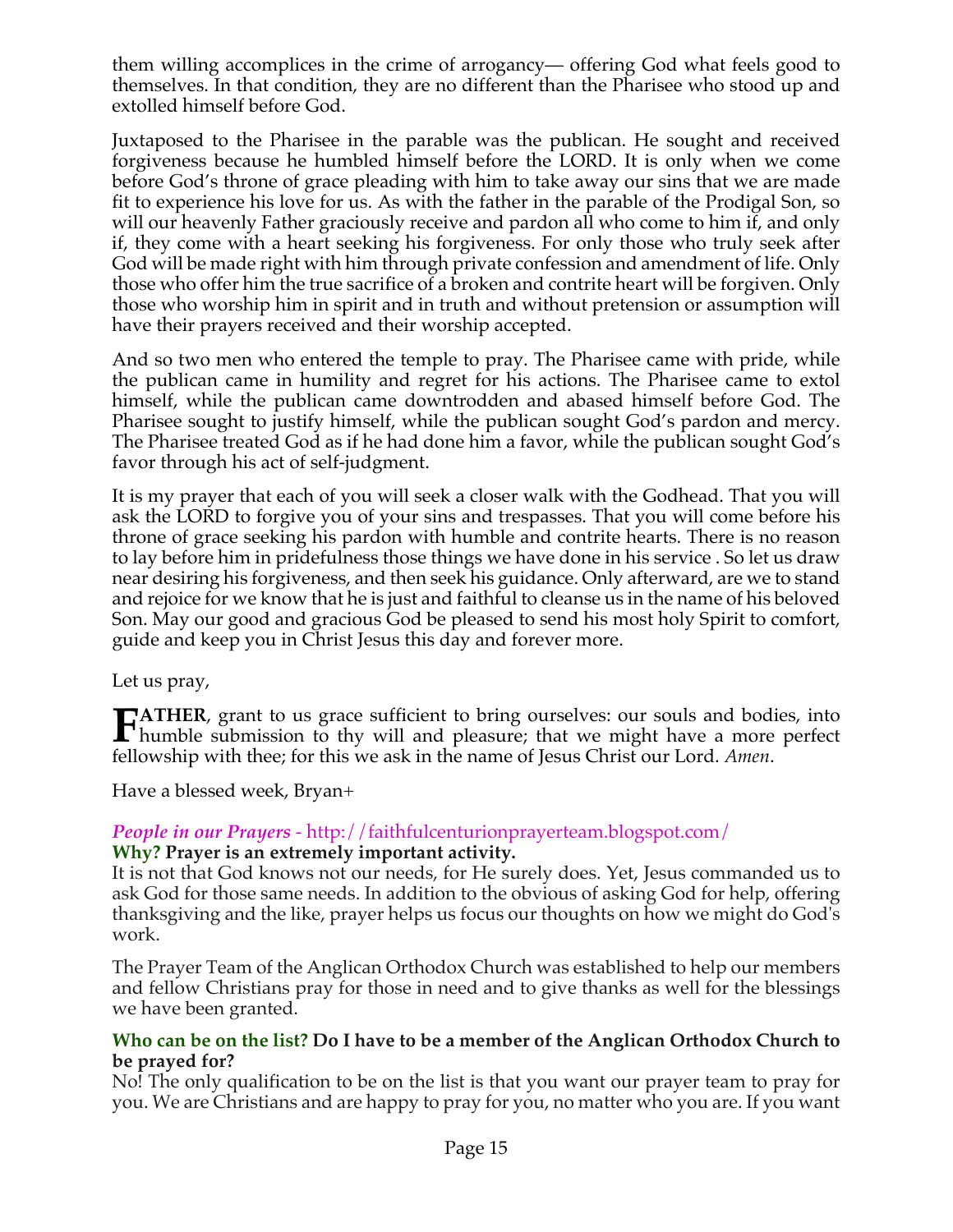help from God, you are our kind of people.

## **What is the commitment from the prayer team?**

Each member of the team will pray for the desired outcome at last once per day.

## **How do I get myself or someone else on the prayer list?**

You can email one of the prayer team leaders: Jack - jack@faithfulcenturion.org or Dru dru@ faithfulcenturion.org, or call the office at (619) 659-3608 or fill out a prayer card at your church.

#### **What should I ask for?**

Depends on what you want. Some people merely want God to be asked to heal their ills and be mentioned by their first name, others want a specific outcome and / or have more of their personal information known to the team. Ask for what you want. It is your desire and need for prayer the team is attempting to meet. For typical examples, see the list below.

## **Updating the Team**

If you are on our prayer list, or if you have submitted a person that you have asked us to pray for, please update one of the team members or Hap in person, by telephone or email. It helps to be able to pray specifically for these individuals including their specific needs; plus if they get better, it is our happy duty to give thanks!

Please note that on the yellow (maybe green or orange if you get an old one) cards at church, you can ask that those to be prayed for have their names disseminated to the prayer team. Those names will be said in church and appear here. Or, you can ask that their names and purpose be kept confidential, then only Hap will know to pray for them.

## *Prayer List Notice – If you have someone on the prayer list and their needs have changed, please let us know. We'd like to update our prayers to reflect the need and most important to give thanks!*

## *Immediate Prayer Please*

- *South Texas and the Gulf Coast of the United States of America* has sustained serious damage from the recent tropical storm. Please pray for those in distress.
- *Jieun* has been through a very difficult time at the hands of people who have hurt her and are out to hurt her further as well as discredit her, she is being kept against her will at the present time. Pray that God will heal her wounds, keep her calm and safe and find a way to release her back to her family, please pray for strength calm and peace for all.
- *Chief Mike Wysocki* finally had heart valve surgery June 2017. He was back in the hospital with a bleeding ulcer, but made it home. Please give thanks for that and pray for the medical team treating Mike that they might pay attention, do their very best and be open to God's guidance. Pray a complete recovery and peace of mind and trust in God for Mike, his lovely wife Wendy and his family.
- *Jim* was in the hospital 18 July 2017, for four days due to fluid around the lungs from Congestive Heart Failure. Please pray the medical team treating Jim might pay attention, do their very best and be open to God's guidance. He is feeling better but this past year has been hard on him physically with four surgeries, starting with back surgery in June 2016, an eye operation in December and then two operations involving his pacemaker in March 2017 and again in May 2017. All these have weakened him but he is getting stronger and now is back in PT to help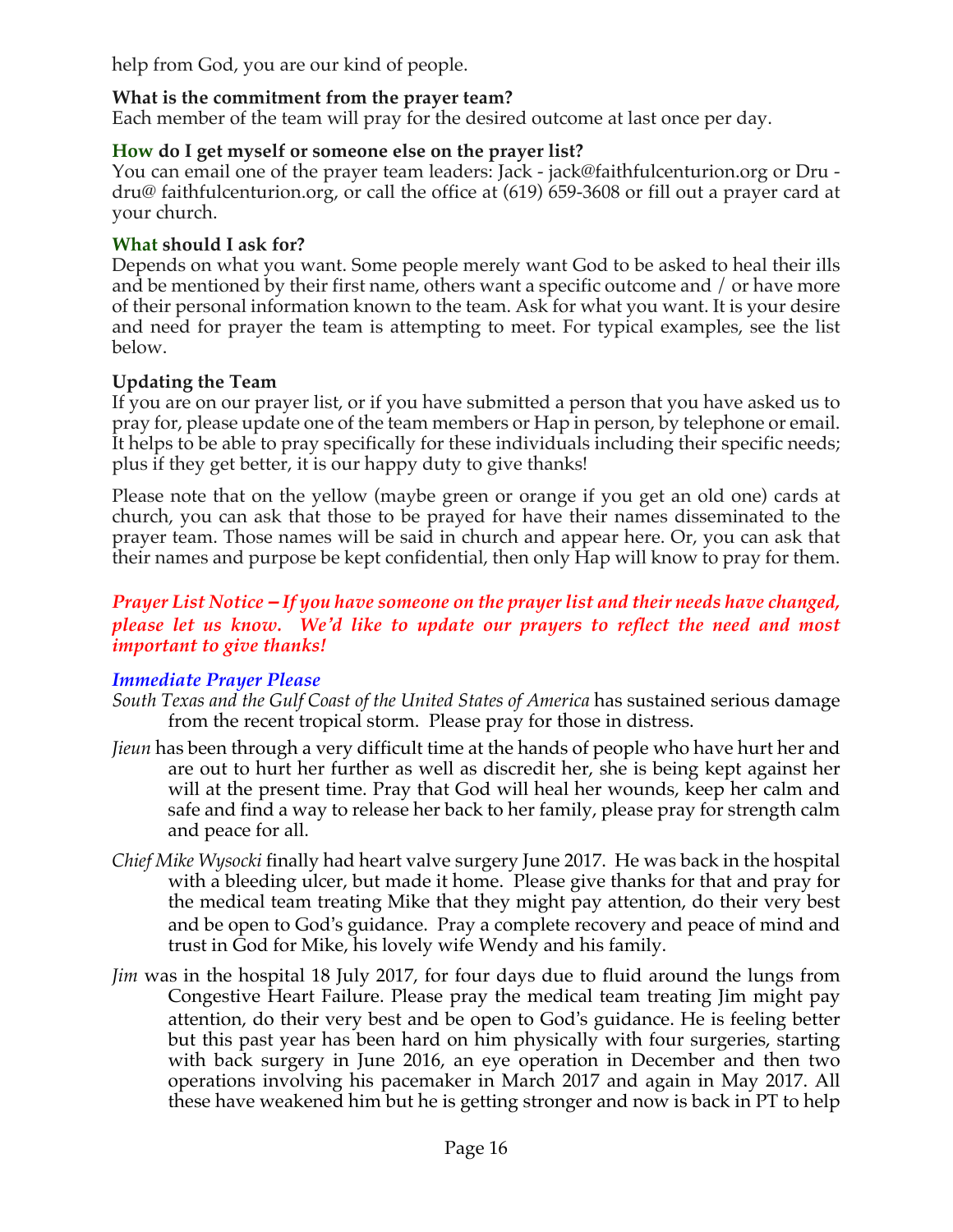rebuild his strength. Thanks be to God. Jim and his family thank you for the prayers and request them to continue as the doctors are still working on medication balance to help his heart not to go back into Congestive Heart Failure. Pray for peace of mind and trust in God for Jim and his family.

- *Ron Cole Klages* is a patriotic former Marine who has debilitating blood clots pursuant to cancerous growths on his liver and unknown other places. His doctors will inform of clinical findings on Monday for further treatment. Please pray for the medical team treating Ron that they might pay attention, do their very best and be open to God's guidance.
- *Jill* was on life support; her family members traveled a great distance to see her and returned home safely. Jill's condition improved to critical, but needs your prayers to continue her recovery.
- *Kurt Thomas* is now home after undergoing open heart surgery in Richmond, Virginia as the result of a life threatening bacterial blood infection which settled in his heart and other places. The infection resulted in a hole in his heart. Kurt. They successfully replaced about half his heart with donor parts. Kurt had a permanent pacemaker installed on 26 March 2017 and he returned to work the first of June! But, now he is having problems with fluid retention. It is a God given miracle Kurt made it through all this. Please join Kurt and Mary, his family and friends in giving thanks. There is still a long and rocky road ahead; please pray for spiritual and physical strength for Kurt, his wife Mary and their family. Please pray for the medical team treating Kurt that they might pay attention, do their very best and be open to God's guidance. Pray also for Kurt to accept what he cannot do at present and concentrate on what he can do. This is a very foreign situation for this Christian warrior. He needs God's help to adapt and prosper.
- *Cindy,* Bishop Jerry's cousin, may need to undergo brain surgery if medication is not effective. Please pray the Lord will extend a hand of mercy and healing to Cindy.
- *Samson Hendrik* has prostate cancer and his kidneys are not working. Pray our Lord Jesus Christ will be close to him and his family of friends during this illness.

## *Travel*

No known special travel this week, however many will travel for the Labor Day weekend coming up, please as you are aware of them, keep them in your prayers.

## *Birthdays*

*St. John's Anglican Orthodox Church* Vicksburg, Mississippi, Rev Bryan Dabny, Rector, celebrated their tenth birthday on 16 July 2017.

## *Move*

*The Thomas Family* are now in Virginia on what was to be a headquarters tour. Pray for peace of mind for Kurt and for Mary and the kids.

## *Departed*

*Rufus Glyn Martin,* good friend of Bishop Jerry and the friend of a multitude, passed away in Dothan, Alabama, the afternoon of 21 August 2017, in the company of his family. Glyn was a veteran of many wars - not only the Korean War, but many hard-fought wars of life. He raised a beautiful family in times when the challenges of society were unfavorable. He made a friend in every place he set his foot. His greatest victory was one which we should all covet - the victory over selfish desires of the heart. He was generous, kind, loving and faithful. His last victory happened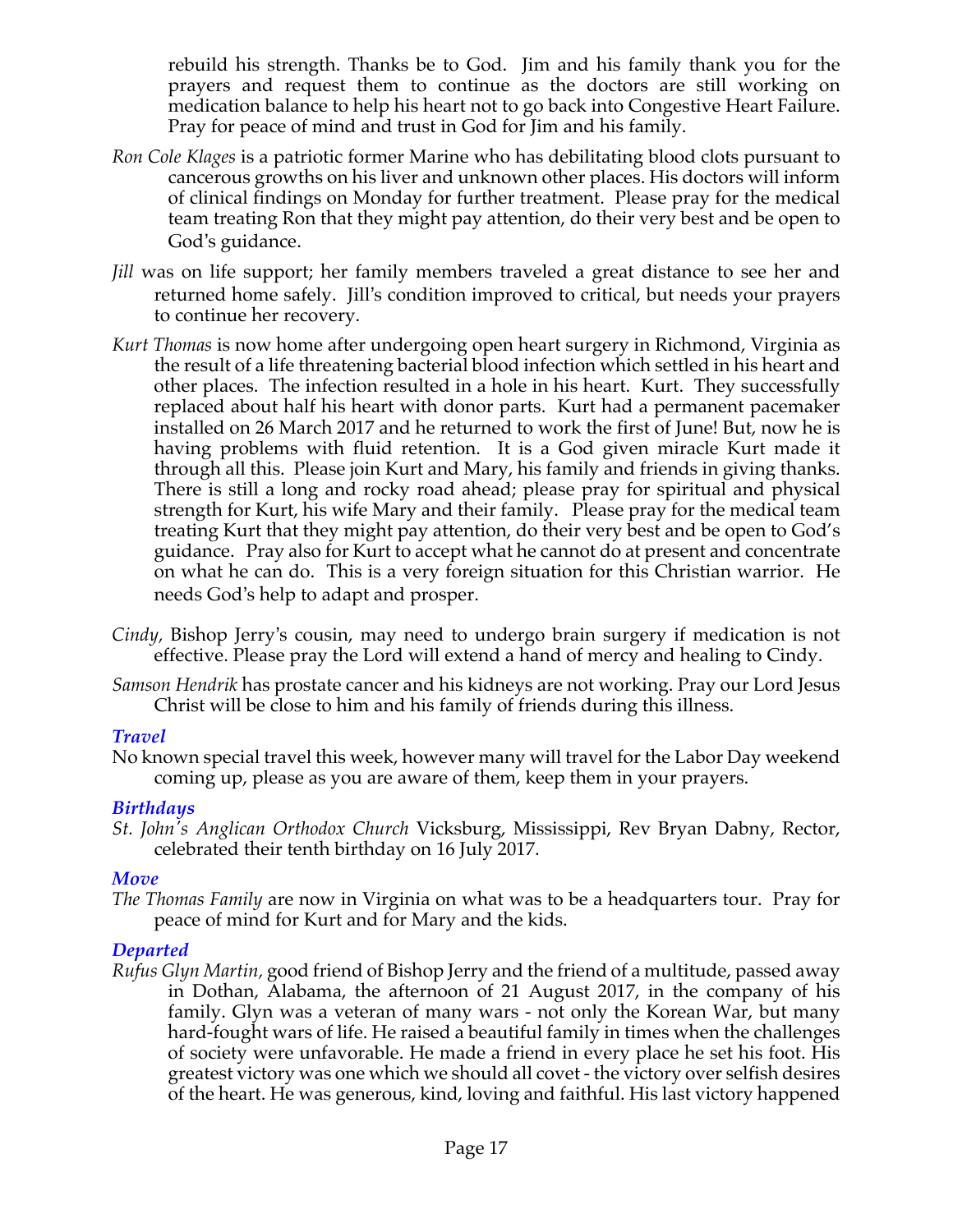in a crowded room at Flowers Hospital where his lively soul was set free from a body plagued by suffering. Now shall, as John Bunyan says, "the trumpets sound for him on the other side." May our Lord and Savior, Jesus Christ, comfort and console his family.

*Colonel Jon Proehl, USAF Retired,* died in a motorcycle crash Friday 28 July 2017, near Carson City, Nevada. Please give thanks for his time here on earth and pray for comfort for his family and friends, in particular his wife Cari and their two children.

## *Nearing the end of their time here on earth*

- *Neal* has heart problems and is very weak, he also has COPD, kidney problems, his potassium is too high, he came back from the point of death. He is now home and permanently on oxygen. He is doing well, for that he and his family are grateful and ask your thanksgiving prayers. More importantly, please pray Neal will accept salvation through our Lord and Savior.
- *Paul* is in hospice and ready to meet His Lord. Please pray for Paul as he prepares to go home to be with his family who have gone before him. Pray for the faith of his family to build and the transition to be good.
- *Dot* is an elderly woman with liver cancer. Please pray for Dot as she prepares to go home to be with her family who have gone before her. Pray for the faith of her family to build and the transition to be good.
- *Mrs. Tiffany (90)* has chosen to refuse extraordinary care as it will not gain much earthly time. The Tiffanys have been together for a long, long, long time. Pray for Mrs. Tiffany and her husband as together they begin this Journey to be with their Lord.
- *Saundra* is in ICU with congestive heart failure after a heart operation. She is aged and frail. Saundra is near the end of her time here on earth. Please pray for comfort, understanding, strength and guidance for Saundra and her family who will of necessity remain behind. Pray for the love of God to stay foremost in their hearts.
- *Polly* is in hospice care with dementia and spinal stenosis. Please pray for her as she prepares to go home to be with her family who have gone before her. Pray for the faith of her family to build and the transition to be good.

## *In need of a miracle or understanding of God's Plan*

- *Ron* had a Heart Attack, at the hospital he found out he also has Kidney Cancer. He is a man of faith and is in need of prayer for his health and that the Lord will provide strength for his family.
- *Kathy Cox Merritt* has been receiving Chemo and 12 November 2016, had bowel resection surgery and was given a very bad prognosis. Kathy just retired as an RN in Orthopedics at a local hospital; sometimes a little medical knowledge can be dangerous to the patient but she remains positive. Please pray for Kathy's healing and peace and comfort for her and her family, both spiritually and physical
- *Krysti* is off life support and able to talk, please give thanks for the good news. She is still unable to feel her legs. When that comes back she will go to a rehabilitation facility. Krysti has used drugs, has high blood pressure, is diabetic and has organ failure. Her families are with her and will appreciate your prayers.
- *Pat* has metastatic osteosarcoma; there is little that can be done. Please pray for a miraculous remission; that Pat's remaining time here on earth might be good. Help Pat and family put their trust in the Lord and let Him carry their sadness, fear, worry and terror.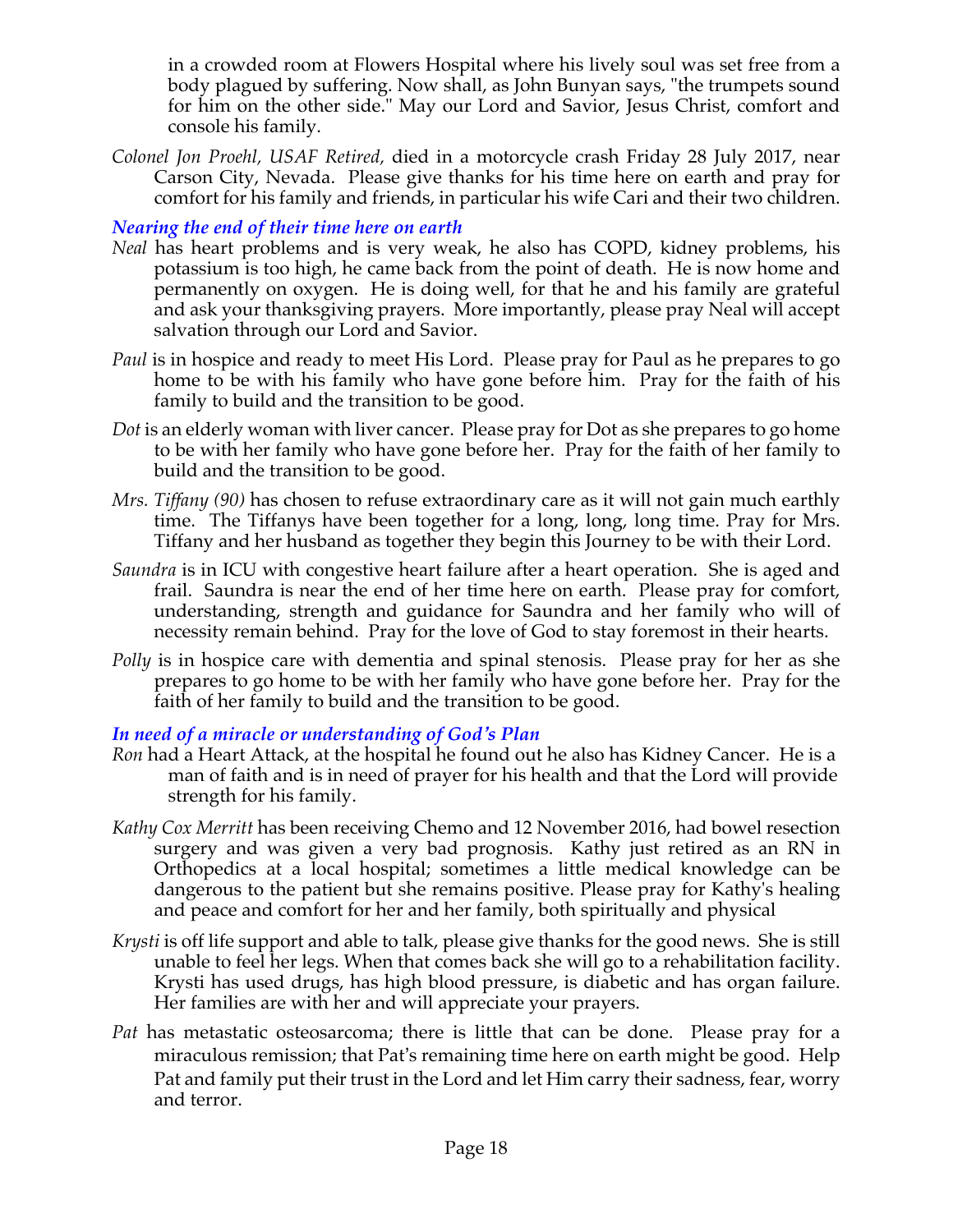- *Amy* has been diagnosed with metastatic melanoma and has cancer all over her body, and in one of her kidneys which are no longer functioning. Amy and her family have asked for prayer to stop the growth and to aid the family financially with the medical bills. At present she has to have surgery every two months to place stents. Pray Jesus will be close to all.
- *Gemma Dillinger* has been treating for breast cancer for over a year now, after surgeries, radiation and chemotherapy, she is reaching the limit of her tolerance with no end in sight. Please pray for her to gain strength and ground on the cancer. Help her to continue with her faith in our Lord, she is not afraid to go home, but wants to make sure it is time. Pray she will be encouraged to not give up until it is her time to go and that her time here on earth with her family will be good.
- *Janet* has had a blood borne cancer for several years. Her faith in the Lord is great and she is ready to be with Him. Pray she will be encouraged to not give up until it is her time to go.
- *Holly* has had Colon Cancer, Breast Cancer and now it is in her spine. Please pray for guidance for the medical personnel treating Holly, for a miraculous remission; that Holly's remaining time here on earth might be good. Help Holly and her family put their trust in the Lord and let Him carry their sadness, fear, worry and terror. Pray for strength and courage for Holly.
- *Tim* was on a kidney transplant list and started dialysis and was taken off the transplant list for a heart problem that required stents, while putting in stents a leaking valve was found. A port was put in and something happened and it has to be redone. In several days he will have a valve replaced, after heart surgery and recover he will go back on the transplant list. Please remember him in prayer in the days and weeks ahead. Pray he will put his worry on God's shoulders so he might be at peace and rest. Pray for those treating him that they might pay attention and do their best.
- *Marilyn* has been diagnosed with non-operable pancreatic cancer. Please pray for a miraculous remission; that Marilyn's remaining time here on earth might be good. Help Marilyn and her family put their trust in the Lord and let Him carry their sadness, fear, worry and terror.
- *June* found she has a recurrence of colon cancer, which is now Stage Four, that is it has spread. Please pray for a miraculous remission; that June's remaining time here hon earth might be good. Help June and her family put their trust in the Lord and let Him carry their sadness, fear, worry and terror.
- *Leon McKay* suffered a stroke a few weeks back that has left him unable to speak and while undergoing evaluation the doctors also found he has a very aggressive cancer. Please pray for a miraculous remission; that Leon's remaining time here on earth might be good. Help Leon and his family put their trust in the Lord and let Him carry their worry.
- *Rev. Thomas Brooks* is not improving and being kept alive by artificial machines. Please pray for a miraculous recovery and if that not be God's Will, a rapid passing to home. Help Thomas' family put their trust in the Lord and let Him carry their worry.
- *Ronnie* has kidney cancer that has spread and the surgeons are very concerned. Please pray the medical team to formulate a successful treatment plan and for a miraculous remission; that Ronnie's remaining time here on earth might be good. Help Ronnie and family put their trust in the Lord and let Him carry their worry.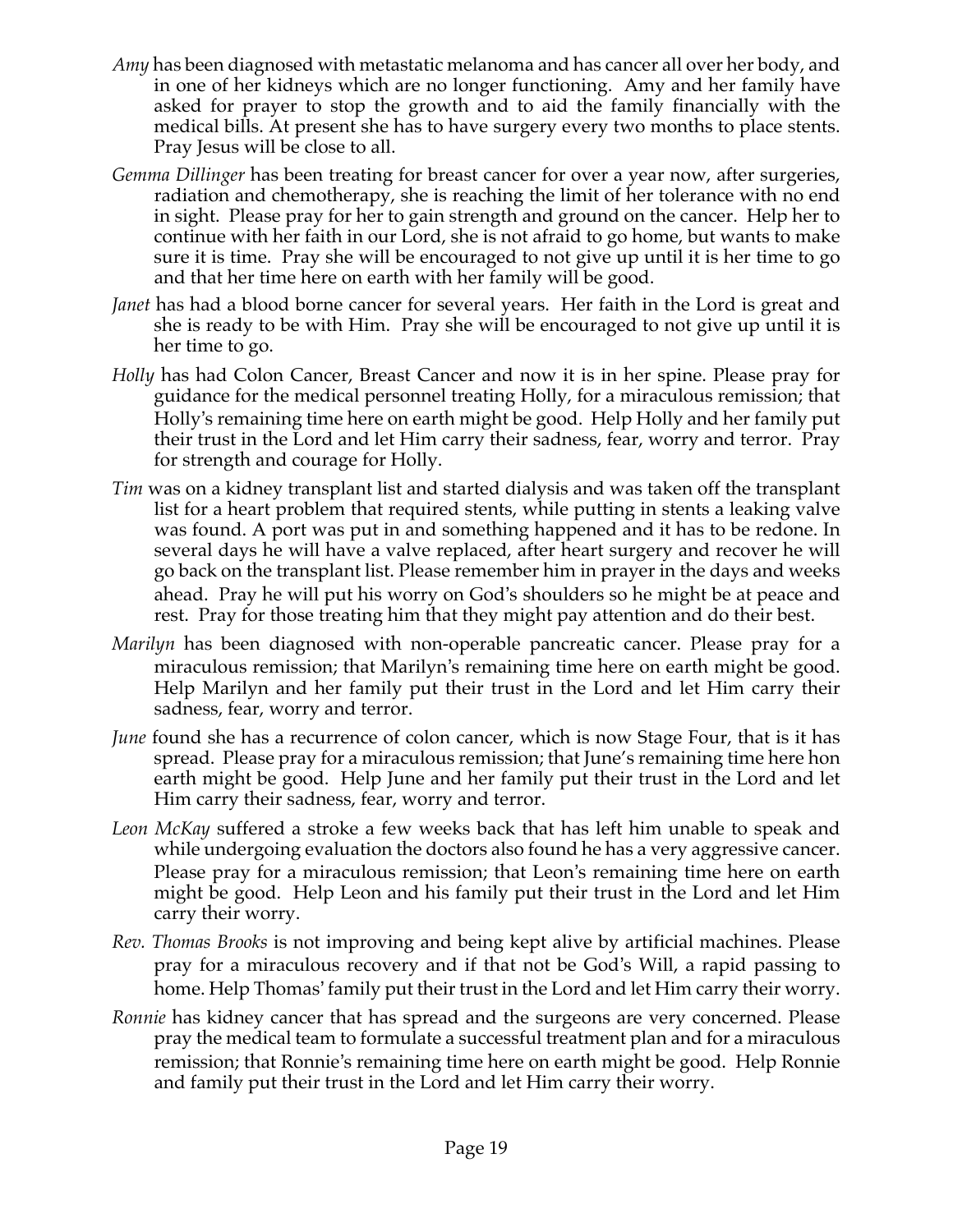- *Levi* was cancer free for 4 years and just discovered he has kidney cancer. Levi has a great deal of faith and said whether he is healed or God takes him home he will be fine. Please pray for the medical team to pay attention and to their best and for a good outcome. Pray also that Levi and family will be able to put their worry on God's shoulders. In particular, please pray for pain relief; Levi is 22 years old.
- *Ray Daley* is a member of the Royal Canadian Legion and served his country during the Korean War era. Ray is taking chemotherapy treatments for cancer. Meanwhile his son Trevor is in the hospital in a coma and seems to have lost the will to live.
- *Pat* has been under treatment for colon cancer for some time. He has had major complications the last few days and your prayers will be appreciated by family and friends.
- *Dorothy* had pneumonia, on checking her lungs they found tumors which permeated the lung area. Further investigation found a primary site in the colon, with the lung being secondary. It would appear there is no viable treatment at this time. Please pray for a miraculous remission; that her remaining time here on earth might be good. Help Dorothy and her family put their trust in the Lord and let Him carry their worry.
- *Becky* has fourth stage metastasized lung cancer and is not doing well with chemotherapy treatments. Please pray for Becky and her husband as they are together during this difficult time in their lives.
- *Jane* has fourth stage cancer and is not doing well. Please pray for Jane and her family as they are together during this difficult time in their lives.
- *Colleen* has been battling pancreatic cancer over the last year and it has now spread to one of her lungs. Please keep her and her family in your prayers.
- *Christine* has cancer of the colon, which spread to her liver; she is receiving chemotherapy and is having difficulty eating. Please pray for the medical team treating her to pay attention and do their very best; pray also for confidence in our Lord for Christine and her family.

## *Homebound or Infirm*

- *Sarah* had to move to an Assisted Living Home and has found the adjustment very difficult. Please pray she will come to terms with the situation and that her Lord Jesus will be close to her. She recently lost 30 pounds and her eyesight is deteriorating. Pray her appetite will improve and her eyesight will return to normal. Most of all, please pray our Lord Jesus Christ will be close to her at this difficult time.
- *Larry H* has general weakness as the result of extreme fatigue. Larry is now up and about, walking without assistance. The depression is still a part of his life. Due to several chronic illnesses, he will never be able to live on his own. On the other hand, he has been transferred to a facility near his former home so he will be nearer his friends. Larry has difficulty with the lack of what he considers fairness in the Word. Please pray for help for Larry to put his trust in the Lord, relax and build strength and give Pastor Roy guidance on helping him.
- *Laurel Bessessen* (95) has begun to lose her mental abilities to recall people, places and things around her. Her family is no longer able to care for her at home and she is in a skilled care facility. She is the last of that family's generation. Please pray for the mental degradation to stop or for her to leave for home. Pray for her family who do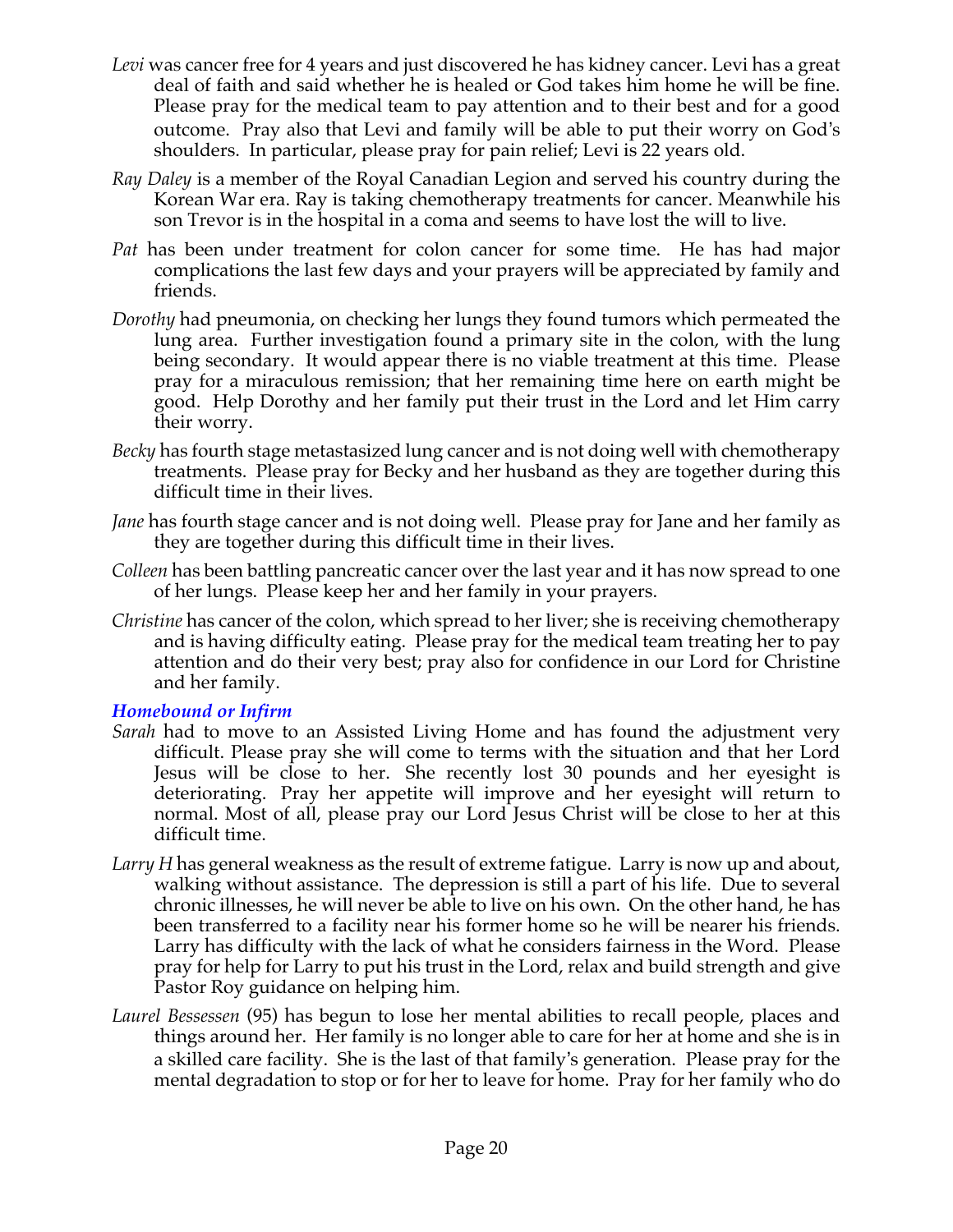their best to care for her, visiting every day; for her children Cookie, John and Bill, as well as the other members of the family.

- *Judith Clingwall* is afflicted with Multiple Sclerosis (MS). She is currently in Laurel Place, an extended care facility in Surrey, British Columbia. Please pray for remission of the disease so she might return home to her family. Pray also for strength for her husband Martin as he deals with all the problems and stress of Judith's situation.
- *John* has Alzheimer's pray he will call on God to help him as he deals with this.
- *Steve,* brother in law of Paul Martin, appears to have early onset dementia. Steve had teenage children and is very concerned for them. Please pray for the disease to stall or abate and for peace of mind for Steve and his family.
- *James* is on oxygen all the time, this is bothersome to him and terrifying as well. Please pray for James to put his worry, his bother and his terror on the Lord. Pray for strength and guidance for James and his family. They suggest this verse, I am thine, save me, for I have sought thy precepts.
- *Joan* has had serious medical problems that have kept her confined. Please pray her health will remain stable.
- *Norma, Sara's* mother is in a state of deteriorating health, both physically and mentally, with both dementia and Alzheimer's She is slowly drifting away, though she still recognizes Sara and prayer gives her a sense of peace. Please pray for both Sara and her mother to put their cares and worries on God's shoulders so they can deal with the many problems involved.

#### *Surgery*

- *Maria Carla* is going to the hospital for corrective surgery. Pray our Lord Jesus Christ will be close to her as she has this operation. Pray for her father who will be taking her a long distance for the operation.
- *Bob Apple* is having surgery for a squamous cell carcinoma. Pray the surgical team will be open to guidance, pay close attention and do their very be Pray for peace of mind and trust in God for Bob and his family.
- *Marcia* has had a biopsy of a mass in her breast which indicated a tumor that must be removed. Pray the surgical team will be open to guidance, pay close attention and do their very be Pray for peace of mind and trust in God for Marcia and her family.
- *Edware* is having his fourth back surgery (in the last four years) Please pray for the medical team to pay attention and to their best and for a good outcome. Pray also that Edware and his family will be able to put their worry on God's shoulders.
- *Jeff* has been undergoing surgery, chemo and radiation since October for pancreatitis and Pancreatic cancer. Please pray for the medical team to pay attention and to their best and for a good outcome. Pray also that Jeff, his wife and family will be able to put their worry on God's shoulders.
- *Albert* had a pacemaker installed recently. He will require surgery soon for a leaking heart valve and has just been told he has esophageal cancer. Pray he will turn to God and come to know Him on a more personal basis as the days go by.
- *Mario* has early-diagnosed prostate cancer and had surgery. Pray for complete remission and that Mario and his family will be able to put their worry on God's shoulders.
- *Eddie* has upcoming bladder surgery. Please pray for the surgical team to pay attention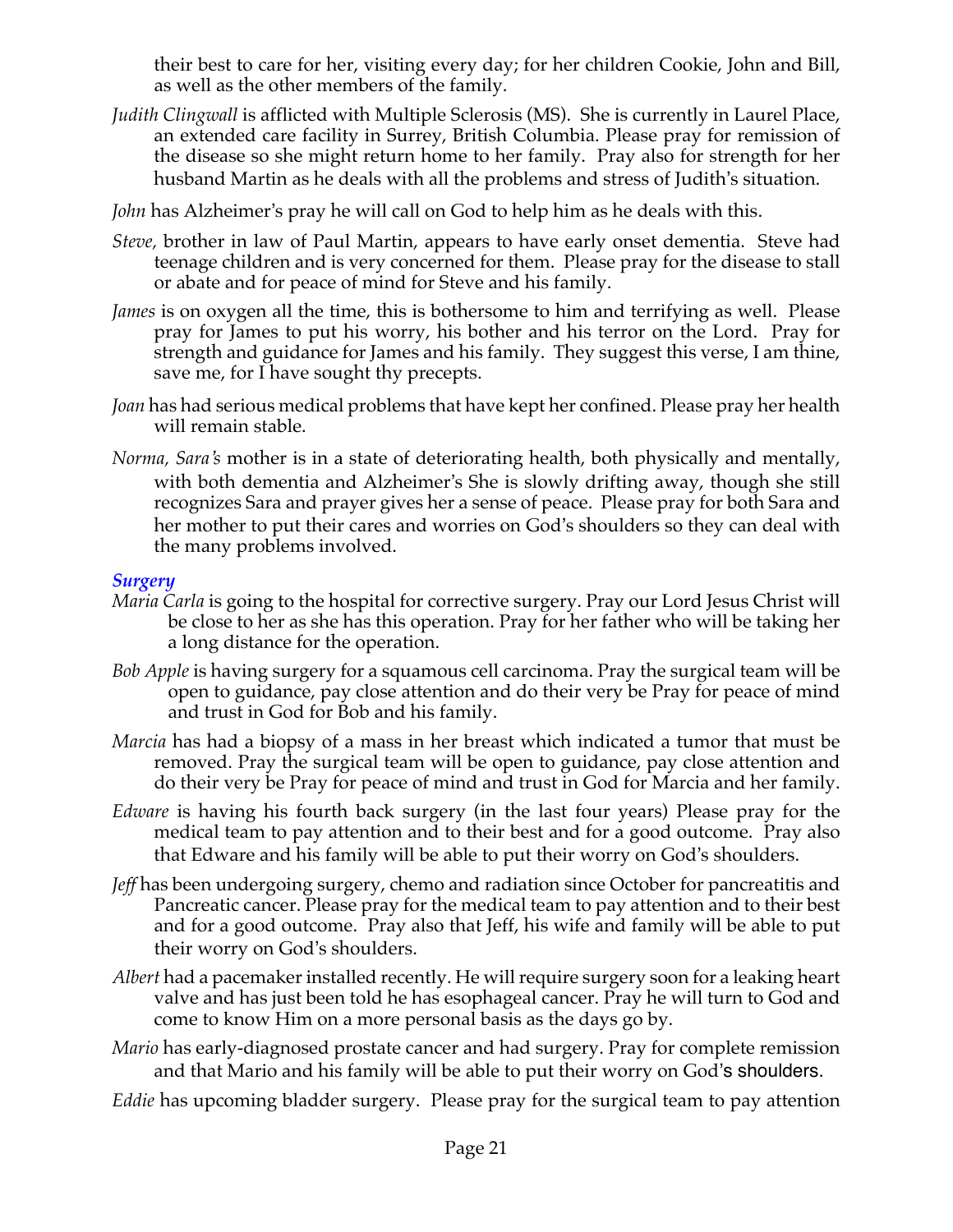and to their best and for a good outcome. Pray also that Eddie and family will be able to put their worry on God's shoulders.

# *Testing and Treatment*

- *Dru Arnold* has a ruptured tendon in her left ankle. She asks that she be guided to the right treatment and the medical team treating her will be open to God's guidance, pay attention and do their very best.
- *April and her husband* ask you prayers for the Lord to guide them and lead them both to the correct medical care; and that the family may receive comfort in the process.
- *Michael Moriarty* has been diagnosed with upper duodenal cancer which is the upper section of the small intestine. It is fairly rare and they have not decided how to treat him. Pray with Michael, his family and friends that the medical insurance people will fulfill their obligations and the physicians treating him will be guided in their assessment and treatment plan, for a full and speedy recovery to good health and for continued trust in the Lord for Michael, his family and friends in this worrisome time.
- *Chloe Mayo*, granddaughter of Justice Roy and Kayla Moore, good friends of Bishop Jerry, suffered a serious kidney attack possibly resulting from strep. Pray her family and friends the physicians treating her will be guided in their assessment and treatment plan, for a full and speedy recovery to good health and for continued trust in the Lord for Chloe, her family and friends in this worrisome time.
- *Josh* has two little children and just discovered he has a rare form of Cancer. Please keep him and his family in your prayers in the days ahead.
- *Ross* an elderly gentleman has been diagnosed with Leukemia. Ross has had good health until now, your prayers at this time will be appreciated by his family and friends.
- *Carman* was just diagnosed with breast cancer. Pray for her family as they continue to help her get the proper care. Pray with Carman, her family and friends that the physicians treating her will be guided in their assessment and treatment plan, for a full and speedy recovery to good health and for continued trust in the Lord for Carman, her family and friends in this worrisome time.
- *Kathie Lynn Holter* sister of Rev Phil Ternahan, was just diagnosed with Stage Four lung cancer (never smoked) which spread to the brain. She was operated on 26 June 2016. Please pray with Kathie, her family and friends that the physicians treating her will be guided in their assessment and treatment plan, for a full and speedy recovery to good health and for continued trust in the Lord for Kathie, her family and friends in this worrisome time.
- *Tina* just found out she has cancer on her left kidney. Please pray for guidance for the people treating her and for trust in our Lord for Tina and her family.
- *Martha* is now home after testing and she does not have cancer, but she does have bad kidneys and is adjusting and getting ideas to work with that. Please pray for guidance for the people treating her and for trust in our Lord for her.
- *Spencer* has been diagnosed with Autism. Please pray for guidance for the people treating him and for trust in our Lord for him and his mother Lorna.
- *Jane* has Multiple Myeloma and is set for back surgery on Monday 9 May2016. Please pray with Jane, her family and friends the physicians treating her will be guided in their assessment and treatment plan, for a full and speedy recovery to good health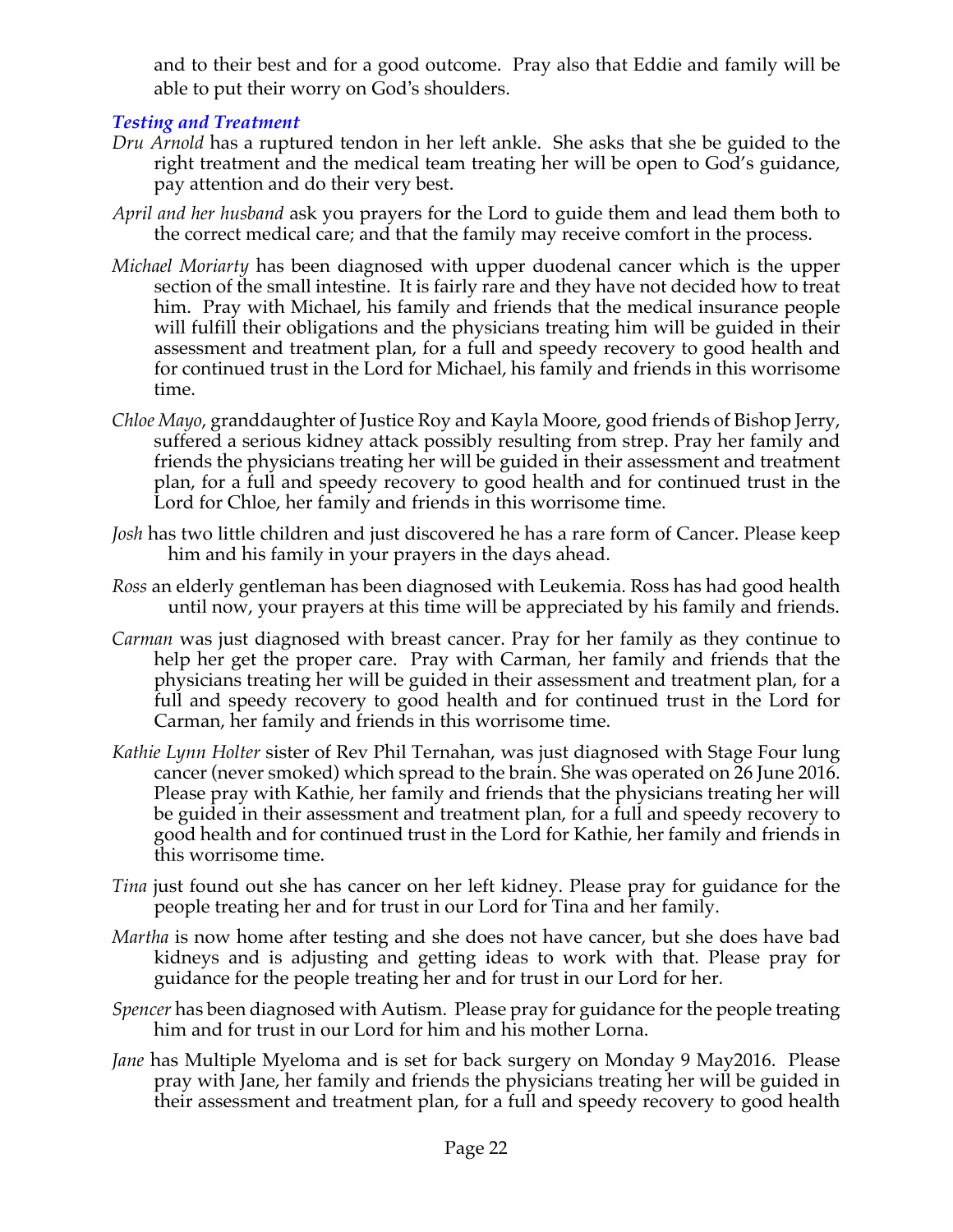and for continued trust in the Lord for Jane, her family and friends in this worrisome time.

- *Michael* has cancer of the blood and is starting chemotherapy. Please pray for the physicians treating him to be guided in their assessment and treatment plan, for a full and speedy recovery to good health and for trust in the Lord for Michael.
- *Clay* has a large gallstone; he is in poor health and not currently a surgical candidate. Please pray for the physicians treating him to be guided in their assessment and treatment plan, for a full and speedy recovery to good health and for trust in the Lord for Clay.
- *Jim Sevier* has been in the hospital for heart related troubles. Please pray with Jim and his family the physicians treating him will be guided in their assessment and treatment plan, for a full and speedy recovery to good health and for trust in the Lord for Jim and his family in this worrisome time.
- *Claude* has been falling and he does not know why. Pray doctors will discover what the problem is and he can continue without any more difficulties.
- *Gretchen* has been diagnosed with severe osteoporosis and is now being treated with exercise, nutrition and vitamins. Please pray with Gretchen and her family the physicians treating her will be guided in their assessment and treatment plan, for a full and speedy recovery to good health and for trust in the Lord for Gretchen and her family in this worrisome time.
- *Pete* has not been well and is back in the hospital with another stroke. Please pray for the physicians treating him to be guided in their assessment and treatment plan, for a full and speedy recovery to good health and for trust in the Lord for Pete and his family in this worrisome time.
- *Kamil* has heart problems and they are trying to stabilize his medication, now he been admitted to the hospital because of breathing problems. Please pray for the physicians treating him to be guided in their assessment and treatment plan, for a full and speedy recovery to good health and for trust in the Lord for Kamil and his family in this worrisome time.
- *Mary Lee* has bleeding into her stomach and they cannot find the sources. Mary Lee is in CCU and her husband *Maurice* is not eating until she returns home for is so upset. Please pray for the physicians treating her to be guided in their assessment and treatment plan, for a full and speedy recovery to good health and for trust in the Lord for her, Maurice, as well as the rest of the family in this worrisome time.
- *Glenn Porter, MAJ USMC Retired,* has Interstitial Pulmonary Fibrosis, which causes him to be unable to get enough oxygen into his system without supplemental oxygen all the time. The only real treatment is a lung transplant, without a transplant he has between two to five years here on earth. Please pray for him to continue in his faith and for a set of lungs to become available.
- *Pat* has an aneurism of the brain, pray she will make the right decision on how to treat this problem and it will be healed.
- *Dan* is very sick with cancer and is starting an experimental treatment. This treatment will take Dan away from their family business and put even more stress on him and his family. Please pray for Dan's wife who is meeting with Steve who plans to keep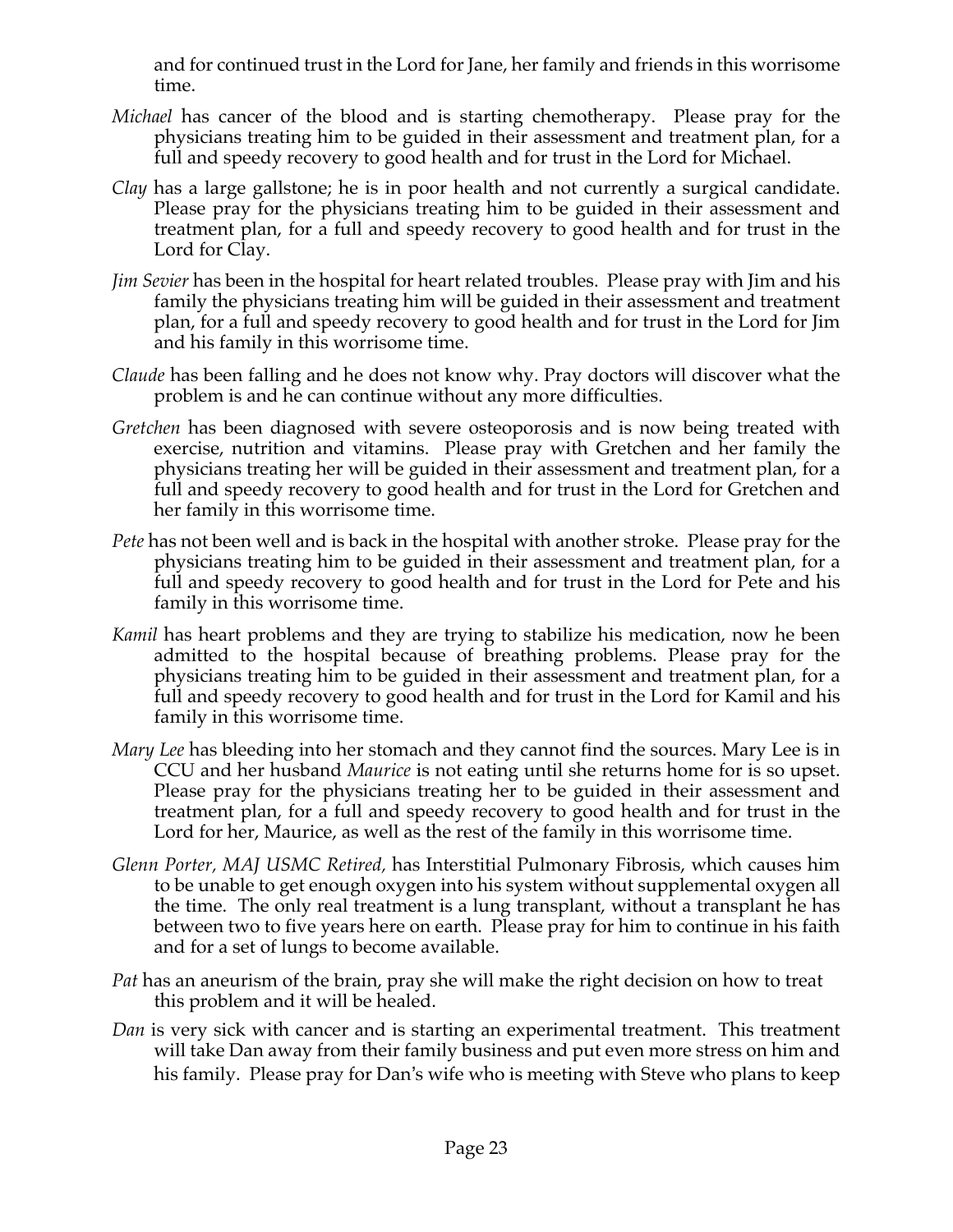the family business going while Dan is ill. Pray for Steve as he has many new responsibilities.

- *Timothy* has brain cancer. He had surgery and is waiting for the pathology report to find out what kind of chemo he will need. Please pray for continued guidance for the medical team treating Timothy and patience and trust in God for Timothy and his family. Pray also for a full recovery for Timothy.
- *Helen* was admitted from her doctor's office 15 July 2015, as the result of a blood test, to the University of Pennsylvania Hospital with an extremely high white blood count. She and her husband are very active in the ministry of their church and are asking for believers to pray for them and their family, as they are facing very serious problems in the days to come. Please pray for guidance for the medical team and patience and trust in God for Helen and her family. Pray also for a full recovery for her.
- *Elma* has been suffering with headaches for a long time. Doctors have not been able to discover the reason for them. Pray for strength, courage and understanding for Elma and her family; as well as for God's guidance for the medical people caring for her that they might find the best treatment method to banish the headaches completely.
- *Barbara Apple* is bedridden after a fall which left her with two paralyzed limbs. She continues to experience pain in the effected limbs and will be totally bed bound for the remainder of her life. Your continuing prayers for her are appreciated and are great comfort to her. Please pray for Barbara to put her trust in the Lord, look to Him for strength and for her to gain energy so she does not lose the mobility she has; pray for a miraculous full and rapid recovery. Also, please continue to pray for her husband Bob who is taking care of her that he be comforted and strengthened in this time of stress.
- *Deborah* has had a stroke, she is doing much better and out of the hospital. She has a problem with anemia and is taking supplements for that. Pray our Lord will be close to her and her family. Pray for strength, courage and understanding for Deborah and her family; as well as for God's guidance for the medical people caring for her that they might find the best treatment method to allow her to heal completely.
- *Rev. Steve Boardman* has been diagnosed with stage 3 cancer. Pray that Jesus will be close and comfort his family and members of his congregation*.*
- *Hang So Ryu* has cancer. Please pray for medical team contemplating and evaluating the treatment that they might be guided to the correct choice and do their very best. Pray also for peace of mind and trust in God for him and his family, as well as physical strength.
- *Olivia,* age 7, has been diagnosed with Stage 3 Lymphoma. The prognosis is good at this time, please pray for medical team contemplating and evaluating the treatment that they might be guided to the correct choice and do their very best. Pray also for peace of mind and trust in God for Olivia and her family, as well as physical strength.
- *Paul* has been hospitalized recently several times because of persistent high fevers. He is being tested and checked by physicians and seems to have a slight scoliosis, a node and Schuermann's disease. Please pray it will be discovered how to treat these problems and healing will begin so he will be inspired to continue his education.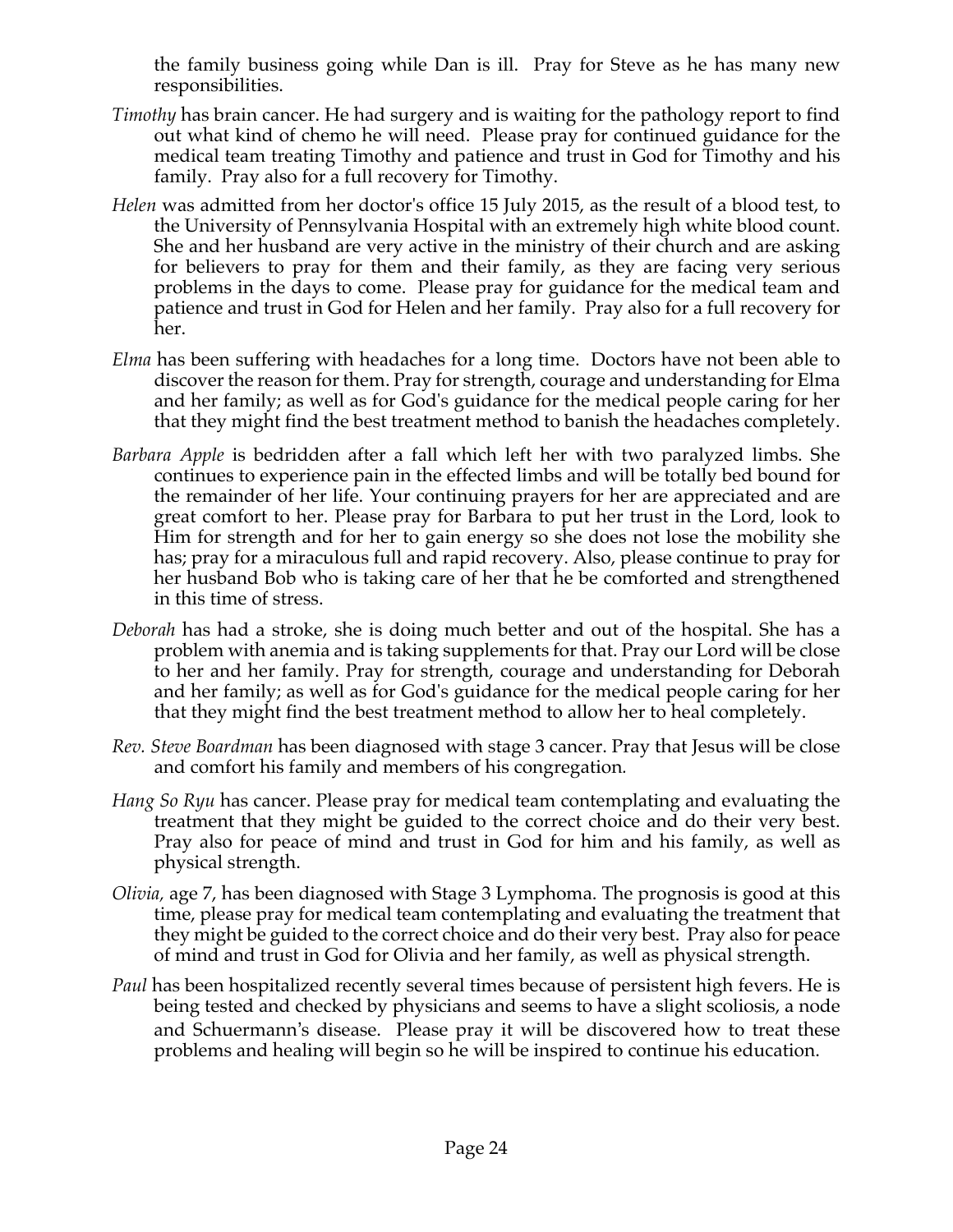- *Carol Anne* needs God's comfort and healthy test results as she is anxiously undergoing tests related to previous hysterectomy and experiencing symptoms in the surrounding area.
- *Rick* has heart problems. Please pray for guidance for the medical people treating him that they might pay attention, do their very best and make the right recommendations regarding treatment. Pray for help for Rick and his wife Wanda to keep their trust in the Lord and let Him carry their worry.
- *Stacy* has Multiple Sclerosis and was hospitalized for what turned out to be food poisoning. Pray for trust in God for Stacy and Chris as they deal with Stacy's illness.
- *Faye* is in the hospital because she is weak has been receiving blood transfusions. Pray for strength, courage and understanding for Faye and her family; as well as for God's guidance for the medical people treating her that they might find the best course of treatment and allow Faye to heal completely.
- *Tom* has heart and kidney problems. Pray for strength, courage and understanding for Tom and his family; as well as for God's guidance for the medical people treating him that they might find the best course of treatment and allow Tom to heal completely.
- *Harold* is having surgery on 30 September 2016 to repair a hole in his aorta bleeding into the abdomen which caused stroke like symptoms.
- *Joe* has had a preliminary ALS diagnosis. Pray the final diagnosis will something that will allow him to continue taking care of his devoted young family. Pray for strength, courage and understanding for Joe and his family; as well as for God's guidance for the medical people treating him that they might find the best course of treatment.
- *Preston* is reacting poorly to recent neck surgery and now has problems with his liver count; Physicians feel that dialysis will help. There may be a blockage in the bowel and an operation might be necessary. Please pray for the medical team to pay attention and to their best to determine how to help Preston and for a good outcome. Pray also that Preston and family will be able to put their worry on God's shoulders while Preston does his best to facilitate a return to good health.
- *Erica* has a non-malignant Brain Tumor which cannot be surgically removed due to the size and location. They are going to attempt chemotherapy. Please pray for peace of mind and trust in the Lord for Erica, as well as for her family, and for God's guidance for the medical people treating her that they might find the best course of treatment.
- *Brenda* is in the hospital because of bleeding on her brain. Please pray for peace of mind and trust in the Lord for Brenda, as well as for her family, and for God's guidance for the medical people treating her that they might find the best course of treatment.
- *Mackenzie* is a young girl with leukemia. Please pray for peace of mind and trust in the Lord for Mackenzie, as well as for her family, and for God's guidance for the medical people treating her that they might find the best course of treatment.
- *Mack* has had diabetes most of his adult life. Circulation in his legs is very bad and doctors are considering amputation. Please pray his medication will help and he will not face amputation. Please pray for peace of mind and trust in the Lord for Mack and for God's guidance for the medical people treating him that they might find the best course of treatment.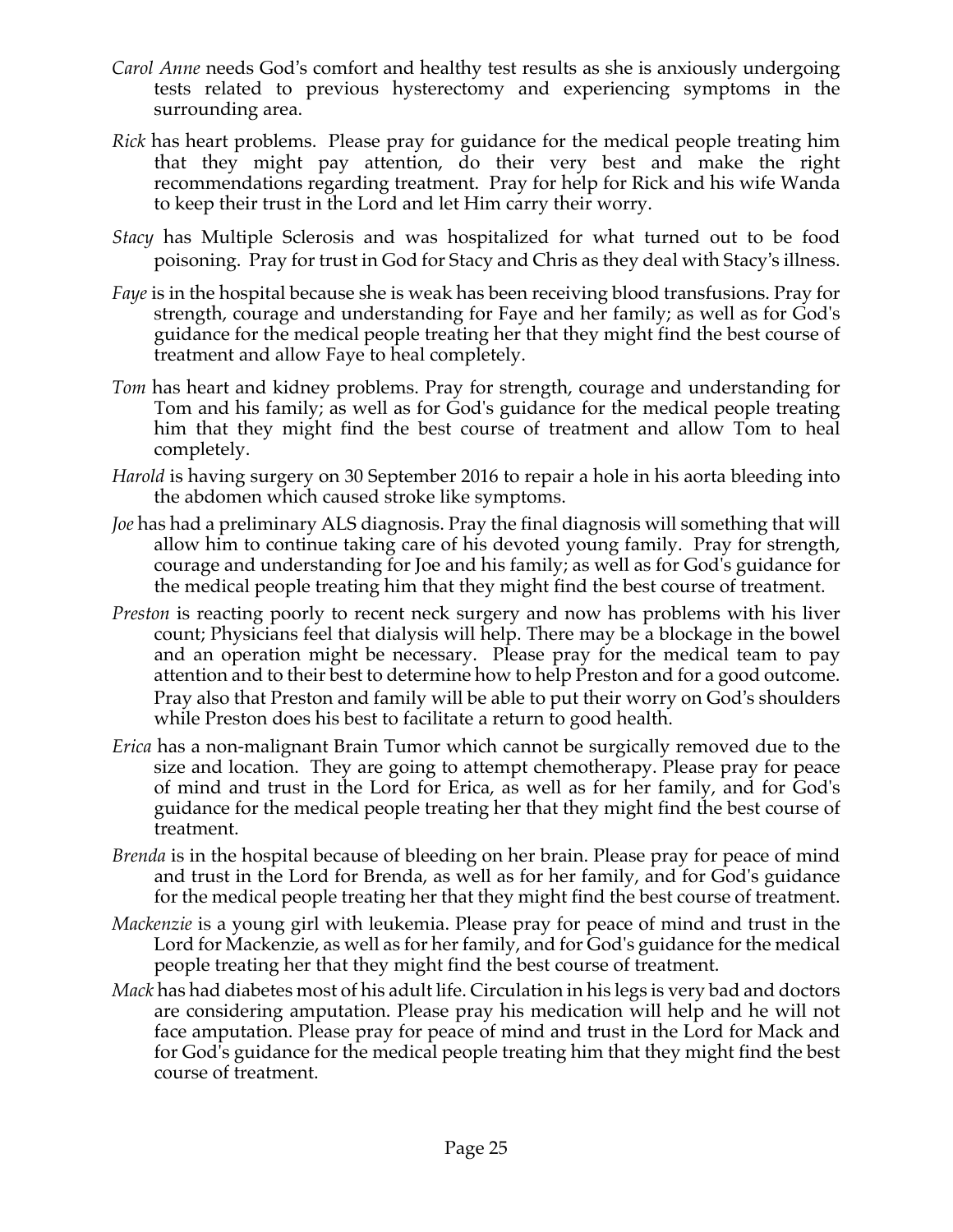- *Michael* has been diagnosed with lung cancer recently after making it through gastro intestinal cancer last year. Please pray for peace of mind and trust in the Lord for Michael and his wife Gayle; as well as for God's guidance for the medical people treating him that they might find the best course of treatment.
- *Adriano* is in the hospital due to high sugar and high blood pressure. He is very weak and will appreciate your prayers.
- *Heather* recently found out she has cancer. Please pray for peace of mind for her and for the medical team treating her will be guided to the right solution.
- *Jim* has had an aneurism and blood clots. Pray that healing will come.
- *Georgia* has liver and pancreatic cancer. The doctors are evaluating whether to do surgery and how to tackle the disease. Georgia is a faithful Christian and appreciates your prayers. Pray for God's guidance for the medical people treating her that they might find out the source of the problem and best course of treatment. Pray also for peace of mind and trust in God for Georgia and her family.
- *Lana's* doctor found something on her lymph nodes and ovaries. Pray for God's guidance for the medical people treating her that they might find out the source of the problem and best course of treatment. Pray also for peace of mind and trust in God for Lana and her family.

#### *Healing*

- *Vladia* had a right knee replacement which went well, but since the operation she is experiencing very painful side effects from medicine, very low hemoglobin and also back problems. She has been transferred back to the hospital to help correct these problems. Please pray the doctors will seek God's Wisdom and come up with a plan to help her get back on her feet and have some normalcy in her life.
- *Jim Thornell (Jet)* recovered from the five stomach ulcers, then was found to have bowel cancer, that was removed and he was doing pretty well all things considered. They just found another tumor and have changed his chemotherapy at the City of Hope. He remains on the same schedule as his wife Mary; he is still dealing with blocked coronary arteries and taking care of Mary. Jim is doing considerably better with the side effects of the chemotherapy. Please pray for remission of the cancer, for tolerance of the chemotherapy and give thanks for the strength, guidance and peace of mind our Lord gives Jet and his wife Mary, as well as daughter Janice and son Jimmy, through these difficult times.
- *Madisun Hanks* (14) has Tourette's Syndrome and suffers from horrible migraine headaches. There are various very high risk treatments which provide some relief. None of them are close and none are easy. Madisun is truly one of the most inspiring young ladies we have ever come across, her attitude and actions are almost unbelievable. No one should have to go through what she does, but she makes it through and performs incredibly when others just get by. Please pray for Madisun, her mom Hilda who guides her through all this and those treating her.
- *Linda* has a melanoma just forming and she needs to have it removed. She has had severe medical problems the last 15 years and needs help coping. Pray for all of her family at this time as new problems have come to light.
- *Chris Hill* (close friend of Jon Weston) suffered a brain aneurysm and needs your prayers. He came out of a coma he had been in since the week before Christmas 2016. He is now in a stepdown facility. Every day is a new day to him; his memory seems to have been damaged to a point where it is not recovering so far. Pray for the doctors,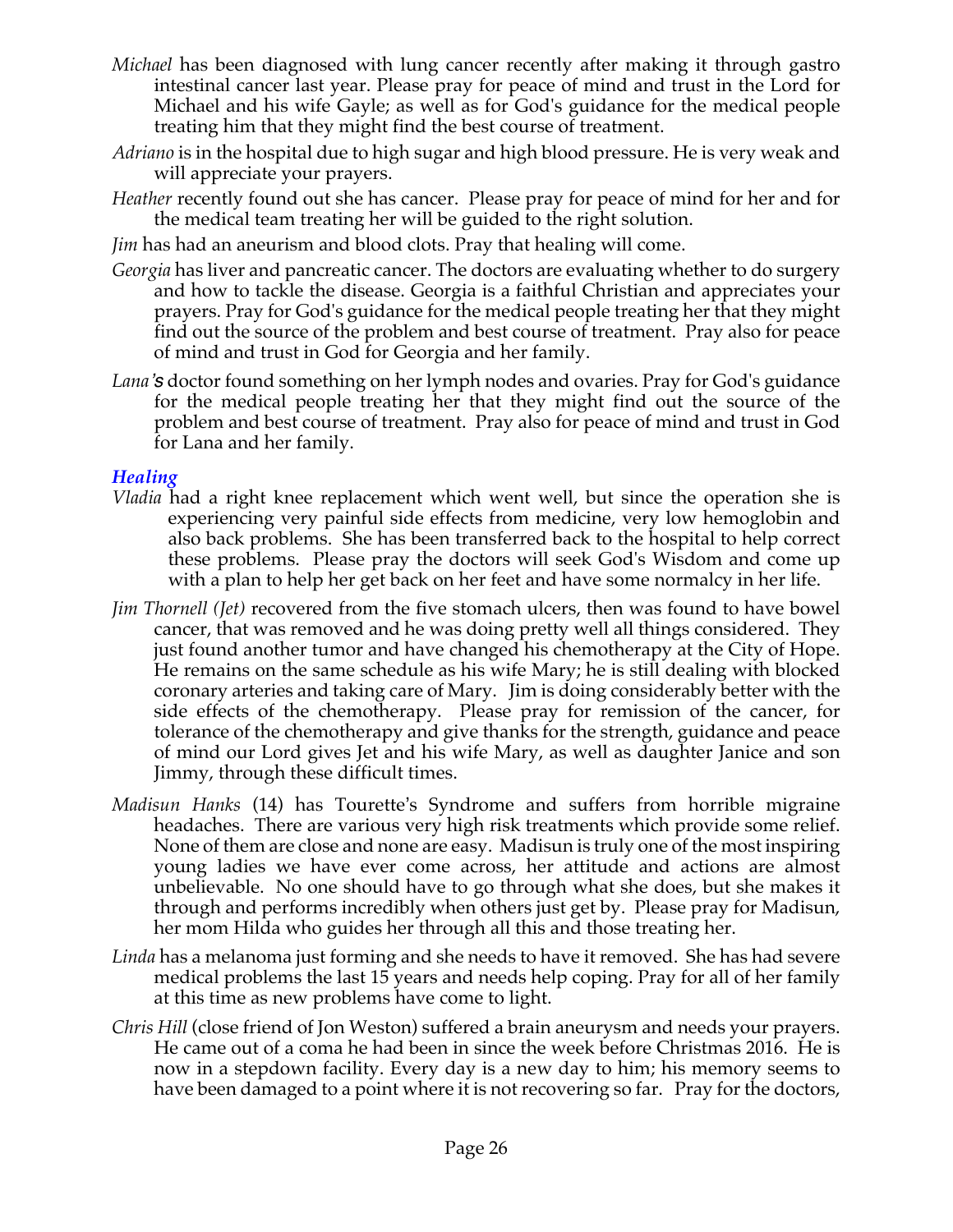nurses and technicians treating him to pay attention, to be open to God's guidance and do their very best. Pray for trust in our Lord and peace of mind for Chris and his family.

- *Rev Bill* had a stroke. Pray he will stay comfortable and Jesus will be close by, please pray for a full and rapid recovery.
- *Dennis* will begin chemotherapy for an active cancer spot on his spine on 17 September 2015. Please pray for a good result and tolerance of the treatment for him.
- *Vickie* has been bothered with Migraines and all that go with the headaches. Please pray for relief from the pain for Vickie.
- *Jon* has Stage 4 mantle cell lymphoma. There is good news in that he is in remission; however the chemotherapy is producing neuropathy in his legs so it is a challenge for him to get around. Please pray that he will be as comfortable as possible; he has been a Marathoner runner so this is especially difficult.
- *Amy* has melanoma in her lungs, liver and kidneys; they have found a treatment for her that has a high success rate however the side effects are debilitating. Please pray she will be able to tolerate the side effects and the treatment is successful. Amy has full trust in the Lord, but would still appreciate your prayers.
- *Liz* had a massive stroke at age thirty-seven. The prognosis is good but she has a long road ahead. Please pray for guidance for those treating her, for trust in our Lord for Liz and her family, for healing.
- *Ebick* is suffering from a severe ulcer but the Doctors cannot give her the proper dosage of the medicine due to her six month pregnancy. Please pray doctors will find an alternative avenue for treatment or that God will provide.
- *Stan* is going through chemotherapy and radiation treatments for cancer. He is elderly and the treatments are tiring him. Please pray for his wife *Marvelene* as they do this together.
- *Donald* is in the hospital and had his leg amputated on 14 April 2014. Pray he will adjust and healing will begin.
- *David* has many concussions and unable to go to school, read books, watch TV and has headaches and migraines. He has trouble sleeping and his family will appreciate your prayers for this 10 year old young man.
- *Gladys* has breast cancer and has had a lumpectomy. She needs to take a year off of her work to have chemo treatments.
- *Alwin Jack* has had a stroke and recently has had a relapse. Please pray for those who treat Alwin that they might choose the best possible treatment and pray for peace of mind for Alwin during the recovery phase.
- *Carolyn* has Multiple Sclerosis with complications. Pray Carolyn and her children will be close to our Lord Jesus Christ as they and family members help to ease the problems.
- *Bill* had malignant growth removed from a lip last month and seems to be experiencing a re-growth of the cancer. He asks your prayer for the medical team treating him and for peace of mind for himself.
- *Hank* has osteoporosis, which has caused him a great deal of pain and inconvenience in the past few years. Pray for his healing and that his medical bills will be met.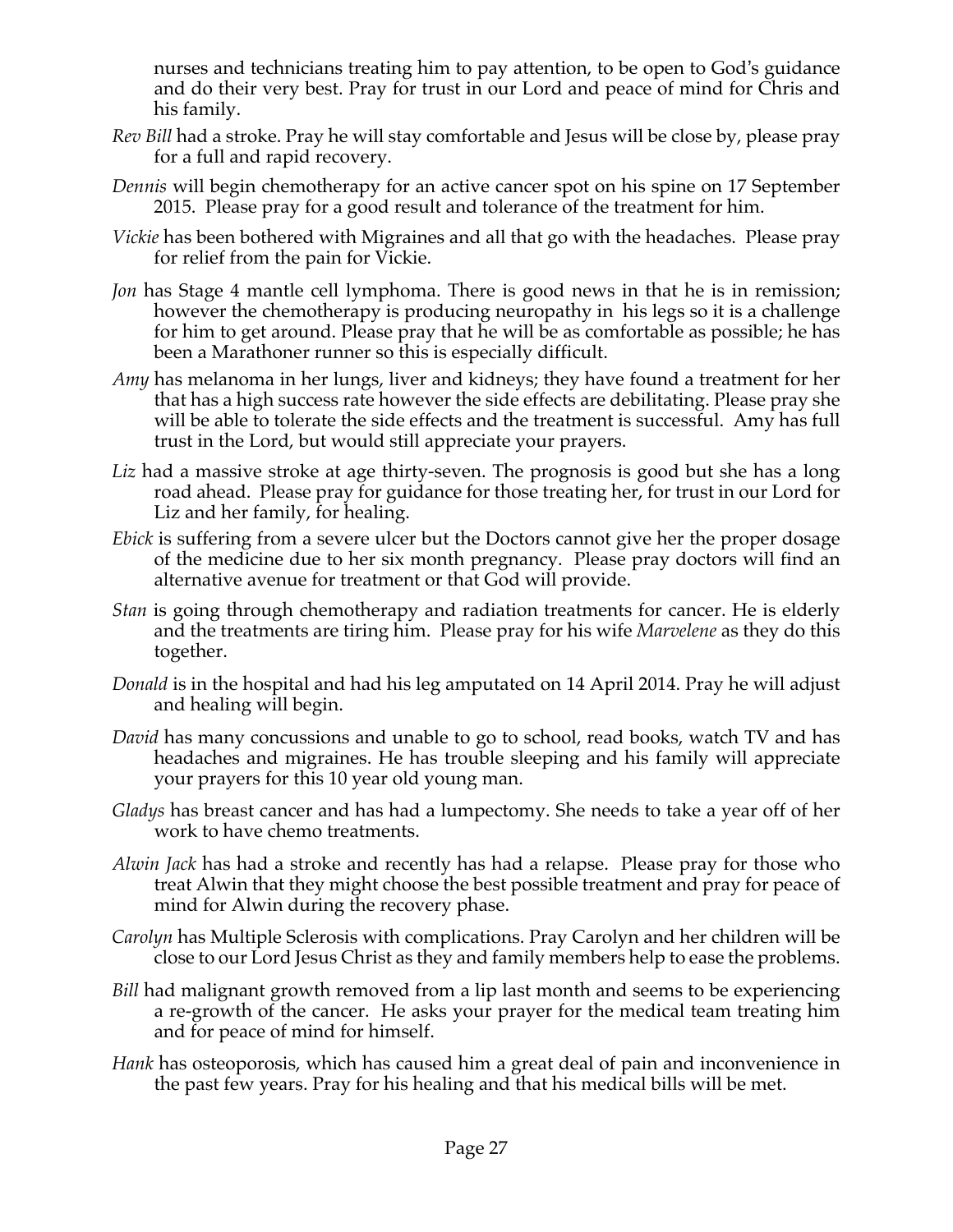- *Evelyn is* an elderly woman who has had problems with her eyes and is now blind. It appears some sight will return shortly, pray for that to happen!
- *Joanne* has begun kidney dialysis as a result of kidney failure due to extensive chemotherapy. Additionally she cares for an adopted drug addicted baby who is now nine years old. Please pray for her to keep her faith, to let the Lord carry her worry and concern and to give her strength. Pray also for those treating her that they might pay attention and do their best.
- *Bud and his wife* for their continued welfare and enthusiasm. Bud has been advised of an aneurism in his heart of a size not mandating immediate surgery. This comes at a time when he has sole care of his wife who recently broke two vertebrae and thereafter sustained pneumonia.
- *Dester* is suffering from unknown skin and diseases. Please guide the medical team treating him to find out what the problem is and cure it. Pray also for Dester to trust in the Lord.
- *Lee* has Arterial Fibrillation, she is doing much better and she and her family thank you for your prayers. Her pain level is high and some medications have bad side effects. Please continue her in Prayer in the weeks ahead as she heals.
- *Nell* recently adopted two children and has just been diagnosed with multiple myeloma.
- *Mary Lou* has been suffering with seizures. She was in the hospital with a 24 hour monitor and is being sent home from the hospital with two medications and orders to return in 2 months for another MRI to review whatever is going on in her brain. Please pray for guidance for the medical people treating her, as well as peace of mind and trust in God for her and her family.
- *Kathleen* has spent the last two weeks in the hospital. She has been diagnosed with colitis, shingles and possibly colon cancer. Pray she will be comfortable and begin to heal.
- *Rachel* has Mitochondrial Myopathy. This is a hereditary disease of the muscles and they do not have a cure for it. Part of her pain is her family does not believe she is indeed ill, as she appears to be just fine. Please pray her family will learn the truth and be supportive of her; pray also the medical people treating her will find the right measures to minimize the disease. Most particularly pray for Rachel's trust in God.
- *Nicolas* is in the hospital with serious symptoms of a heart disorder. Please pray for peace of mind for him and guidance for the medical team looking for the cause and cure.
- *Juanita* is a young girl who was in a coma because of a blood disease. She has not come out and is gaining strength. They are awaiting results from blood samples. Her family thanks you for your prayers and asks that you continue.
- *Lauralee Meade* underwent a lumpectomy on Friday after Thanksgiving. A further anomaly has been discovered and she had additional preventative radiation treatment. Please pray for a complete remission of the cancer. Pray also Lauralee will maintain her great attitude and trust in God.
- *Kay Denton* (Mrs. Kay) was able to get a hip replacement in spite of her heart and kidney problems and is recovering remarkably! Please give thanks for this great event and result! Please pray for continued peace of mind for Mrs. Kay and her family. Give thanks for her trust in the Lord and her positive attitude.

*Healing and Patience*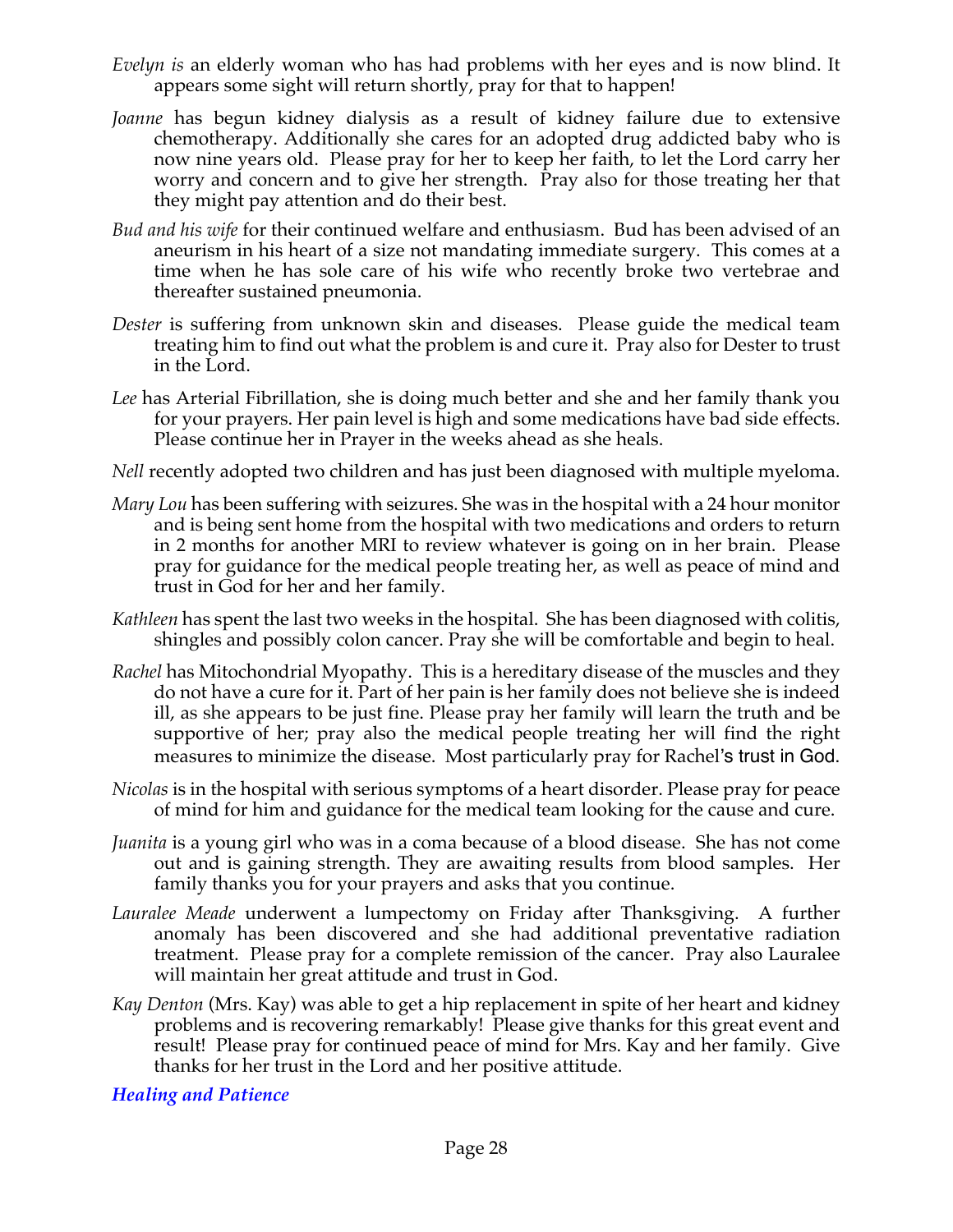- *Kym* (43) has various hip problems which seems to be related to osteoarthritis. And, her mother *Ruth* is in the early stages of dementia. Pray for guidance for those treating both of them, as well as patience and trust in the Lord for both of them.
- *Christopher* has had problems with his leg for some time. Now he has to have it casted and it will stay that way for what to him seems an interminable time. Pray for patience and peace of mind for this young man who has much he wants to do.
- *James* for the Lord's healing of health issues and give a remedy for many personal challenges at the moment.

## *Thanksgiving and Continued Healing*

- *Chief Mike Wysocki* had heart valve surgery June 2017. Pray a complete recovery and peace of mind and trust in God for Mike, his lovely wife Wendy and his family.
- *John Young* had three way heart bypass surgery on Thursday, 23 March 2017, in Alabama, which was apparently successful. Please join the Young family in thanksgiving for the good result and pray for a complete recovery and return to flight status for John.
- *Bill* had surgery November 2016 for a kidney tumor; he is one kidney short, but recovering very well for the present. It appears the cancer has spread to another spot. Please pray for Bill as he undergoes chemotherapy and perhaps other treatment. Pray Bill and his family will stay strong in their faith and draw the strength they need from our Lord.
- *Anita* had surgery on 4 November 2016 to remove what they thought were five tumors in her right lung, but turned out to be eight. They removed all eight. In addition, her lung was folded from her previous coil embolization. They removed the coils, unfolding her lower right lobe and oversewed the area. In reality she may come away with increased lung capacity. Anita, her husband Michael and family express for the power of your continued prayers and expressions of love. Please join them in giving thanks for God's Grace and pray for her continued healing.
- *Bob Reisor* had surgery on 19 September 2016 for a kidney tumor; he is one kidney short, but recovering very well for the present. The cancer has spread to his lung and another spot. Five years ago there was no treatment, but now it appears there is an oral medication that has shown great effectiveness on this particular cancer. As of 12 January 2017, the main spot shrank from 3.3 cm (1 1/3 inch) to 2.2 cm (7/8 inch) and the spots on his lungs have receded even more. And as of 22 June 2017, they have shrunk further. Please give thanks to the Lord for such wonderful progress. Please pray for Bob as he undergoes chemotherapy and perhaps other treatment. Pray he and his family will be drawn closer to our Lord.
- *Shamu* had surgery on 12 May 2017, her seventeenth, to reconstruct the damage done her by Walter Reed Medical Center. She now has a bacterial infection which is laying her low. Please pray for strength; physical, mental and spiritual for her. Pray for guidance for the new medical team treating her and for her to know how to proceed with regard to the damage done her by Walter Reed Medical Center. Pray also for her to continue her trust in our Lord as she goes through this difficult time.
- *Atina* has skin cancer, which is now in remission. Please give thanks for the remission, pray for continued remission of the cancer; pray also for continued faith for Atina and her family.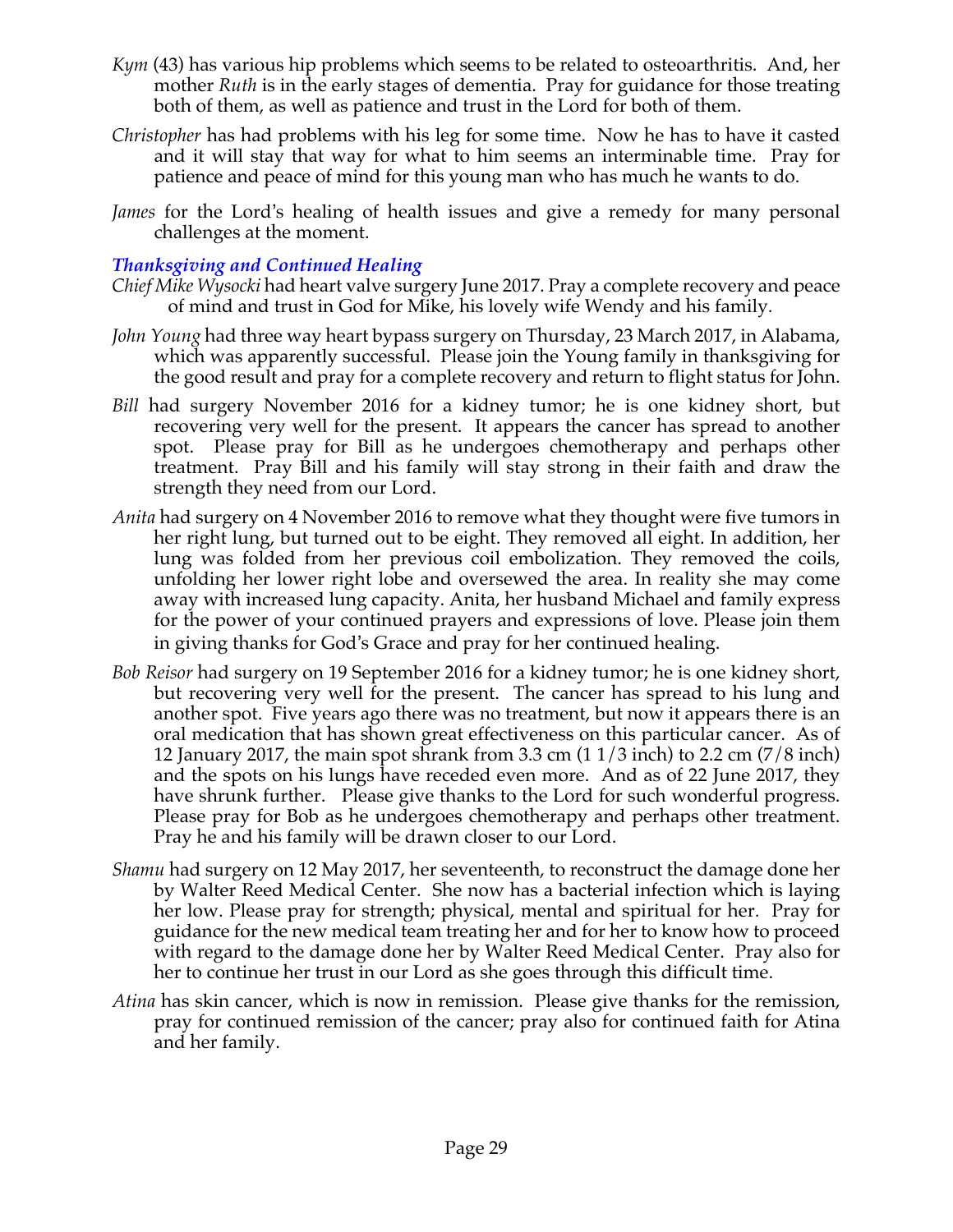- *Clay* has melanoma which is now in remission. Please give thanks for the remission, pray for continued remission of the cancer; pray also for continued faith for Clay and his family.
- *Cindy (81)* had an operation to remove a cancerous growth in her stomach which was successful. She is now home, but in a bit of pain. Please give thanks for the good result, pray for full and complete healing and remission of the cancer, as well as cessation of the pain; pray also for continued faith for Cindy and her husband Les (91).
- *Brett Gregr* had surgery on Tuesday, 22 March 2016, to remove a bleeding brain lesion. The surgery, which had potential to end his life, was apparently completely successful. Please give thanks for the great outcome and great work by the surgeons and medical team and please pray for Brett's peace of mind, as well as that of his wife Karin and the rest of his family during his recovery.
- *Linda* had successful dental surgery on 15 December 2015, she is also on a course of chemotherapy and this type of surgery was not recommended for people while they are taking chemotherapy. But, it was an emergency and had to be done. Please give thanks all went well and pray for continued healing and for peace of mind and trust in God for Linda and her family.
- *Ruby* broke her hip on 10 December 2015, surgery was successful. Please give thanks for the successful surgery and pray for her full and rapid recovery.
- *Terry* was undergoing radiation treatment for cancer, which he had to stop to amputate his leg below the knee due to diabetes. The surgery was successful, he has been fitted with a prosthetic leg and foot. He is in good spirits and positive about the remainder of his treatment. Please join Terry and his family in giving thanks for the successful surgery and continue to pray for his return to radiation treatment and then to chemotherapy, ask God to give Terry, his wife and seven year old son trust in him for peace of mind and heart, as well.
- *Janet Jessup* had a stroke and heart problems were causing huge issues for her. They seem to have gotten her stabilized and she is home. Please pray for those treating her to find the appropriate treatment and for trust in God and peace of mind for Janet and her family, in particular her husband of 45 years, Rev Roger Jessup, retired minister of Saint Joseph of Arimathea Anglican Orthodox Church.
- *Sam* had surgery on his entire large intestine that had become infected. At the time of the operation he was just hours away from a complete organ shutdown. He had had turmoil in his life over the years. Sam is now in the ICU and his Minister visited him and explained to him God had given him another chance for him to make things right with his Lord. Pray for his good health and his spiritual life with Jesus.
- *Ian* had surgery to remove excess skin rendered a nuisance by controlled lost of 200 pounds. Please give thanks for the successful result and for those treating him to have paid attention and done their very best on the lengthy surgery, taking the best possible care of him. Please pray for his continued recovery and strength for his Mother who will be in charge of his after care.
- *Jenniffer* had surgery for breast cancer on 15 October 2014, which seemingly went well; please give thanks for that. She has had other complications which preclude her from making a full recovery in particular, the reconstructive surgery seems to have gravely affected her back muscles and nerves, resulting in both very limited mobility and extreme pain, the drugs are making her terribly sick; please pray those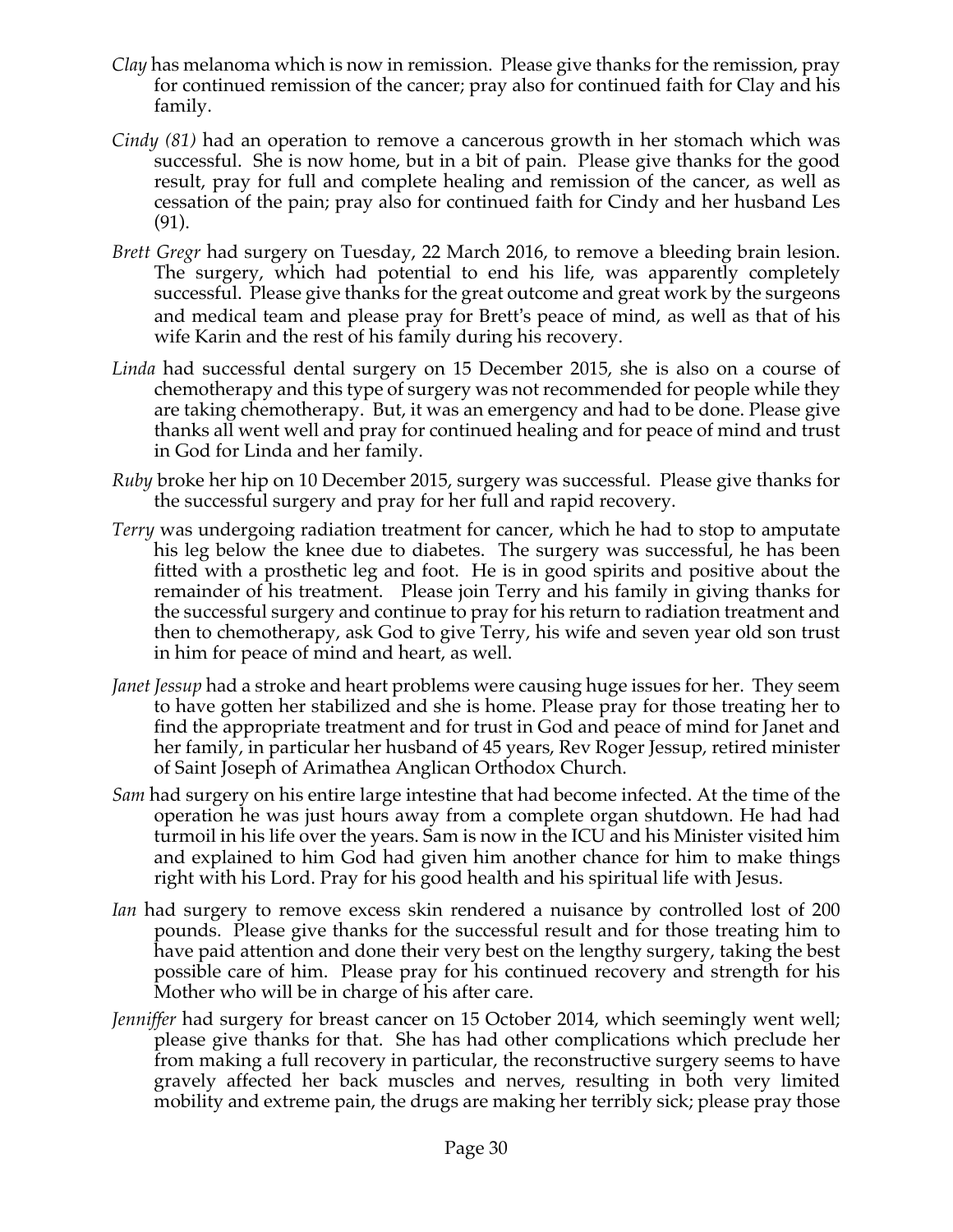will be overcome. Pray for help for Jenniffer to keep her trust in the Lord and let Him carry her worry and concern as she recovers. Please pray also for strength and courage for her family as they try their best to help her.

- *Mary Thornell* has been battling colon cancer for three years now, she is currently treating at the City of Hope. Things seem to be going well, the numbers seem headed in the right direction. Please pray for guidance for those treating her, as well as strength, guidance and peace of mind for Mary and her husband Jim, as well as daughter Janice and son Jimmy, as she undergoes treatment.
- *Elma* is suffering from cancer. She was taken home from the hospital on the advice of her Doctor. We were asked to pray Elma's remaining time here on earth might be good and Elma and family might put their trust in the Lord and let Him carry their worry. Since then, Elma's Bishop told us a great Miracle of the Lord is working over Elma. Doctors sent her home to die, but now she seems to be doing all right. On behalf of her, thank you for all of your prayers. Please continue praying for her complete healing.
- *Dennis* has heart problems; now the medical people treating him discovered a large mass on his liver which turned out to be a cyst! Please give thanks for this great development and pray for peace of mind and trust in the Lord for Dennis and for God's guidance for the medical people treating him that the contemplated surgery might go well.
- *Dwight* had major oral surgery, for which he gives thanks. He is recovering slowly and asks your prayers to speed the process.
- *Mike* is a veteran who has served his country when she called. Please pray he will open his heart to God so He can make Mike's crooked road straight and pull him towards the summit rather than to the pit.

#### *Business*

*James* and *Sarah* who have recently moved to a new area and have new positions in employment. They are finding much stress in the new surroundings and will appreciate your prayers as they adjust.

#### *Financial Guidance and Employment*

- *Kona* is applying for a job in the hospital. Pray our Lord will find the right position for her and she will glorify Him in the work.
- *Doug* recently became unemployed from his job of 18 years. He has been applying for jobs, but unable to get one at this time. His wife is working; this is not enough for the family. Please pray he will find employment with a firm that will be able to use his considerable skill and hard work to benefit both the firm and the family.
- *Catherine and Lewis* are at a low ebb due to a struggle for employment. Your fervent prayers will be appreciated.
- *Lori* is considering a potential change in her employment. Please pray for God's guidance in considering all aspect of her potential work.

## *Financial Guidance and Healing*

*Clark* is in need of salvation; for God's Will to be done in his life. Pray his family will be blessed with the financial miracles that come from doing His Will.

*God's Strength and Peace of Soul*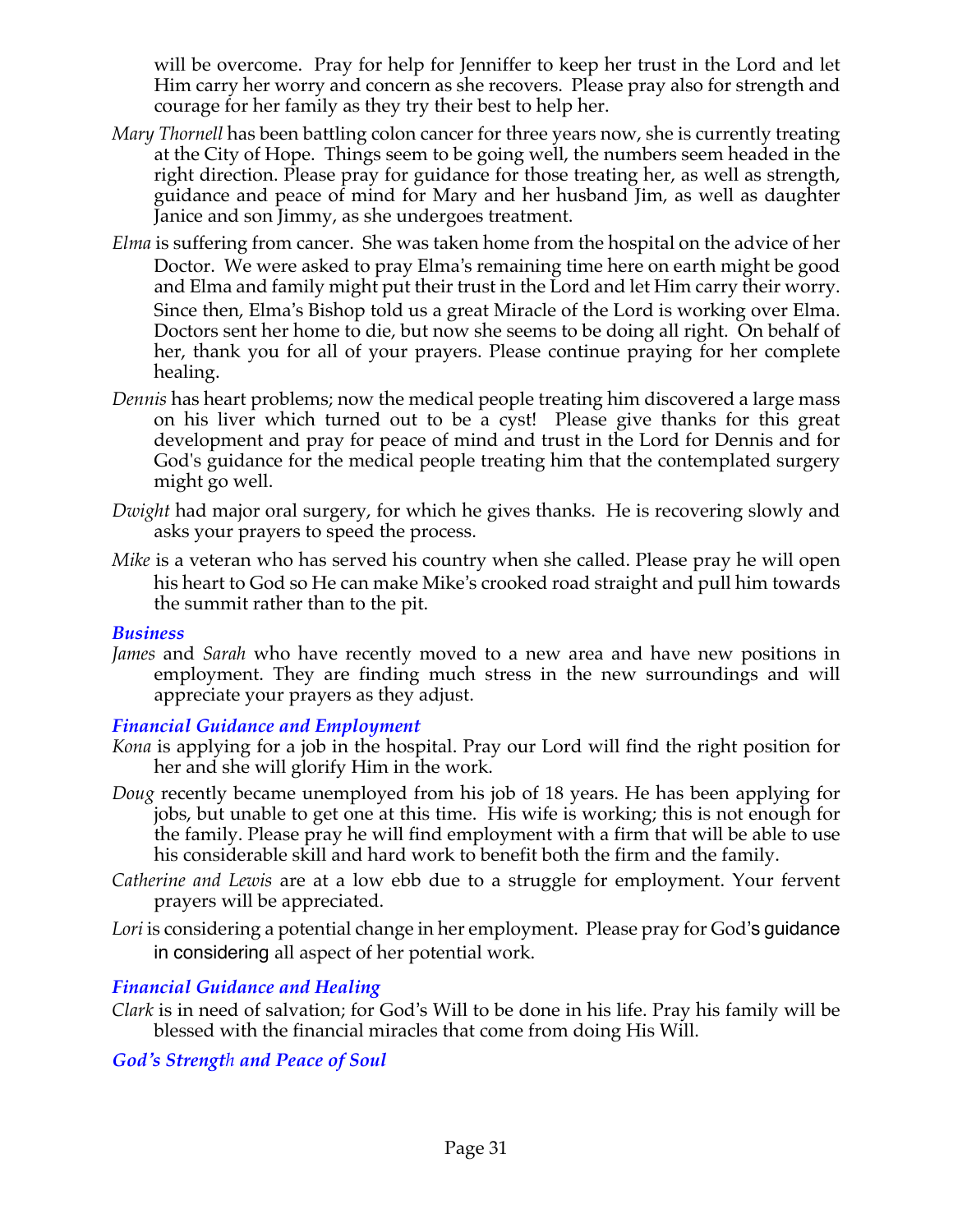- *Roger* is the caretaker for his ailing father who has been in the hospital for a week and his wife who had been declining emotionally, cognitively and in bodily health. He asks you pray for strength and peace for him and help for those he cares for.
- *Charlie McCormack* asks your prayer the Holy Ghost might fill his heart with light and drive the darkness far away.

#### *Guidance*

- *Zachary* is having huge problems growing up. He has let the wrong people guide his life and thinks he is the smartest person in the world. He cannot or will not see the destructive power of drugs and lies in his life. Pray his parents Lee and Shamu will come to see what course of action that they can take to help Zachary and safeguard his brother and sister. Please pray for God's guidance for all of them and in particular for Zachary to open his heart to God and his parents help.
- *Judy* seemingly does not want to allow the Holy Ghost into her heart so she might come to know our Lord and Savior, despite the efforts of her family. Please pray for her to open her heat and for her family to be at peace with their efforts.
- *Barbara* has been recovering from cancer for the last three years. Pray for her husband Bill who has come down with a mental illness that may have been caused by much stress the last few years. Barbara and Bill will appreciate your prayers.
- *Larry* is very weak and has periods of confusion and depression. Larry has been in the hospital and recently moved to a rehab. Please keep him in prayer as he begins to gain strength in the days ahead.
- *Thomas* recently learned as the result of a parole violation he will not be allowed to return to society for the remainder of his life. He is despairing and fearful of his inability to cope with this new news and God's plan for his life. Please pray he will be able to work with God to live with the choices he has made and go forward.
- *Cam* has gotten into some of the issues being with the wrong crowds, too much dinking and making the wrong decisions. Pray he will ask God to send the Holy Ghost in to straighten things out and he will listen when He speaks to him.
- *Paul* recently had his large toe amputated due to diabetes and is having a difficult recovery filled with fear about dying. He recently accepted Jesus as his savior and his family Rosie and Brenda are very grateful. Pray for strength for both Rosie and Brenda who are staying by his side through it all encouraging him on.
- *Steve* is addicted to alcohol, pain pills and gambling. Pray for wisdom, courage and strength to stick with treatment and follow God's plan for his life.
- *Eli* has some mental issues and has lost his way. He has yet to come to grips with the demons chasing him. Pray he will return to the Lord and his family. Pray they will ask God to send the Holy Ghost in to straighten things out and they will listen when He speaks to them. The family has been open to the Prince of Darkness and needs help.
- *Michael and his Family* ask your prayers for wisdom as they are under trial and affliction to follow the law of the land and yet honor God in so doing.
- *Flora* is in remission with cancer, but has high blood pressure and fatigue. Flora's Mother recently died and this has caused added stress. Please pray she will be able to let God carry her worry and sorrow so she can do the things she must do.
- *Elizabeth* needs your prayers for her general well being. Pray she might see the Light of the Lord and let Him guide her life.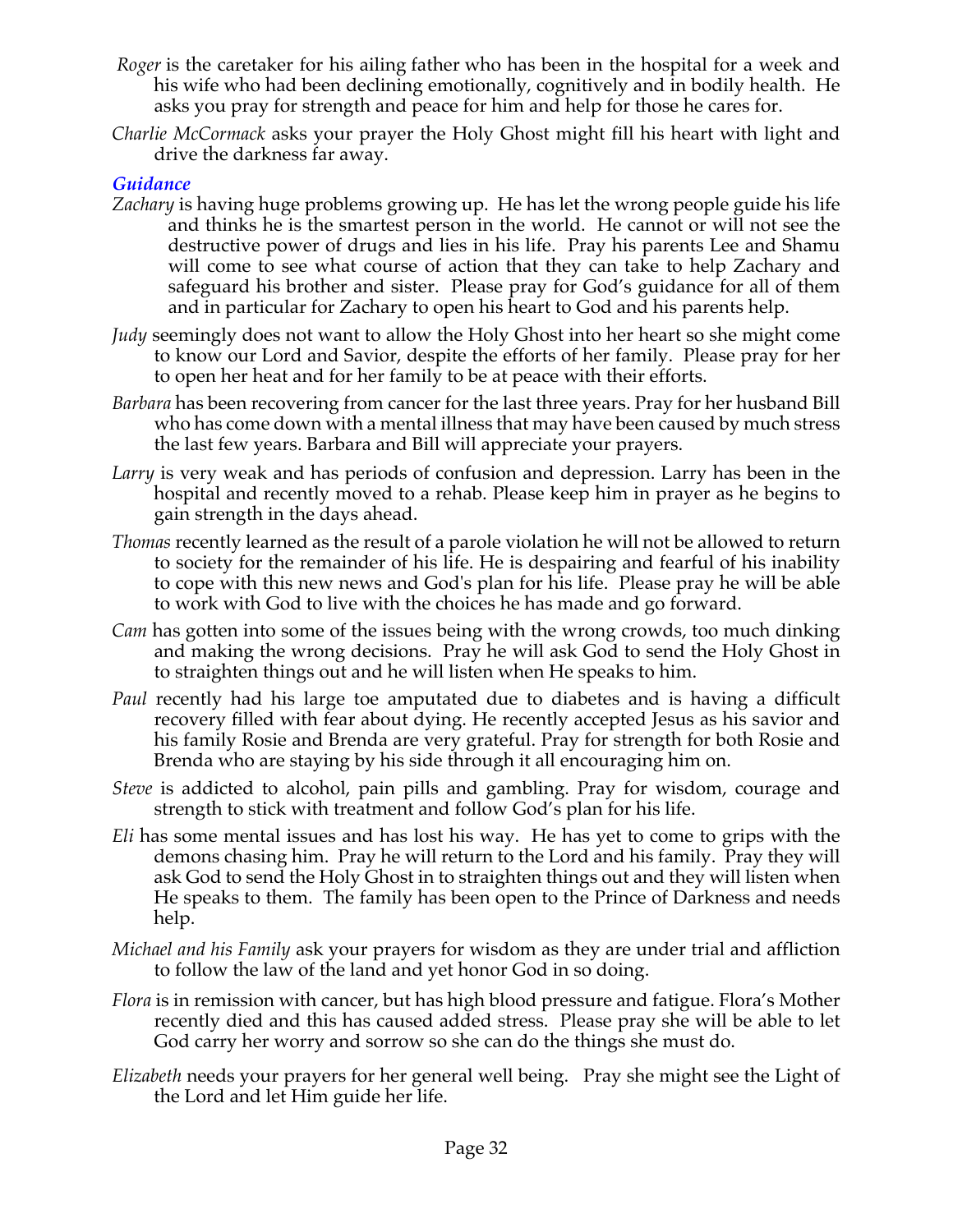- *Gunner* need your prayers for his general well being. Pray he might see the Light of the Lord and let Him guide his life.
- *Mitten* has a Christian talking to him about Christ. Mitten does not believe and does not seem to care. Please pray Mitten will see the light.
- *Kristen, Rickey and their two children* ask you to pray for grace, wisdom and understanding as they attempt to cope with infidelity, separation and possibly divorce as a result of backsliding from the Lord into the World.
- *Helene and her family* ask your prayers for them as they deal with the loss of Alan, husband and father.
- *Stephanie* seems to be very deeply into post partum depression after her baby was born prematurely. Please pray for her Mother in Law who is going a great distance to help Stephanie and her new Grandson. Pray that Stephanie will be able to direct her attention outward, rather than inward.
- *Caitlin* is in the grip of the Prince of Darkness; she thinks there is escape from reality in drugs. The saddest part is that reality is not as she sees it. Her family is despairing as they can do nothing to help her and ask that you pray for the Holy Ghost to enter into heart and show her the need for change before it is too late.
- *Nathaniel* is in spiritual turmoil. His family and friends will appreciate it if you will keep him in your prayers for him to find the root of his trouble and accept God's help.
- *Sam* and her *two children* have been living in a shelter and are to lose their place there. Please pray a place will be found they can stay in and recover.
- *Norrie* is facing daily exams in the weeks ahead. Pray for calmness and concentration and to do the best possible.
- *Jonathan* is addicted to drugs. He is now in jail awaiting trial. His parents and friends will appreciate it if you will keep him in your prayers for him to find the root of his trouble and accept God's help to heal addiction.
- *Beth* is suffering from ungodly treatment in her marriage. Please pray God will guide her in her behavior, actions and thoughts that she might be able to lead her husband to God so her marriage might prosper to the benefit of them.
- *Jeanette* has had many members of her family die from diabetes and several are near death now. Jeanette does not know the Lord and is despondent and perplexed about her family and herself. Please pray she can open her heart to allow the Holy Ghost in to bring her knowledge and understanding.
- *Sara* asks that you pray for guidance for her as she deals with the stresses of her family and life. Pray that she can separate those things which she can affect from those things which she cannot and give her grace to accept that she cannot do everything and can only change those things within her control. She asks for God's help for her business so that she might remain gainfully employed while keeping up with the needs of her mother and husband and healing her own problems.

*Jacquie* to open her heart to God and accept His Love and Grace.

## *School Challenges*

Destiny, Blake and Janet

*Anglican Orthodox Church Madagascar*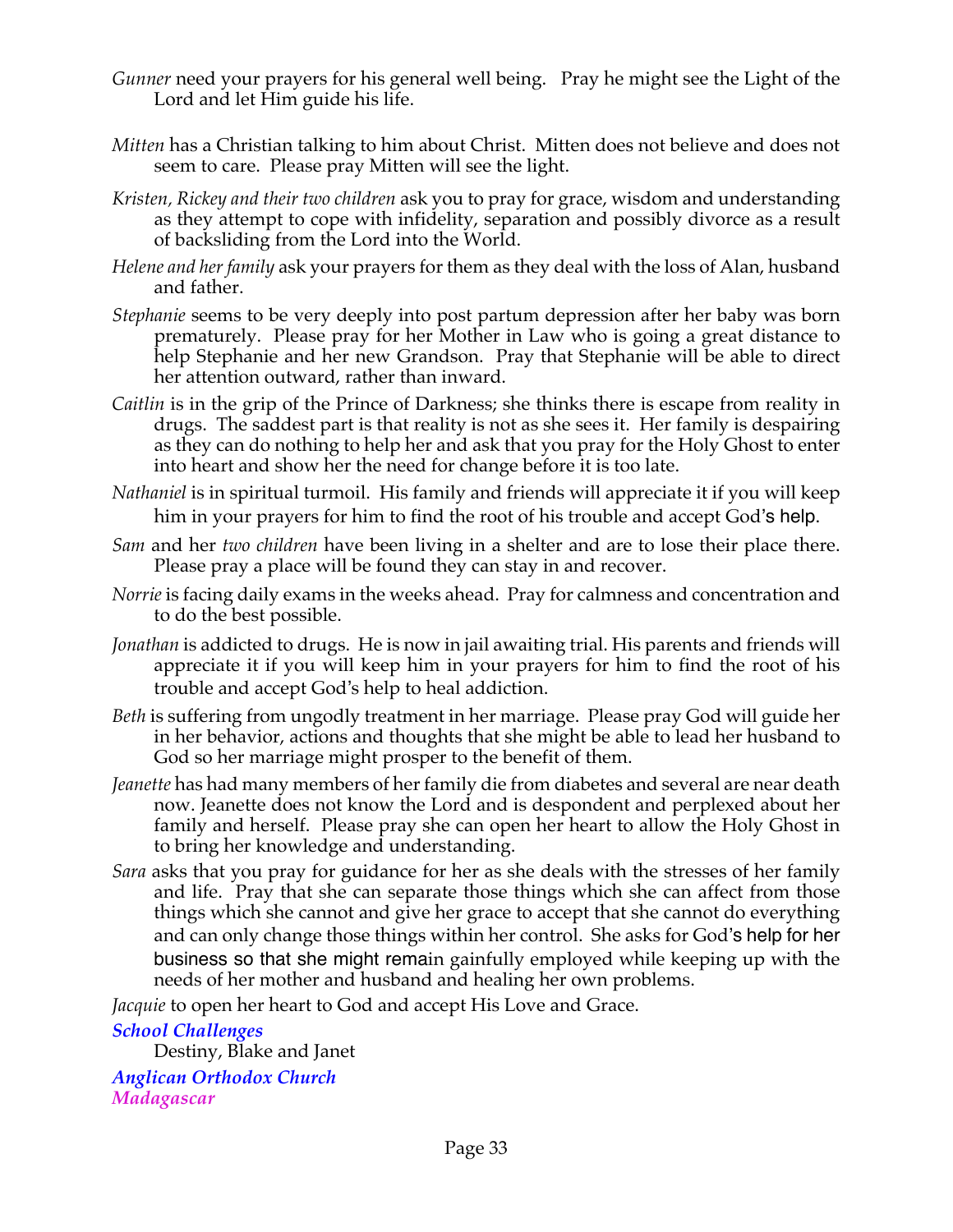Please pray for the people in Madagascar, in particular for the members of the Anglican Orthodox Church there, who are being subjected to terrible flooding and unceasing rain.

#### *Indonesia*

Please pray for the Lord's will regarding the establishment of an AOC church in Indonesia.

#### *Pakistan*

*General and Ongoing -* The forces of evil are strong in Pakistan. The force of God stronger. Pray for our Christian family there.

*Ernest Jacob* Presiding Bishop Pakistan

#### *Congo*

Jimmy is a missionary in the Congo. There has been violent unrest in this country and also a water shortage. Please pray people will find water to drink and Jimmy will be a means of helping others to find the Lord.

#### *Serbia*

Bishop Igor Djurcik asks us to pray for peace between Serbia and the country of Kosovo which broke away from them in 2008. Kosovo is a muslim country and seems to be willing to provoke conflict; Serbia is a primarily Christian country which seems to be ready to return the conflict. Pray Serbia will look for the long term best interests of its people.

## *Philippines*

Please pray a *Minister* will be found who would like to serve in Tabuk, in the Philippine Islands. The Anglican Orthodox Church has an established Church there and in the surrounding areas and need a Shepherd to lead the flock*.*

## *Diocese of the Epiphany*

*Saint Paul's, Moberly, Missouri* would like your prayers that the Holy Ghost might enter more fully into their hearts so that they might be more effective in spreading the Word of God.

## *Diocese of Virginia*

*Saint Joseph of Arimathea Anglican Orthodox Church* is under a lot of stress. We all are, but they need even more prayer. Rev Roger Jessup, their wonderful minister, had to retire as he was so pressed by the duties of a primary care giver, in addition to all the worries of this world. Pray for trust in God for each member of the parish and for them to find economic relief.

## *Armed Forces & Contractors*

Dustin (USAF - Stateside), Kristyna and Luis Aviles (Army - Fort Lewis, Washington), Airman Donny Patton (USAF - Hulbert Field, Florida), Jordan Brown (USMC – Recruiter - Iowa City, Iowa), Trevor Jennings (USAF - KC-10 Boom Operator – Korea), Trevor Di Marco (USN - Whidbey Island, EF-18 Pilot), Kurt Thomas (USN – Virginia), Ethan (US Army Airborne – Southwest Asia)

#### *For Our Country*

Our country has lost its way. Over half the people that vote, voted for a government that promises them things it cannot deliver in return for their souls which it can, will and does take. Our foreign policy backs the rise of Islam, we turn our backs on those who would follow God and arm those who murder them. Pray God will raise up a leader from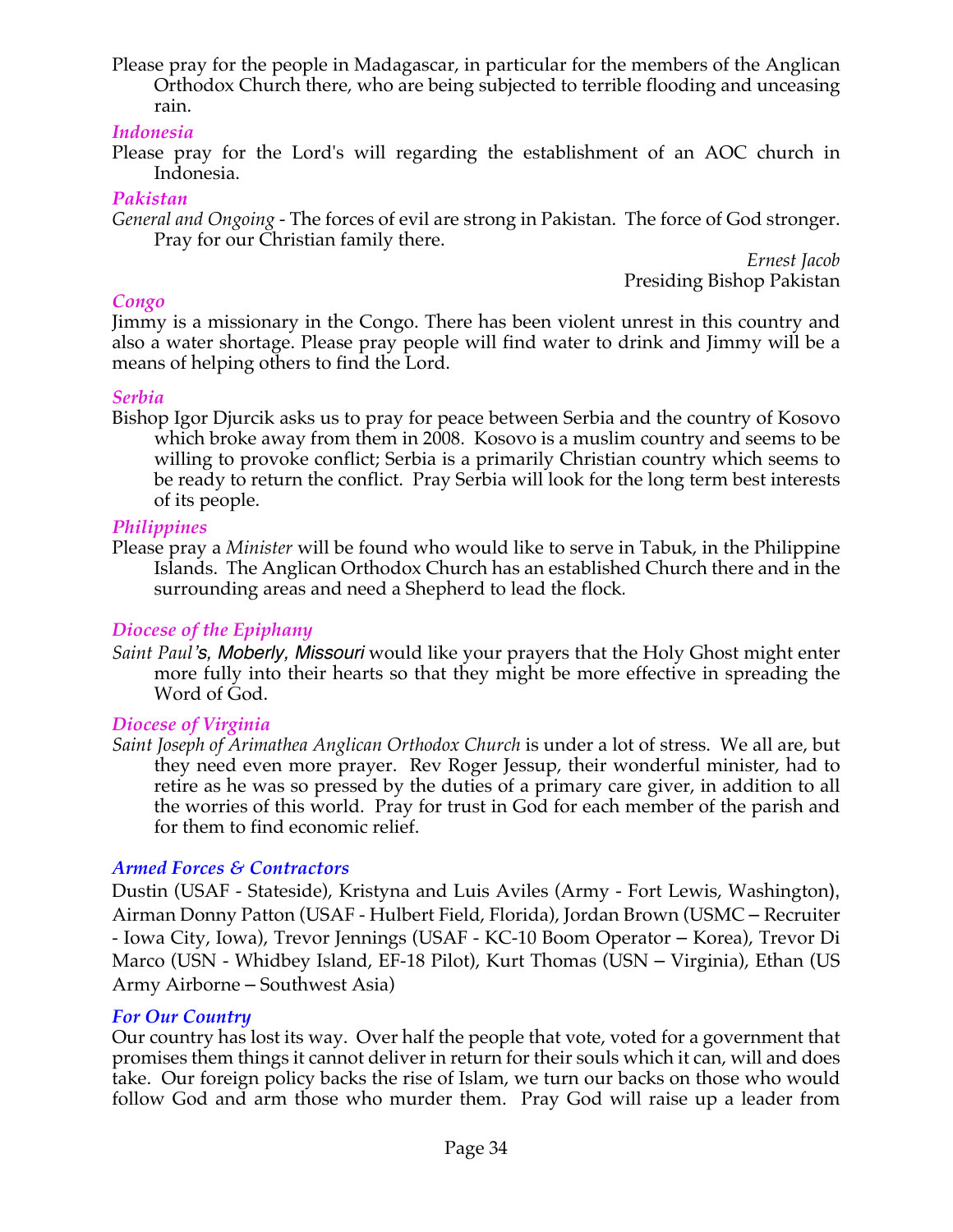among the people who can turn the country's course 180° and attempt to come back to God. Pray the people will recognize that they are headed down a smooth wide road into the pit, a road that will get smoother and smoother, steeper and steeper until the only possible way is down. Down, into the depths of the pit. Pray people will recognize there is:

- One True and Triune God who is goodness in and of Himself;
- All religions are not equal;
- All ways of life are not equal;
- The Bible holds the Key to Life;
- All rights come from God, not the State;
- Good;
- Bad;
- Evil;
- Right;
- Wrong;
- Allah is the Devil:
- Abortion is no more than sacrifice of children to Baal.

Pray this recognition will not come too late. Pray we will, each of us, do our duty to God, Country and Family, putting His Honor above all.

## *Persecuted*

Around the world, Christians are under attack, not only in the Muslim world, but from Hindus and others in India. Also, they are under continual attack in the name of Separation of Church and State in the western world, as it becomes actively atheist or pro-devil buddy. Please pray for God's guidance and protection for all persecuted Christians and those around them.

# *Education*

- *Aaron* is in need of God's guidance to see what he needs to do to fulfill his potential and live his life in a manner which will bring true happiness to him.
- *Thomas Dabney* is attending Delta State University in Cleveland, Mississippi, to finish his Bachelor's Degree. Please pray for Thomas to focus on education and do his very best at school.

Jim and Mary Lou's grandson *Pearce*, who is entering College this 22 August 2107.

- A good, happy and productive year for our Jim and Mary Lou's grandson *Colin* who is entering his Junior Year in High School.
- Jim and Mary Lou's granddaughter *Lucy*, who will be entering second grade for gifted children. Pray it will be the challenge she needs and she will also mature socially.

# *Thanksgiving*

*Shamu, Lee, Zachary, Aaron and Nadia* give thanks for safe travel to London to see Shamu's family, in particular her mum last week. They are grateful for safe travel and a good trip.

# *The near future, as well as Next Sunday*